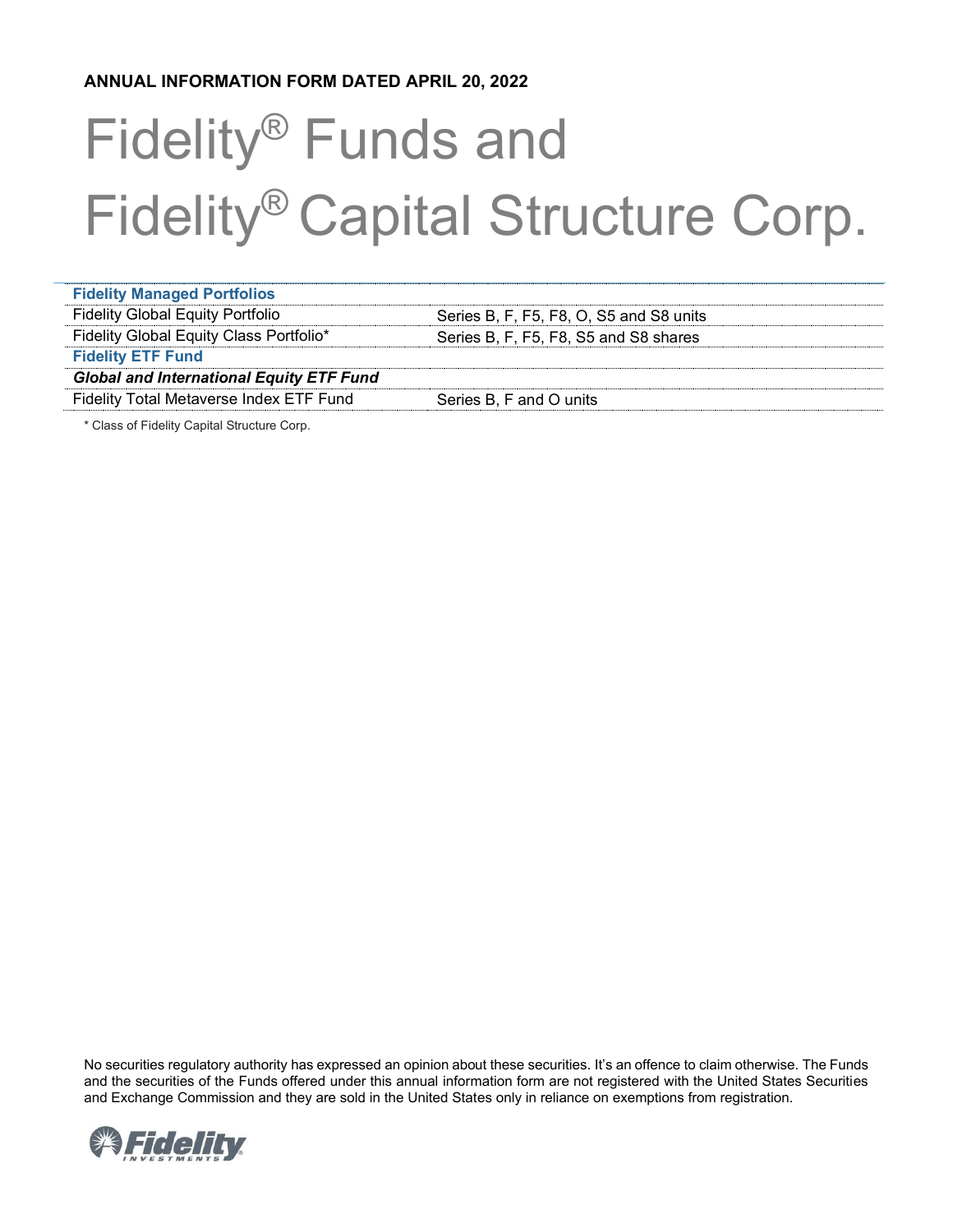# **TABLE OF CONTENTS**

|                  |                                                               | Page |
|------------------|---------------------------------------------------------------|------|
| 1 <sub>1</sub>   |                                                               |      |
| 2.               |                                                               |      |
| 3.               |                                                               |      |
| 4.               | CALCULATION OF NET ASSET VALUE AND VALUATION OF PORTFOLIO     |      |
| 5.               |                                                               |      |
| 6.               |                                                               |      |
| $\overline{7}$ . |                                                               |      |
| 8.               |                                                               |      |
| 9.               |                                                               |      |
| 10.              |                                                               |      |
| 11.              |                                                               |      |
| 12.              | REMUNERATION OF DIRECTORS, OFFICERS AND TRUSTEE 46            |      |
| 13.              |                                                               |      |
| 14.              | CERTIFICATE OF THE TRUSTEE, MANAGER AND PROMOTER OF THE TRUST |      |
| 15.              |                                                               |      |
| 16.              | CERTIFICATE OF THE MANAGER AND PROMOTER OF THE CLASS FUND  49 |      |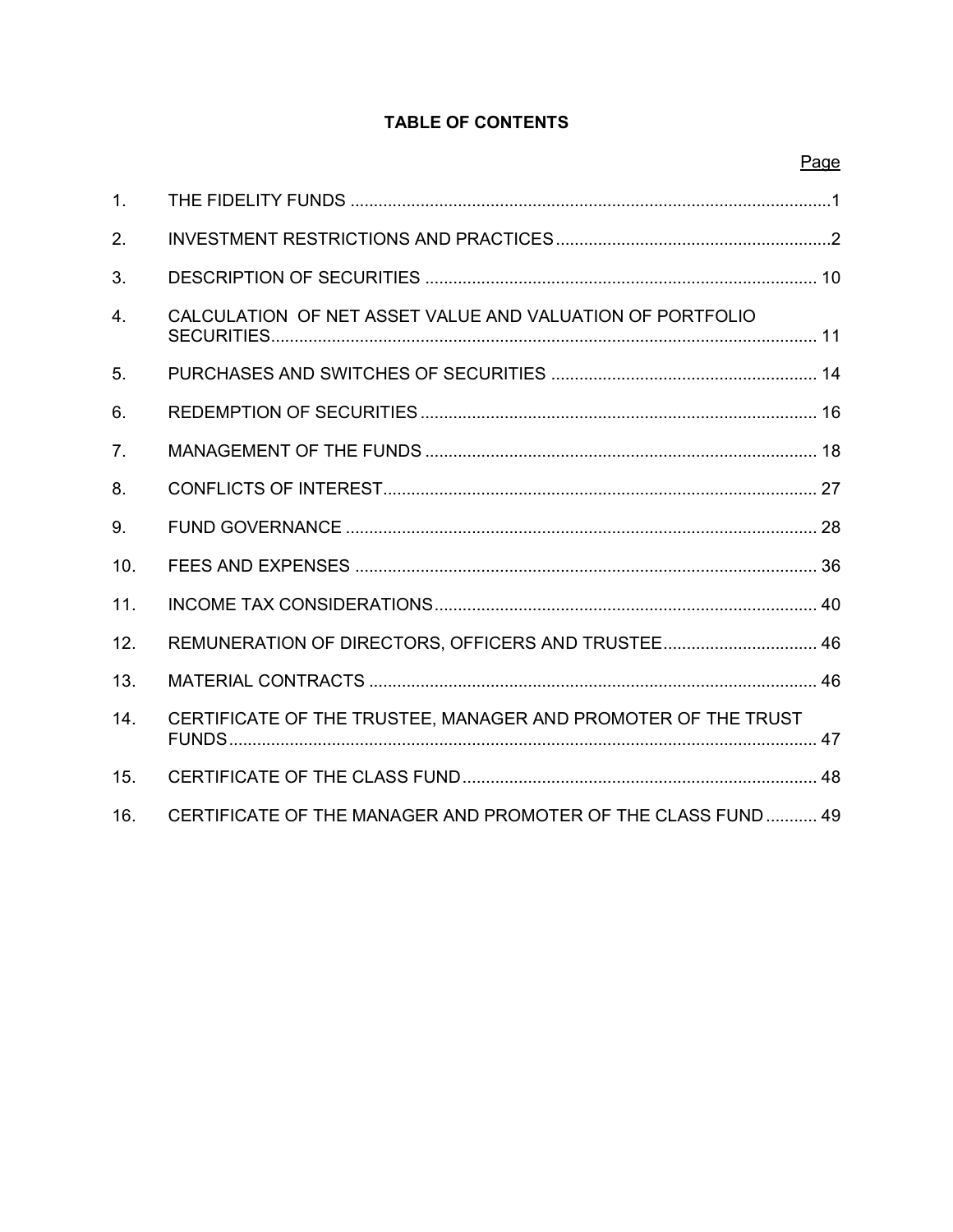## <span id="page-2-0"></span>1. THE FIDELITY FUNDS

The funds offered under this annual information form consist of separate open-ended mutual funds set out on the cover page of this Annual Information Form.

Of these, Fidelity Global Equity Portfolio and Fidelity Total Metaverse Index ETF Fund (collectively referred to as the "**Trust Funds**" and each sometimes referred to as a "**Trust Fund**") are structured as trusts. Fidelity Global Equity Class Portfolio (the "**Class Fund**") is structured as a class of shares of Fidelity Capital Structure Corp.

The Class Fund and the Trust Funds are collectively referred to herein as the "**Funds**" and each is sometimes referred to as a "**Fund**". Shares of the Class Fund and units of the Trust Funds are collectively referred to herein as "**Securities**". The Class Fund and the Trust Funds are categorized as set forth on the front page of this annual information form.

The other Fidelity investment funds, offered under separate prospectuses, are, with the Funds offered herein, collectively referred to as the "**Fidelity Funds**". In this annual information form "securityholders" mean investors in the Funds.

The Funds are managed by Fidelity Investments Canada ULC ("**Fidelity**"), which also serves as the trustee (the "**Trustee**") of the Trust Funds. The terms **"we"**, **"us"** and **"our"** refer to Fidelity.

The Fund listed on the cover page under the heading *Fidelity ETF Fund* is referred to as the "**ETF Fund**".

The Funds are available in series of Securities set out on the cover page of this annual information form. The series available for each Fund are set out on the cover page of this annual information form.

## *Funds structured as classes of Fidelity Capital Structure Corp.*

Fidelity Capital Structure Corp. (the "**Corporation**") is a mutual fund corporation incorporated under the laws of Alberta on August 30, 2001. The authorized capital of the Corporation consists of an unlimited number of Class A common shares and 300 classes of redeemable mutual fund special shares. Two Class A common shares have been issued by the Corporation, one held by Fidelity Investments Canada ULC ("**Fidelity**") and the other by FCSC Voting Trust. In addition to the Class Funds, the Corporation also currently offers other class funds under separate simplified prospectuses (along with the Class Funds, collectively referred to as the **"Corporate Funds"** and each is sometimes referred to as a **"Corporate Fund"**).

Securities of the Class Fund are available in Series B, F, F5, F8, S5 and S8. Series B, S5 and S8 Securities of the Class Fund are available to all investors. Series F, F5 and F8 Securities of the Class Fund are available only to certain investors who are eligible for those series.

The head office of the Corporation is at 407 – 2<sup>nd</sup> Street S.W., Suite 820, Calgary, Alberta, T2P 2Y3.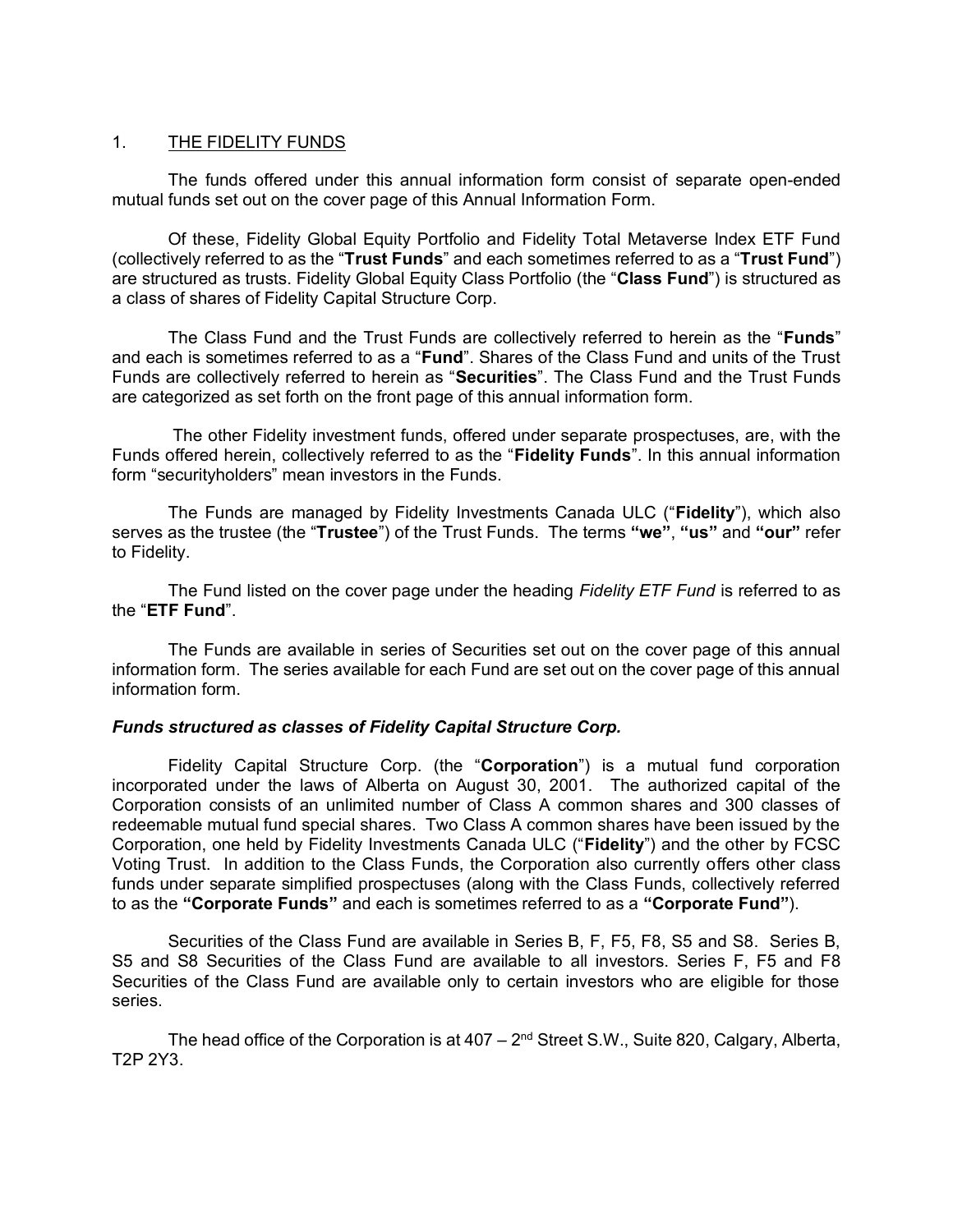#### *Funds structured as trusts*

The Trust Funds were created as open-ended unit trusts and established under the laws of Ontario by incorporation in a Master Declaration of Trust which was most recently amended and restated on April 20, 2022 (the "**Declaration**"), as may be further amended from time to time.

The Trust Funds are available in series of units as specified on the cover page. Series B, S5 and S8 Securities of the Trust Funds are available to all investors. Series F, F5, F8 and O Securities are available only to certain investors who are eligible for those series.

The table below sets out the date of the simplified prospectus and annual information form under which the Funds were initially qualified for distribution.

<span id="page-3-0"></span>

| Name of Fund                                                                                                                        | <b>Date</b>    |
|-------------------------------------------------------------------------------------------------------------------------------------|----------------|
| <b>Fidelity Global Equity Portfolio</b><br><b>Fidelity Global Equity Class Portfolio</b><br>Fidelity Total Metaverse Index ETF Fund | April 20, 2022 |

# 2. INVESTMENT RESTRICTIONS AND PRACTICES

The Funds are subject to certain standard investment restrictions and practices contained in securities legislation, including National Instrument 81-102 *Investment Funds* ("**NI 81-102**"). These restrictions and practices are designed in part to ensure that the investments of the Funds are diversified and relatively liquid. They also ensure the proper administration of the Funds. Except as described below, each Fund is managed according to these restrictions and practices.

The fundamental investment objectives of each of the Funds is set out in the simplified prospectus. The fundamental investment objectives of a Fund can be changed only if the change has been approved by a majority of the investors of the Fund who vote at a special meeting called by the Fund for that purpose.

## Exemptive Relief Decisions

The Fidelity Funds have received an exemption permitting the redemption of Securities of a series of a Fidelity Fund to be suspended if the right to redeem Securities of its underlying fund, or the series of Securities of the underlying fund in which it invests, has been suspended.

The Fidelity Funds have received the approval of the securities regulatory authorities to appoint Boston Global Advisors, a securities lending agent and wholly-owned subsidiary of The Goldman Sachs Group, Inc., located in Boston, Massachusetts, as agent for the Fidelity Funds in connection with any securities lending, repurchase transactions and reverse repurchase transactions engaged in by the Fidelity Funds. As at the date of this annual information form, the Fidelity Funds' custodian or a sub-custodian acts as the securities lending agent for the Fidelity Funds. The Fidelity Funds may appoint Boston Global Advisors as their securities lending agent in the future without further notice to investors.

The Fidelity Funds have received an exemption from the requirement to deliver the most recently filed fund facts to investors who participate in a regular investment program as described under "Purchases and Switches of Securities" below unless those investors have requested the documents. Additional information in this regard is set out in the simplified prospectus.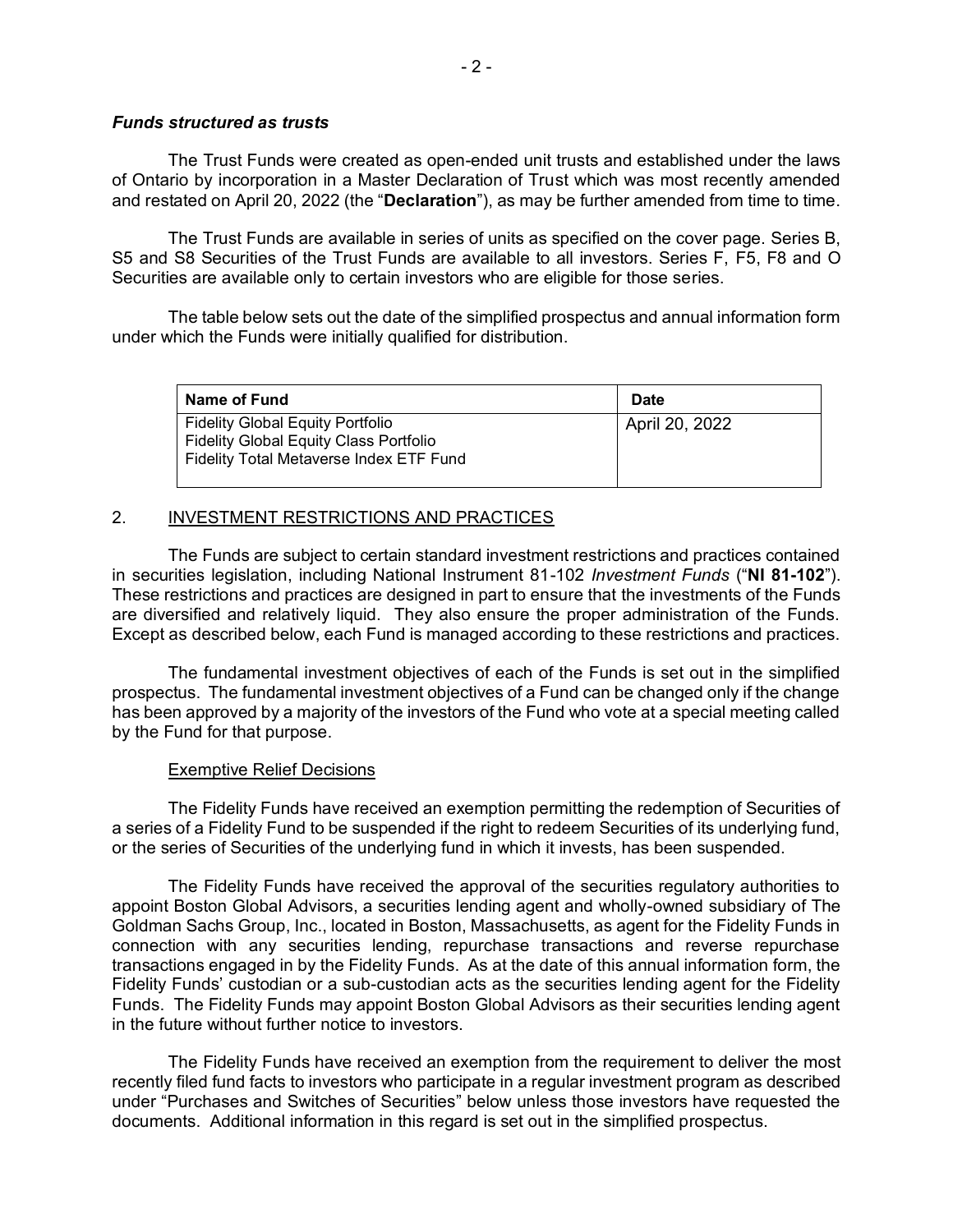The Fidelity Funds have received exemptions from the requirement for a dealer to deliver a fund facts document to investors for purchases of securities made pursuant to automatic switch and automatic rebalancing transactions, subject to certain conditions.

The Fidelity Funds (other than money market funds) have obtained approval from the Canadian securities regulators for an exemption from certain of the derivatives rules in NI 81-102, thereby allowing the applicable Fidelity Funds to engage in certain types of derivatives transactions subject to certain conditions. Pursuant to such approval, the applicable Fidelity Funds may:

- open or maintain a long position in a debt-like security that has a component that is a long position in a forward contract, or in a standardized future or forward contract, provided the Fidelity Fund holds:
	- (a) cash cover as that term is defined in NI 81-102;
	- (b) a right or obligation to sell an equivalent quantity of the underlying interest of the future or forward contract, and cash cover that together with margin on account for the position, is not less than the amount, if any, by which the strike price of the future or forward contract exceeds the strike price of the right or obligation to sell the underlying interest; or
	- (c) a combination of the positions referred to in subparagraphs (a) and (b) that is sufficient, without recourse to other assets of the Fidelity Fund, to enable the Fidelity Fund to acquire the underlying interest of the future or forward contract; and
- enter into or maintain a swap position provided that for periods when the Fidelity Fund would be entitled to receive fixed payments under the swap, the Fidelity Fund holds:
	- (a) cash cover;
	- (b) a right or obligation to enter into an offsetting interest rate swap on an equivalent quantity and with an equivalent term and cash cover that together with margin on account for the position is not less than the aggregate amount, if any, of the obligations of the Fidelity Fund under the interest rate swap less the obligations of the Fidelity Fund under such offsetting interest rate swap; or
	- (c) a combination of the positions referred to in clauses (a) and (b) that is sufficient, without recourse to other assets of the Fidelity Fund, to enable the Fidelity Fund to satisfy its obligations under the interest rate swap.

The Fidelity Funds have received exemptions from the requirement in Section 2.5(2)(b) of NI 81-102 that prohibits a mutual fund from investing in another mutual fund if that other mutual fund holds more than 10% of the market value of its net assets in securities of other mutual funds. These exemptions are conditional upon compliance with, among other things, each of the other provisions in Section 2.5 of NI 81-102.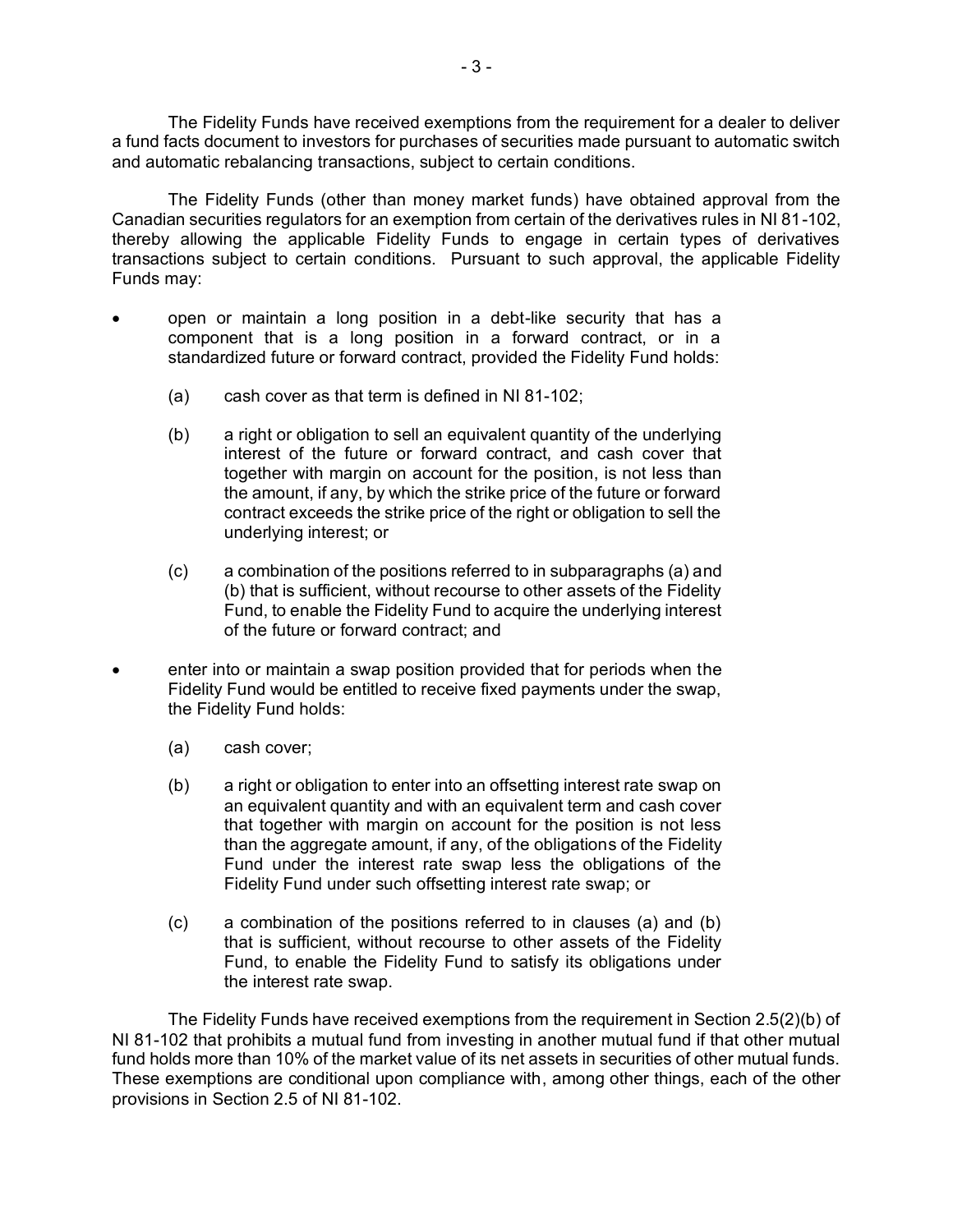Certain Fidelity Funds that are part of a four-tier structure and that either implement a currency neutral strategy or invest solely in another Fidelity Fund have received an exemption from the requirement in Section 2.5(2)(b) of NI 81-102 to allow them to invest indirectly in thirdtier funds managed by Fidelity, which these third-tier funds may, in turn, hold directly or indirectly more than 10% of their net assets in securities of other Funds that Fidelity manages. This exemption is conditional upon compliance with, among other things, each of the other provisions in Section 2.5 of NI 81-102.

Certain Fidelity Funds have received an exemption from securities legislation that permits each such Fidelity Fund, subject to certain conditions, to invest up to 10% of its net assets, taken at market value at the time of purchase, in commodities. These investments may include the permitted precious metals of gold, silver, platinum and palladium, precious metal certificates, commodity exchange traded funds ("**ETFs**") on an unleveraged basis, or derivatives the underlying interest of which are physical commodities. Commodity ETFs are ETFs that trade on a stock exchange in Canada or the United States that seek to replicate the performance of either one or more physical commodities, or an index that seeks to replicate the performance of such physical commodities. If a Fidelity Fund is relying on this relief, it will be disclosed in the Fidelity Fund's investment strategies in the simplified prospectus.

The Fidelity Funds have received exemptions to permit them to invest in securities of an ETF managed by Fidelity or an affiliate that has the same investment objective as the applicable Fidelity Fund (an "**Underlying Fidelity ETF**") that may, at the time of the purchase, hold more than 10% of its net asset value in securities that are of other Underlying Fidelity ETFs or other mutual funds.

Fidelity has received an exemption from securities legislation that allows the Fidelity Funds, other investment funds ("**Pooled Funds**") and managed accounts to purchase or redeem securities of the Fidelity Funds in transactions between the Fidelity Funds and either Pooled Funds or managed accounts, ("*In-Specie* **Transactions**"), and for payment to be made by the delivery of securities of the Fidelity Funds, Pooled Funds or managed accounts, as applicable. Certain conditions must be met, including, the approval of the Independent Review Committee ("**IRC**") of each Fidelity Fund engaging in such transactions. Fidelity is not entitled to receive any compensation in connection with such *In-Specie* Transactions and, in respect of any delivery of securities, the only charges that are payable by the applicable Fidelity Fund or managed account, is the commission charged by the dealer executing the trade and/or any administrative charges levied by the custodian.

The Fidelity Funds have received regulatory approval to invest in non-exchange-traded debt securities issued by a "substantial security holder" of a Fidelity Fund, or a person or company in which the substantial security holder has a "significant interest" (as defined in securities legislation). A substantial security holder is defined as a person or company or group of persons or companies that hold voting securities of a Fidelity Fund that represent more than 20% of the voting rights of that Fidelity Fund. A substantial security holder is considered to have a "significant interest" in an issuer where (i) in the case of a person or company, it beneficially owns more than 10% of that issuer, or (ii) in the case of a group of persons or companies, they beneficially own, individually or together more than 50% of that issuer. These investments may be made provided the securities have a designated rating from a designated rating organization, the IRC has approved the investment and particulars of the investment are filed with the securities authorities.

In the case of purchases in a primary offering, the following additional conditions must also be met:

(a) the size of the primary offering is at least \$100 million;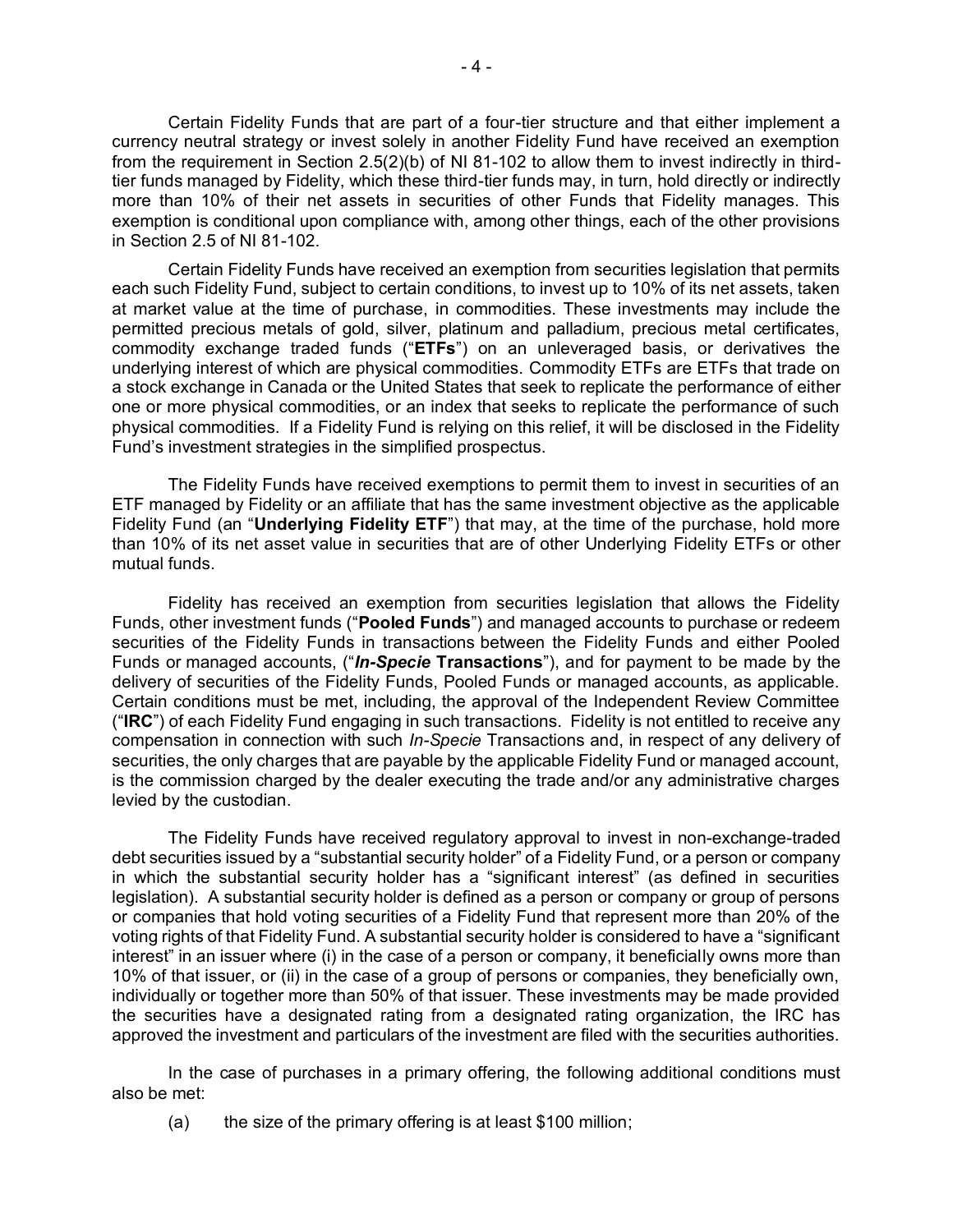- (b) at least two independent purchasers collectively purchase at least 20% of the primary offering;
- (c) following its purchase, the Fidelity Fund will not have more than 5% of its net assets invested in debt securities of a substantial security holder;
- (d) the Fidelity Funds, together with related Fidelity Funds, will not hold more than 20% of the debt securities issued in the primary offering; and
- (e) the price paid shall not be higher than the lowest price paid by an arm's length purchaser who participates in the primary offering.

In the case of purchases in the secondary market, the following additional conditions must also be met:

- (a) the price payable for the security is not more than the ask price of the security, which is determined by:
	- i. if the purchase occurs on a marketplace, the price payable is determined in accordance with the requirements of that marketplace; or
	- $ii.$  if the purchase does not occur on a marketplace:
		- (A) the Fidelity Fund may pay the price for the security at which an independent, arm's length seller is willing to sell the security; or
		- (B) if the Fidelity Fund does not purchase the security from an independent, arm's length seller, the Fidelity Fund must pay the price quoted publicly by an independent marketplace or obtain, immediately before the purchase, at least one quote from an independent, arm's length purchaser or seller and not pay more than that quote.

Fidelity has received an exemption from Section 5.1(a) of National Instrument 81-105 *Mutual Fund Sales Practices* ("**NI 81-105**") to allow Fidelity to pay a participating dealer direct costs incurred relating to a sales communication, investor conference or investor seminar prepared or presented by the participating dealer which has a primary purpose of providing educational information on financial planning matters, including investment, retirement, tax and estate planning, subject to certain other conditions.

Fidelity has received an exemption from Section 5.4(1) of NI 81-105 to allow Fidelity to pay a portion of the cost incurred by The Financial Advisors Association of Canada (formerly, The Canadian Association of Financial Planners) (the "**Association**") in organizing conferences and seminars organized and presented by the Association or its affiliates or its chapters, provided Fidelity and the Association comply with the conditions set out in Section 5.4(2) of NI 81-105 in respect of these events.

Fidelity has received an exemption from Sections 15.3(4)(c) and (f) of NI 81-102 to allow Fidelity to reference Lipper Awards and Lipper Leader Ratings in its sales communications, subject to conditions requiring specified disclosure and the requirement that the Lipper Awards being referenced have not been awarded more than 365 days before the date of the sales communication.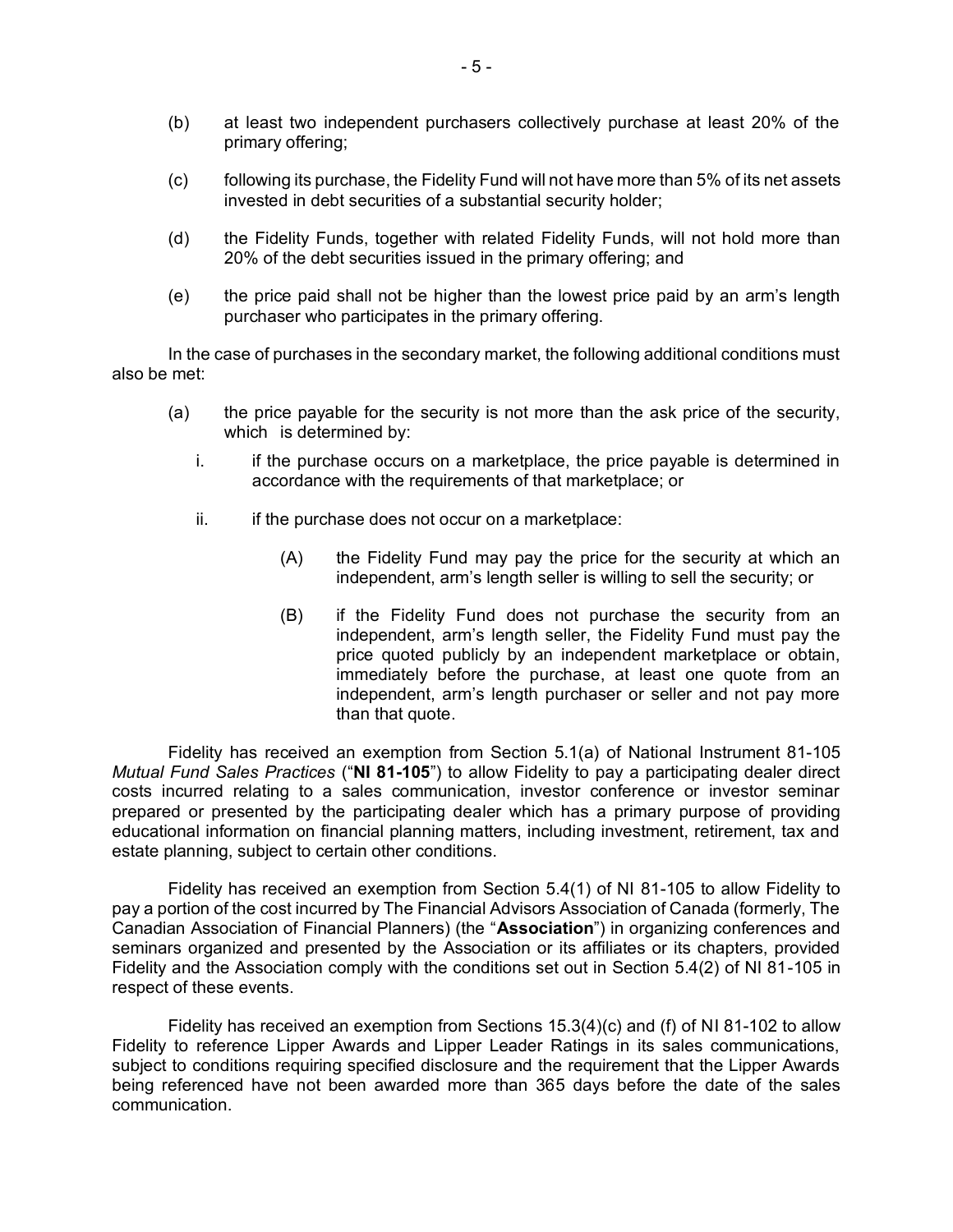Fidelity has received an exemption from Sections 3(4)(c) and (f) and Section 15.3(4)(c) of NI 81-102 to allow Fidelity to reference Fundata A+ Awards and FundGrade Ratings in its sales communications, subject to conditions requiring specified disclosure and the requirement that the Fundata A+ Awards being referenced have not been awarded more than 365 days before the date of the sales communication.

The Fidelity Funds have received an exemption from the requirement set out in Section 2.1 of NI 81-101 *Mutual Fund Prospectus Disclosure* to prepare a fund facts in the form of Form 81-101F3 *Contents of Fund Facts Document* ("**Form 81-101F3**"), to allow the Funds to deviate from certain requirements in Form 81-101F3 in order to show the management fee distributions payable under the Fidelity Preferred Program.

The Fidelity Funds have received an exemption from the requirement set out in Section 6.8.1(1)(a) of NI 81-102 that provides that, unless the borrowing agent is the Fund's custodian or sub-custodian, a Fund cannot deposit with the borrowing agent portfolio assets as security in connection with a short sale of securities that have a market value in excess of 10% of the net asset value of that Fund at the time of deposit. The Funds must otherwise comply with Sections 6.8.1(2) and (3) of NI 81-102.

The Fidelity Funds have received an exemption from the prohibitions set out in Section 4.2(1) of NI 81-102 and section 13.5(2)(b)(ii) and (iii) of NI 31-103 *Registration, Exemptions and Ongoing Registrant* Obligations to permit the Funds to purchase debt securities from, or sell debt securities to a Pooled Fund or a fund managed by Fidelity in the U.S. and offered to U.S. investors (a "**U.S. Fund**") and to engage in inter-fund trades between and amongst the Funds and Pooled Funds, a Canadian client account managed by Fidelity and a Fund or Pooled Fund, and a Fund, a Pooled Fund and a U.S. Fund, subject to compliance with Section 6.1(2) of NI 81-107 *Independent Review Committee for Investment Funds* ("**NI 81-107**"). Certain conditions must be met, including, the approval of the IRC of each Fidelity Fund engaging in such transactions.

The Fidelity Funds have received an exemption from the requirements relating to holding illiquid assets under Sections 2.4(1), (2) and (3) of NI 81-102 with respect to fixed income securities that qualify for, and may be traded pursuant to the exemption from the registration requirements of the *Securities Act of 1933*, as amended (the "**US Securities Act**"), as set out in Rule 144A of the US Securities Act for resales of certain fixed income securities to "qualified institutional buyers" (as defined in the US Securities Act). Certain conditions must be met including that the Fund qualifies as a "qualified institutional buyer" at the time of purchase of the securities, the securities can be readily disposed of through market facilities on which public quotations in common use are widely available at an amount that at least approximates the amount at which the portfolio asset is valued in calculating the net asset value per security of the Fund, the securities are traded on a mature and liquid market, and that the prospectus of each Fund relying on the exemption discloses the fact that the Fund has obtained this exemption.

The Fidelity Funds have received an exemption permitting each Fund to hold as cover, in respect of the requirement under Section 2.8(1)(d) of NI 81-102, receivables arising from declared dividends to facilitate equitization of those payments once declared, thereby permitting the Fund to track its applicable index in respect of the receivable or to otherwise invest the amount of the receivable, as applicable. For each long position in a standardized future that a Fund opens or maintains in order to equitize a receivable, the Fund must hold a combination of the amount of the receivable, cash cover and margin or collateral posted by the Fund in connection with its obligation under that futures position that, in the aggregate, has a value that is not less than the underlying market exposure of the standardized future.

Independent Review Committee Policies and Procedures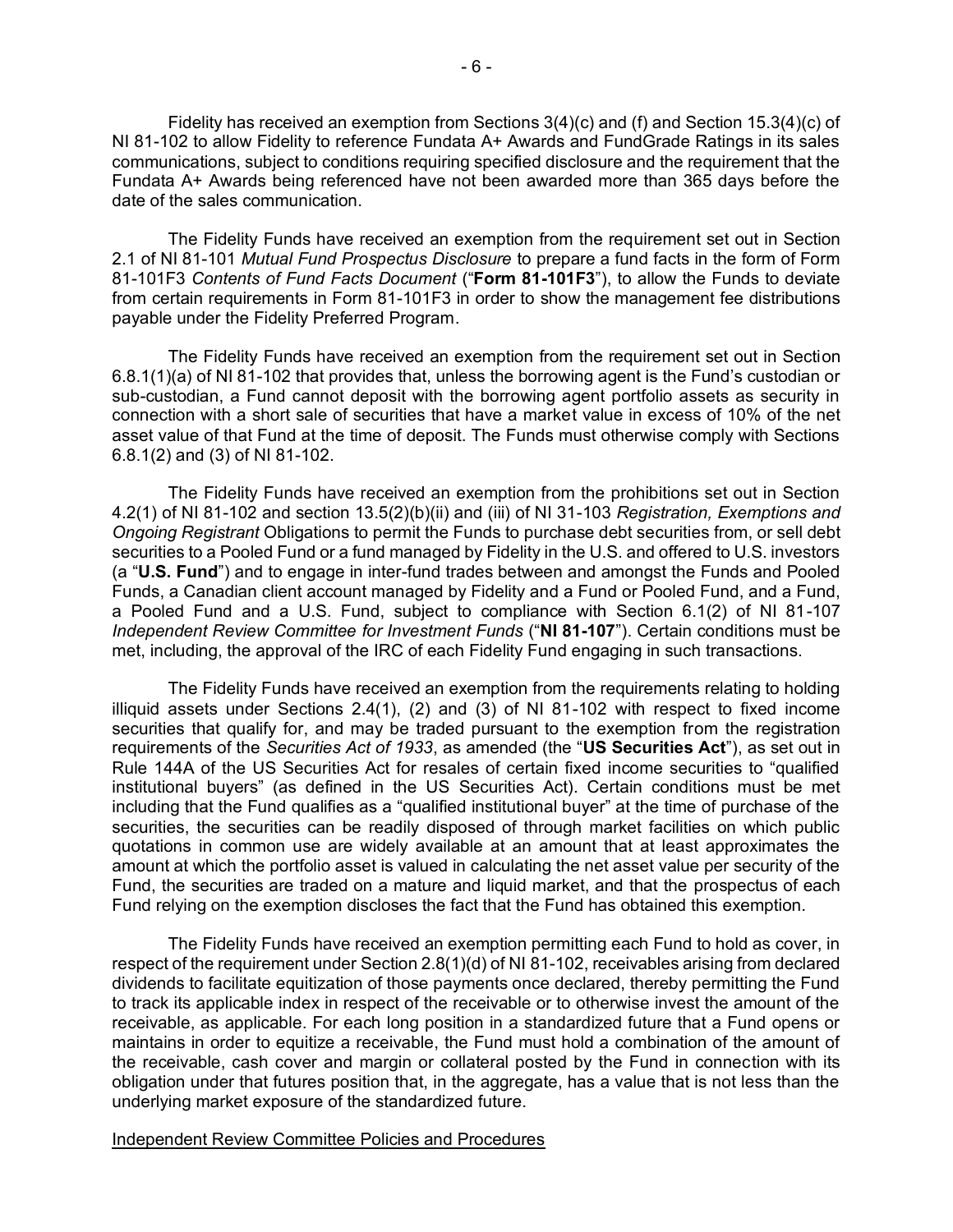The IRC reviews and, where appropriate, arranges for periodic reporting on each of the following conflict of interest matters referred to it by Fidelity. Fidelity has received standing instructions from the IRC to apply the following policies in accordance with their terms.

| $\mathbf{1}$    | Code of Ethics /Personal<br>Investing                | This policy governs the personal investing and other activities of<br>employees of Fidelity and certain of its affiliates.                                                                                                                                                                                                                                                                    |
|-----------------|------------------------------------------------------|-----------------------------------------------------------------------------------------------------------------------------------------------------------------------------------------------------------------------------------------------------------------------------------------------------------------------------------------------------------------------------------------------|
| 2               | <b>Business Entertainment</b><br>and Workplace Gifts | This policy governs the provision and acceptance of gifts and business<br>entertainment by employees of Fidelity and certain of its affiliates.                                                                                                                                                                                                                                               |
| 3               | <b>Trade Allocation</b>                              | This policy governs the allocation of trades of portfolio securities<br>between the Funds or client accounts when more than one Fund or<br>client account is buying or selling securities of a particular issuer at the<br>same time.                                                                                                                                                         |
| 4               | <b>Best Execution and Fair</b><br>Trading            | This policy addresses the quality of execution of trades of portfolio<br>securities or foreign exchange trades by brokers, including both 3rd party<br>brokers and brokers affiliated to Fidelity, on behalf of the Funds.                                                                                                                                                                    |
| 5               | <b>Commission Uses</b>                               | Fidelity places a large volume of orders to buy and sell portfolio<br>securities on behalf of the Funds. It has in place arrangements with the<br>brokers that execute the trades whereby Fidelity may receive brokerage<br>and research services or whereby the broker may rebate a portion of<br>the commissions paid by a Fund back to the Fund. This policy governs<br>such arrangements. |
| 6               | <b>Trade Error Correction</b>                        | This policy governs the correction of errors made in executing trades of<br>portfolio securities on behalf of a Fund, including the resolution of errors<br>taking place as the Funds seek to repatriate foreign currencies to their<br>working currency or hedge currency exposure.                                                                                                          |
| 7               | <b>Proxy Voting</b>                                  | The Funds own portfolio securities and therefore the right to vote<br>proxies. This policy governs the voting of proxies.                                                                                                                                                                                                                                                                     |
| 8               | <b>Transfer Agency Error</b><br>Correction           | This policy governs the correction of errors made in executing investor<br>transactions in the securities of a Fund.                                                                                                                                                                                                                                                                          |
| 9               | NAV Calculation and Fair<br>Value                    | This policy governs the calculation of a Fund's net asset value per share<br>(NAV), including situations where market quotations for a portfolio<br>security are not readily available or when market quotations are<br>unreliable, in which case Fidelity will calculate the NAV using the fair<br>value of that security.                                                                   |
| 10 <sup>°</sup> | <b>NAV Error Correction</b>                          | This policy governs the correction of errors made in calculating a Fund's<br>NAV.                                                                                                                                                                                                                                                                                                             |
| 11              | Short-Term Trading                                   | This policy governs the detection and prevention of active trading, which<br>may be harmful to the Funds.                                                                                                                                                                                                                                                                                     |
| 12              | <b>Substantial Security</b><br><b>Holders</b>        | This policy addresses potential conflicts of interest that may arise where<br>a company becomes a significant investor in a Fund and the Fund<br>invests in that company or a company related to that company.                                                                                                                                                                                |
| 13              | Side-by-side                                         | This policy addresses the side-by-side management of different types<br>of accounts, including accounts that invest on a long-only basis – that<br>is, buy securities – and accounts that may also invest on a short basis<br>- that is, sell securities that they don't own, in the hope of repurchasing<br>them later at a lower price.                                                     |
| 14              | Seed Capital Redemption                              | Fidelity is required to provide seed capital to new Funds. This policy<br>governs the manner in which the seed capital of a Fund may be<br>redeemed by Fidelity.                                                                                                                                                                                                                              |
| 15              | Large Investors                                      | This policy addresses the potential conflicts of interest that may arise                                                                                                                                                                                                                                                                                                                      |

**POLICY DESCRIPTION**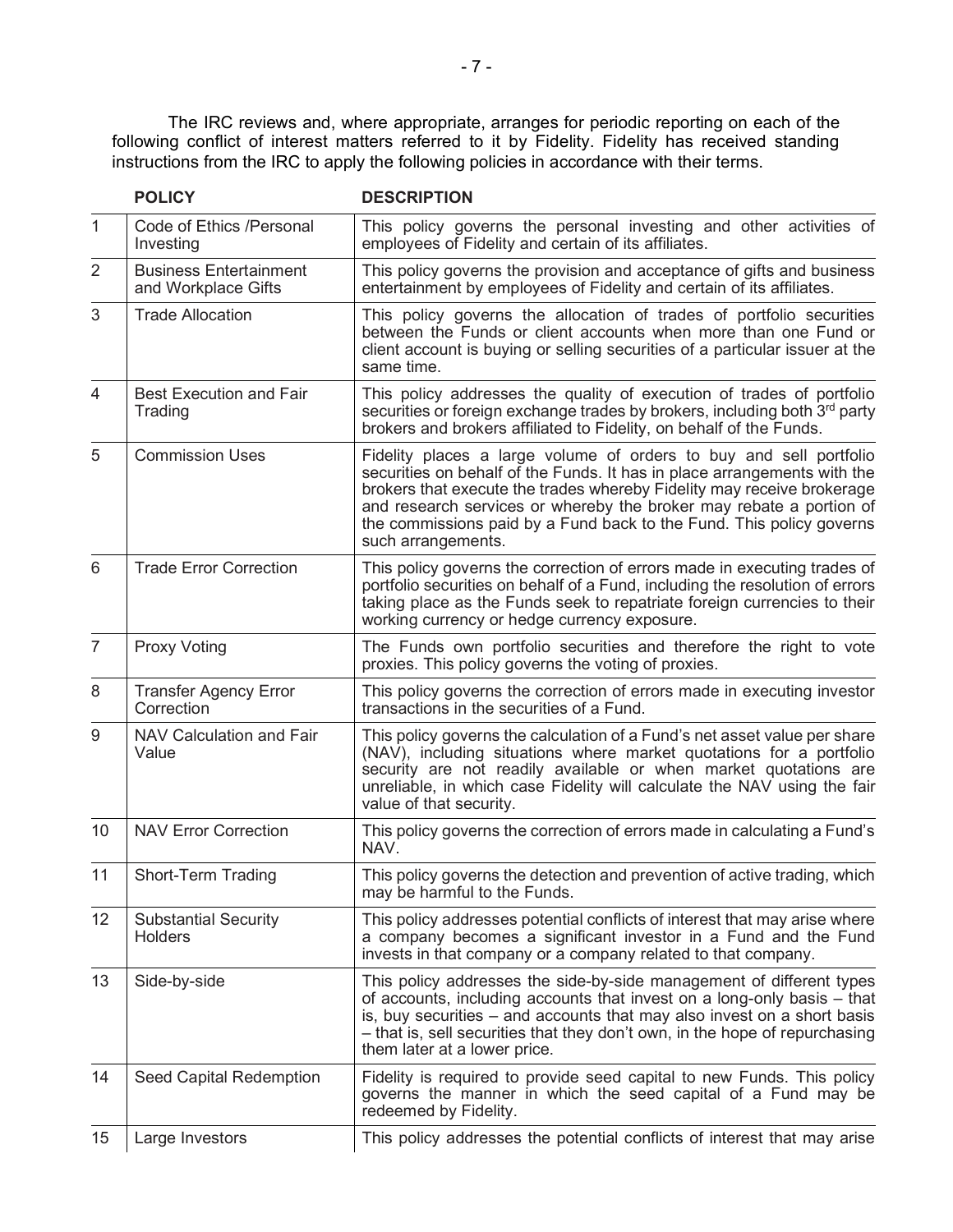|    | <b>POLICY</b>                                                  | <b>DESCRIPTION</b>                                                                                                                                                                                                                                                     |
|----|----------------------------------------------------------------|------------------------------------------------------------------------------------------------------------------------------------------------------------------------------------------------------------------------------------------------------------------------|
|    |                                                                | where large institutional and individual investors invest in the Funds.                                                                                                                                                                                                |
| 16 | <b>Fidelity Capital Structure</b><br>Corp. Dividend Allocation | This policy governs the allocation of dividends by Fidelity Capital<br>Structure Corp. to its investors.                                                                                                                                                               |
| 17 | <b>Purchase of Securities</b><br>Underwritten by an Affiliate  | This policy governs investments by the Funds in a class of securities of<br>an issuer during a distribution (i.e., an offering), or within 60 days of a<br>distribution, of those securities where an affiliate of Fidelity acts as an<br>underwriter of the offering. |
| 18 | Disclosure of Portfolio<br>Information                         | This policy governs the manner and timelines regarding the disclosure<br>of Fund portfolio information.                                                                                                                                                                |
| 19 | Complaints                                                     | This policy governs the process for managing and resolving complaints<br>received from investors in the Funds.                                                                                                                                                         |
| 20 | <b>Benchmarks</b>                                              | This policy governs the process for selecting and changing performance<br>benchmarks of the Funds.                                                                                                                                                                     |
| 21 | Fund-of-Funds                                                  | This policy governs the potential conflicts of interest that may arise where<br>the Funds invest all or a portion of their assets in units of its other mutual<br>funds managed by Fidelity.                                                                           |
| 22 | In specie Transactions                                         | This policy governs the process of transferring portfolio assets between<br>the Funds, pooled funds and managed accounts, all of which are managed<br>or advised by Fidelity.                                                                                          |
| 23 | <b>Fidelity Capital Structure</b><br>Corp. Income Tax          | This policy governs the allocation of any non-refundable income taxes of<br>the Fidelity Capital Structure Corp. to classes within the Corporation.                                                                                                                    |
| 24 | <b>Co-Investing Conflicts</b>                                  | This policy addresses potential conflicts of interest where a Fund may<br>desire to invest in a company in which another Fidelity entity wishes to<br>make a simultaneous investment or has a pre-existing interest.                                                   |
| 25 | <b>Fund Mergers</b>                                            | This policy addresses potential conflicts of interest that may arise in<br>fund mergers involving the Funds.                                                                                                                                                           |
| 26 | Inter-fund Trades                                              | This policy addresses potential conflicts of interest that may arise in<br>inter-fund trades involving the Funds.                                                                                                                                                      |

## Independent Review Committee Approvals

Pursuant to NI 81-107, the Fidelity Funds have received approval from the IRC to invest in exchange-traded securities of "substantial security holders" (as defined above) of a Fidelity Fund, or a person or company in which a substantial security holder has a "significant interest" (as defined above). The IRC's approval is granted on the condition that Fidelity, as manager of the Fidelity Funds, follows the terms of the Substantial Security Holder policy approved by the IRC and reports regularly to the IRC on its compliance with this policy.

The IRC has approved standing instructions to permit the Fidelity Funds to purchase securities where a related entity has acted as a member of a selling group. The approved policies and procedures include the following general conditions that the investment:

- (a) is proposed by Fidelity and/or the portfolio manager free from influence by a related entity and without taking into account any consideration relevant to that related entity;
- (b) represents the business judgement of Fidelity and/or the portfolio manager uninfluenced by considerations other than the best interests of the Fidelity Fund;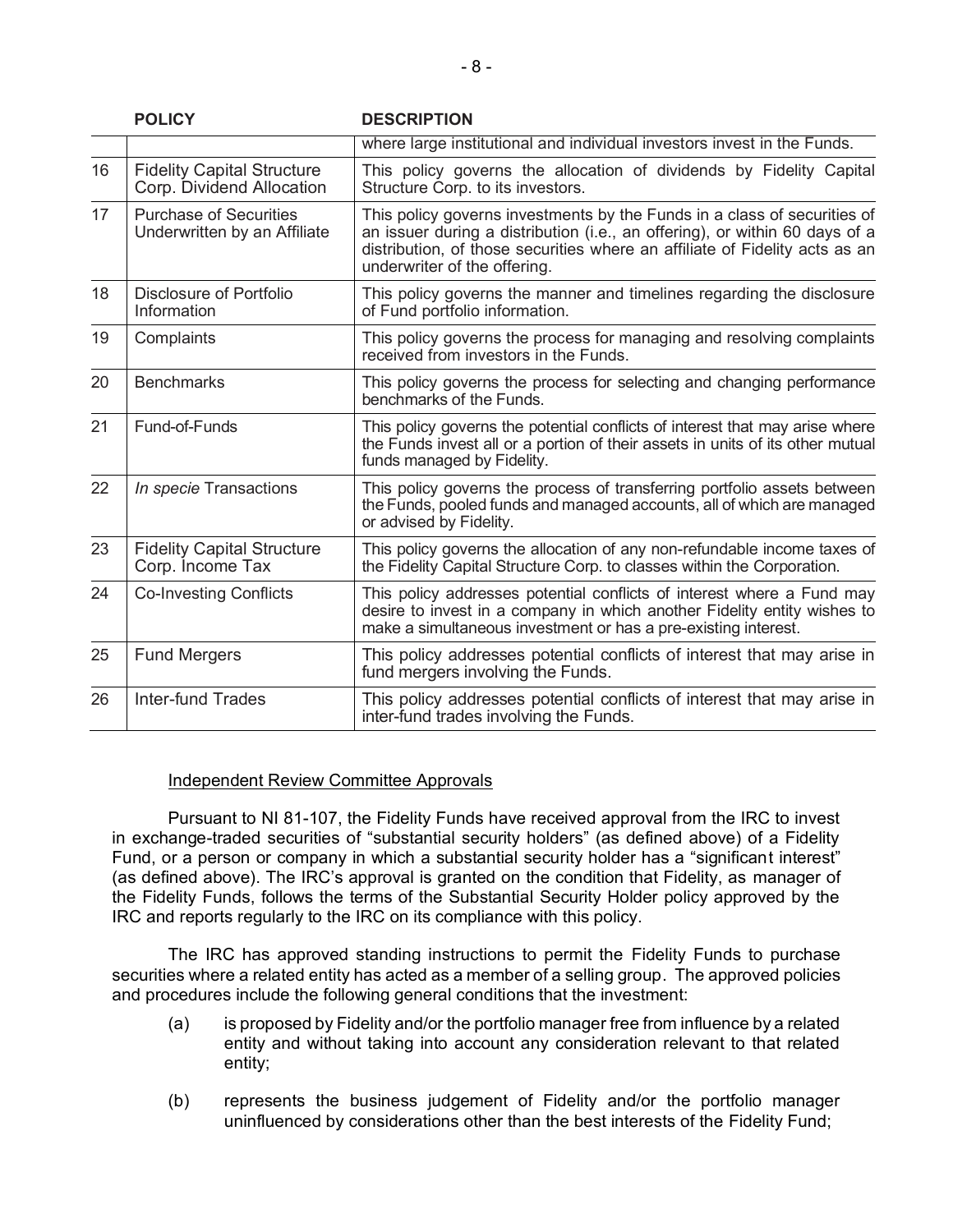- (c) achieves a fair and reasonable result for the Fidelity Fund;
- (d) in the case of equity securities, the investment will be in compliance with the investment objectives of the Fidelity Fund and the IRC will have approved the investment;
- (e) in the case of fixed income securities, has a designated rating; and
- (f) particulars of the investment are filed with the securities authorities.

During the offering of such securities in Canada or the United States, further specific conditions related to these investments are also included in the approved policies and procedures. The IRC's approval is granted on the condition that Fidelity, as manager of the Fidelity Funds, follows the terms of the policies and procedures approved by the IRC and reports regularly to the IRC on its compliance with this policy.

In addition, as further detailed in this section and under the heading "**Investment Restrictions and Practices**" in the above section, the IRC has provided its approval and standing instructions for the Funds to, subject to conditions:

- (a) engage in *In Specie* Transactions; and
- (b) permit the Funds to purchase debt securities from, or sell debt securities to a Pooled Fund or a U.S. Fund and to engage in inter-fund trades between and amongst the Funds and Pooled Funds, a Canadian client account managed by Fidelity and a Fund or Pooled Fund, and a Fund, a Pooled Fund and a U.S. Fund.

## Registered Plans

The Corporation qualifies as a "mutual fund corporation" under the *Income Tax Act* (Canada) (the "**Tax Act**"). At any time the Corporation qualifies as a mutual fund corporation under the Tax Act, shares of the Class Fund will be a "qualified investment" under the Tax Act for registered retirement savings plans ("**RRSPs**") and registered retirement income funds ("**RRIFs**"), the various types of locked-in RRSPs and RRIFs such as locked-in retirement accounts and life income funds, tax-free savings accounts ("**TFSAs**"), registered education savings plans ("**RESPs**"), registered disability savings plans ("**RDSPs**") and deferred profit sharing plans ("**DPSPs**", and collectively, **"registered plans**").

The Trust Funds will be established in 2022 and each of the Funds is expected to qualify as a "mutual fund trust" under the Tax Act by the time it files its first tax return in which it will make an election to be deemed to be a mutual fund trust effective from the date of its creation. Each of the Trust Funds is expected to continue to qualify as a mutual fund trust at all times in the future. At any time that a Trust Fund qualifies or is deemed to qualify as a mutual fund trust under the Tax Act, Securities of the Trust Fund will be a "qualified investment" under the Tax Act for RRSPs and RRIFs, the various types of locked-in RRSPs and RRIFs such as locked-in retirement accounts and life income funds, TFSAs, RESPs, RDSPs and DPSPs.

Securities of a Fund may be a prohibited investment for registered plans (other than DPSPs) even when the Securities are a qualified investment. Under a safe harbor rule for new mutual funds, Securities of the Funds will not be a prohibited investment for your registered plan at any time during the first 24 months of each Fund's existence provided the Fund is a mutual fund trust or a registered investment under the Tax Act during that time and is in substantial compliance with NI 81-102 or follows a reasonable policy of investment diversification. When the safe harbour rule does not apply, Securities of a Fund should generally not be a prohibited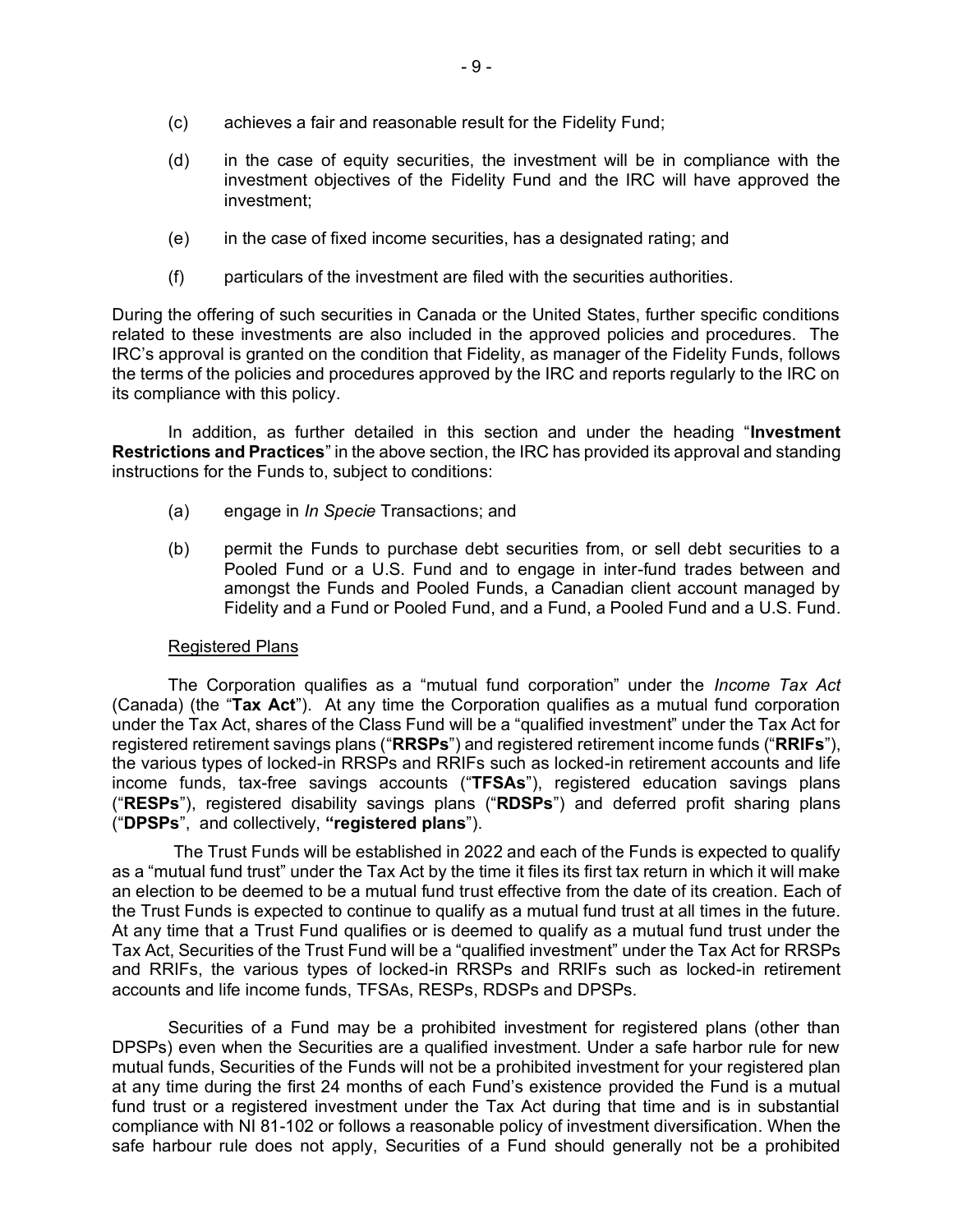investment for your registered plan if you (i) do not deal at arm's length with the Corporation or a Trust Fund, as the case may be, for purposes of the Tax Act, or (ii) alone or together with persons with whom you do not deal at arm's length hold, in the case of the Corporation, 10% or more of the value of any series of the Class Fund, or in the case of a Trust Fund, 10% or more of the value of all units of the Trust Fund.

**Investors should consult their own tax advisors for advice regarding the implications of acquiring, holding or disposing of any Securities of a Fund in their registered plan, including whether or not Securities of a Fund are at risk of being or becoming a prohibited investment under the Tax Act for their registered plans.**

## <span id="page-11-0"></span>3. DESCRIPTION OF SECURITIES

When you invest in a Fund, you're buying a piece of the Fund called a Security. In the case of Fidelity Global Equity Class Portfolio, which is a class of the Corporation (which is a mutual fund corporation), you're buying a piece of the Corporation called a "share". In the case of the Trust Funds, which are organized as trusts, ownership is held in "units". The Funds may issue an unlimited number of Securities of each series and they are redeemable, non-assessable and fully paid when issued.

Each Security in a series of a Fund entitles the holder to participate *pro rata* with respect to all distributions or dividends of the same series (other than management fee reductions) and, upon winding up of a Fund or the Corporation, to participate *pro rata* with the other securityholders of the same series in the Net Asset Value of the series of the Fund remaining after the satisfaction of outstanding liabilities of the Fund. Fractional Securities may be issued which carry the same rights and privileges and are subject to the same restrictions and conditions applicable to whole Securities.

If a Fund or a particular series of a Fund is ever terminated, each Security that a securityholder owns will participate equally with every other Security of the same series in the assets of the Fund attributable to that series after all of the Fund's liabilities (or those allocated to the series being terminated) have been paid.

A securityholder of a Fund is entitled to one vote for each one dollar in value of all Securities owned based on the series Net Asset Value per Security determined on the basis described below and calculated on the record date of a meeting of securityholders of all the series of a Fund, with no voting rights being attributed to portions of a dollar of such value. As well, a securityholder of each series of a Fund will be entitled to one vote on the same basis in connection with a meeting of securityholders of that series only. All Securities are redeemable on the basis as described under "Redemption of Securities" below and they are also transferable without restriction subject to the Corporation's Articles for the Class Fund or the reasonable requirements and approval of the Trustee for the Trust Funds.

Securityholders of each Fund will be permitted to vote at meetings of securityholders on all matters that require securityholder approval under NI 81-102 or the Declaration, in the case of the Trust Funds. These matters are:

(a) a change in the basis of the calculation of management fee rates or of other expenses that are charged to a Fund (or the introduction of such a fee or expense) that could result in an increase in charges to the Fund, unless (i) the contract is an arm's length contract with a party other than Fidelity, or an associate or affiliate of Fidelity, for services relating to the operation of the Fund, and (ii) the securityholders are given at least 60 days written notice of the effective date of the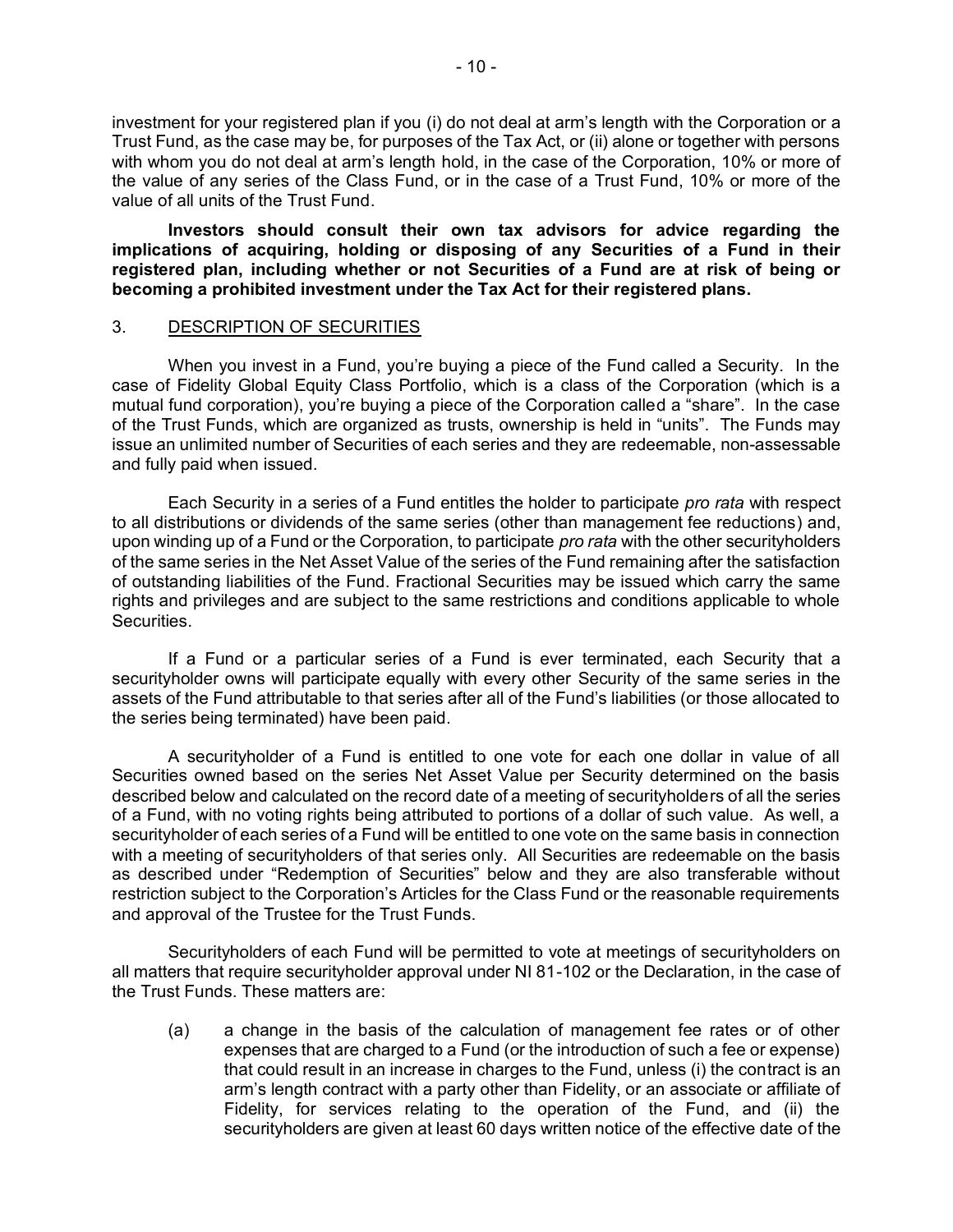proposed change. Because Series F, F5, F8 and O Securities are sold without a sales charge, a meeting of securityholders of these series of the Funds is not required to approve any increase in, or introduction of, a fee or expense charged to the Funds. Any such increase will only be made if such securityholders are notified of the increase at least 60 days before the date on which the increase will take effect;

- (b) a change of the manager, unless the new manager is an affiliate of Fidelity;
- (c) a change in the fundamental investment objectives of a Fund;
- (d) a decrease in the frequency of the calculation of the Net Asset Value per Security of a Fund;
- (e) a reorganization of a Fund with, or the transfer of its assets to, another mutual fund. Securityholder approval is not required if: (i) the proposed reorganization is approved by the IRC, (ii) securityholders are given at least 60 days written notice before the effective date of the change, and (iii) there has been compliance with the requirements of securities regulations; and
- (f) where a Fund undertakes a reorganization with, or acquires assets from, another mutual fund in a transaction which constitutes a material change to the Fund.

The rights and conditions attaching to the Securities of each series of the Funds may, subject to securities legislation, be modified only in accordance with the provisions attaching to such Securities and the provisions of the Corporation's Articles for the Class Fund, or the Declaration in the case of the Trust Funds.

## <span id="page-12-0"></span>4. CALCULATION OF NET ASSET VALUE AND VALUATION OF PORTFOLIO **SECURITIES**

#### Net Asset Value

The Net Asset Value of each series of a Fund is the value of all assets of that series less its liabilities. The Net Asset Value of each series is calculated on each day that the Toronto Stock Exchange (the "**TSX**") is open for trading (a "**Valuation Day**"), subject to a temporary suspension of the right to redeem Securities as described under "Redemption of Securities" below. A separate Net Asset Value is calculated for each series of Securities of a Fund. The Net Asset Value per Security of each series of a Fund is calculated by dividing the Net Asset Value of the series at the close of business on a Valuation Day by the total number of Securities of the series outstanding at that time.

Each series of each Fund is valued and can be bought in Canadian dollars. Each series of Fidelity Global Equity Portfolio and Fidelity Global Equity Class Portfolio can be bought in U.S. dollars in addition to Canadian dollars. We indicate in each Fund's profile in the simplified prospectus if a series can be bought using this U.S. dollar option.

The Canadian dollar Net Asset Value for these Funds is converted to U.S. dollars, at the prevailing exchange rate for that Valuation Day, to determine the applicable U.S. dollar Net Asset Value. We may offer the U.S. dollar purchase option in respect to additional Fidelity Funds or series in the future.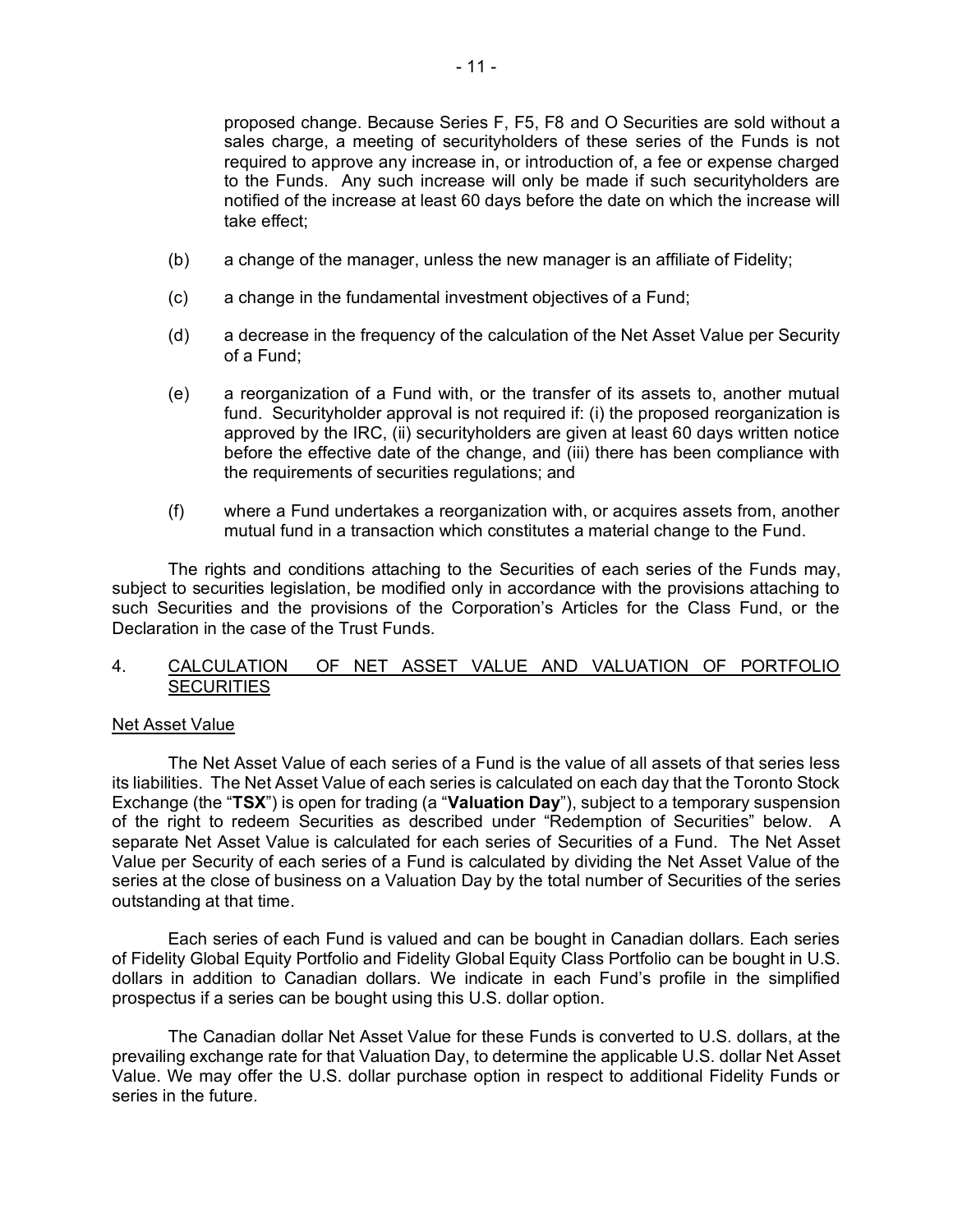The Net Asset Value per Security is the basis for all sales or switches of Securities as well as for the automatic reinvestment of dividends and distributions and for redemptions as described in this annual information form. The issue or redemption of Securities, switches of Securities and reinvestment of dividends and distributions is reflected in the next calculation of the Net Asset Value per Security made after the time such transactions become binding.

Portfolio transactions (investment purchases and sales) are reflected in the next calculation of the Net Asset Value made after the date on which they become binding. The Net Asset Value per Security, or Security of a series, as the case may be, of each Fund calculated on each Valuation Day remains in effect until the Net Asset Value per Security, or Security of a series, of that Fund is next calculated.

In calculating the value of the assets of each Fund and underlying Fidelity Fund:

- (a) liquid assets (which term includes cash on hand or on deposit or on call, bills and demand notes and accounts receivable, prepaid expenses, cash dividends declared and interest accrued and not yet received) will be valued at the full amount thereof unless Fidelity determines an otherwise fair value;
- (b) securities listed on a public securities exchange are valued at their last sale or closing price as reported on that Valuation Day or, if no sale is reported to have taken place on that Valuation Day and there is no reported closing price, at the closing bid price on that Valuation Day;
- (c) unlisted securities traded on an over-the-counter market are valued at the closing bid price on that Valuation Day;
- (d) restricted securities that are not illiquid are valued at the lesser of:
	- (i) the value thereof based on reported quotations in common use on that Valuation Day; and
	- (ii) that percentage of the market value of securities of the same class, the trading of which is not restricted or limited by reason of any representation, undertaking or agreement or by law, equal to the percentage that the Fund's acquisition cost was of the market value of such securities at the time of acquisition, provided that a gradual taking into account of the actual value of the securities may be made where the date on which the restrictions will be lifted is known;
- (e) long positions in clearing corporation options, options on futures, over-the-counter options, debt-like securities and listed warrants shall be valued at the fair value thereof;
- (f) where a covered clearing corporation option, option on futures or over-the-counter option is written by the Fund or the underlying Fidelity Fund, the premium received by the Fund or the underlying Fidelity Fund will be reflected as a deferred credit which will be valued at an amount equal to the current market value of the clearing corporation option, option on futures or over-the-counter option which would have the effect of closing the position; any difference resulting from revaluation shall be treated as an unrealized gain or loss on investment; the deferred credit shall be deducted in arriving at the Net Asset Value of the Fund or an underlying Fidelity Fund; the securities, if any, which are the subject of a written covered clearing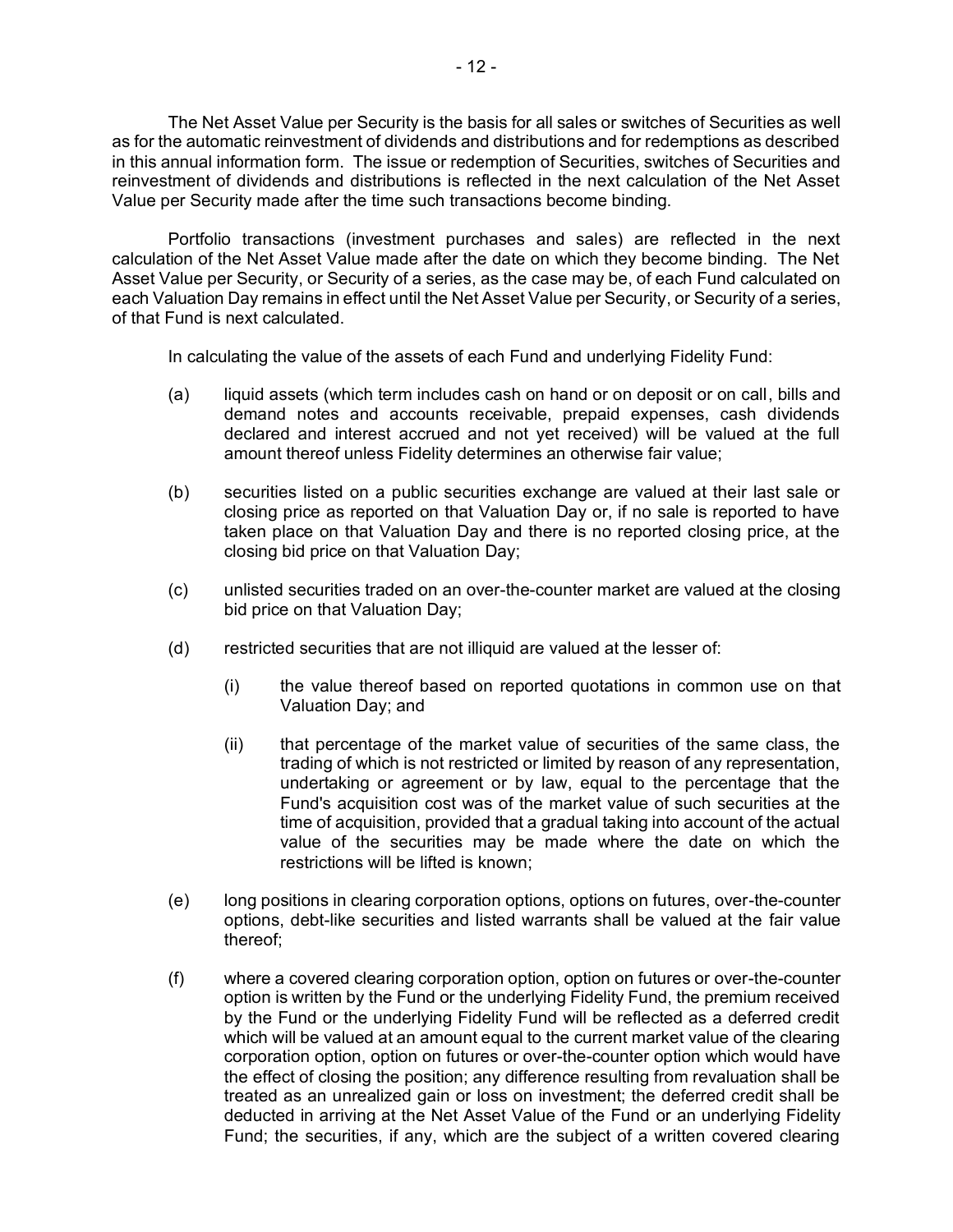corporation option or over-the-counter option will be valued in the manner described above for listed securities;

- (g) securities quoted in currencies other than the Canadian dollar are translated to Canadian dollars using the closing rate of exchange as quoted by customary banking sources on that Valuation Day;
- (h) the value of a futures contract, forward contract or swap shall be the gain or loss, if any, that would arise as a result of closing the position in the futures contract or forward contract or swap, as the case may be, on that Valuation Day unless daily limits are in effect, in which case fair market value shall be based on the current value of the underlying interest;
- (i) the value of units of a Fidelity Fund held by a Fund or an underlying Fidelity Fund will be the Net Asset Value per unit, or, if the units are listed on a public securities exchange, the most representative price within the bid-ask spread on the Valuation Date, and if such date is not a Valuation Day of the Fund or an underlying Fidelity Fund, then the value of units of the Fidelity Fund will be the Net Asset Value per unit on the most recent Valuation Day, or, if the units are listed on a public securities exchange, the most appropriate fair value price;
- (j) if securities are interlisted or traded on more than one exchange or market Fidelity shall use the last sale price or the closing bid price, as the case may be, reported on the exchange or market determined by Fidelity to be the principal exchange or market for such securities;
- (k) margin paid or deposited in respect of futures contracts, forward contracts, and swaps shall be reflected as an account receivable and margin consisting of assets other than cash shall be noted as held as margin;
- (l) short-term securities may be valued using market quotations, amortized cost or original cost, plus accrued interest, unless Fidelity determines that these no longer approximate market value of the assets; and
- (m) notwithstanding the foregoing, securities and other assets for which market quotations are, in Fidelity's opinion, inaccurate, unreliable, not reflective of all available material information or not readily available are valued at their fair value, as determined by Fidelity.

In the past three years, Fidelity has not deviated from the valuation practices described above.

The Articles for the Class Fund and Declaration for the Trust Funds contain details of the method of determining the value of liabilities to be deducted in determining the Net Asset Value of each Fund. In arriving at the Net Asset Value, Fidelity will generally use the latest reported information available to it on the Valuation Day.

The financial statements of each Fund are required to be prepared in compliance with International Financial Reporting Standards ("**IFRS**"). The Funds' accounting policies for measuring the fair value of their investments under IFRS are identical to those used in measuring the Net Asset Value per Security for transactions with securityholders. However, if the closing price of a security of a Fund falls outside of the bid and ask price spread of the security, we may adjust the net assets attributable to holders of redeemable Securities per Series per Security in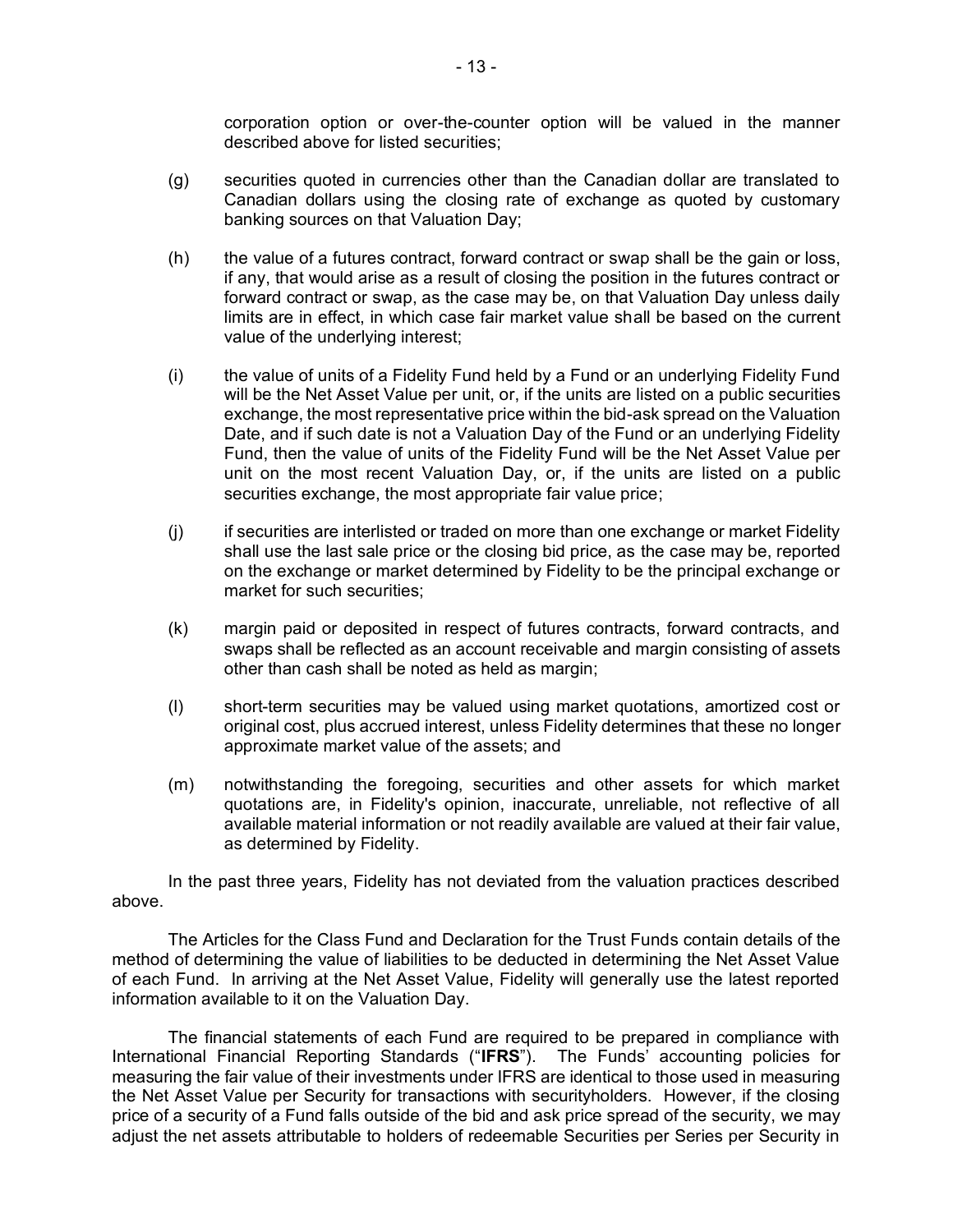the Fund's financial statements. As a result, the Net Asset Value per Security for transactions with securityholders may be different from the net assets attributable to holders of redeemable Securities per Series per Security that is reported in such Fund's financial statements under IFRS.

The Net Asset Value of each series of a Fund and Net Asset Value per Security of a Fund are available on our website at [www.fidelity.ca](http://www.fidelity.ca/) or on request, at no cost, by calling us at 1-800 263-4077 or by sending us an e-mail at [cs.english@fidelity.ca](mailto:cs.english@fidelity.ca) (for assistance in English) or [sc.francais@fidelity.ca](mailto:sc.francais@fidelity.ca) (for assistance in French).

## <span id="page-15-0"></span>5. PURCHASES AND SWITCHES OF SECURITIES

## Purchases of Securities

An investor may only purchase Securities of a Fund through a registered dealer. A completed purchase order received by Fidelity prior to 4:00 p.m. Toronto time (or such earlier time as the TSX closes) on a Valuation Day, will be processed at the Net Asset Value per Security calculated on that Valuation Day. A purchase order received after 4:00 p.m. Toronto time (or such earlier time as the TSX closes) on a Valuation Day or on a day other than a Valuation Day, will be processed at the Net Asset Value per Security calculated on the next following Valuation Day.

An investor's dealer is required to forward a purchase order to Fidelity on the same day on which the completed purchase order is received or, if received by the dealer after normal business hours or on any day that is not a business day, on the next business day. Whenever practicable, a dealer is required to transmit an investor's purchase order by courier, priority post or telecommunications facilities in order to expedite its receipt by Fidelity. It is the responsibility of each dealer to transmit orders to Fidelity in a timely manner. The cost of this transmittal, regardless of its form, must be borne by the dealer.

If a dealer suffers any losses arising from a failed settlement of a purchase of Securities, the dealer may be able to recover the shortfall from the investor.

## Purchase Options

Series B, S5 or S8 Securities are sold only under the Initial Sales Charge Option. This sales option requires the payment of the Net Asset Value per Security and a negotiable sales charge which can be from 0% to 5% paid by the investor and is deducted as a percentage of the amount invested.

An investor wishing to purchase Series F, F5, F8 or O Securities of the Funds, who qualifies for such purchase, will not pay a sales charge. Investors may also buy Series F, F5 or F8 Securities and pay fees to their dealers by entering into advisor service fee agreements that authorize Fidelity to redeem Series F, F5 or F8 Securities, as applicable, from their accounts that have a value equal to the amount of the fees payable by them to their dealers, plus applicable taxes, and to pay the proceeds to their dealers.

#### Regular Investment Program

An investor may establish a regular investment program that permits the investor to purchase Securities in amounts as little as \$25 per payment and at time intervals specified by the investor which are automatically deducted from the investor's bank account. The Net Asset Value per Security next determined following the time of the automatic deduction is the price which will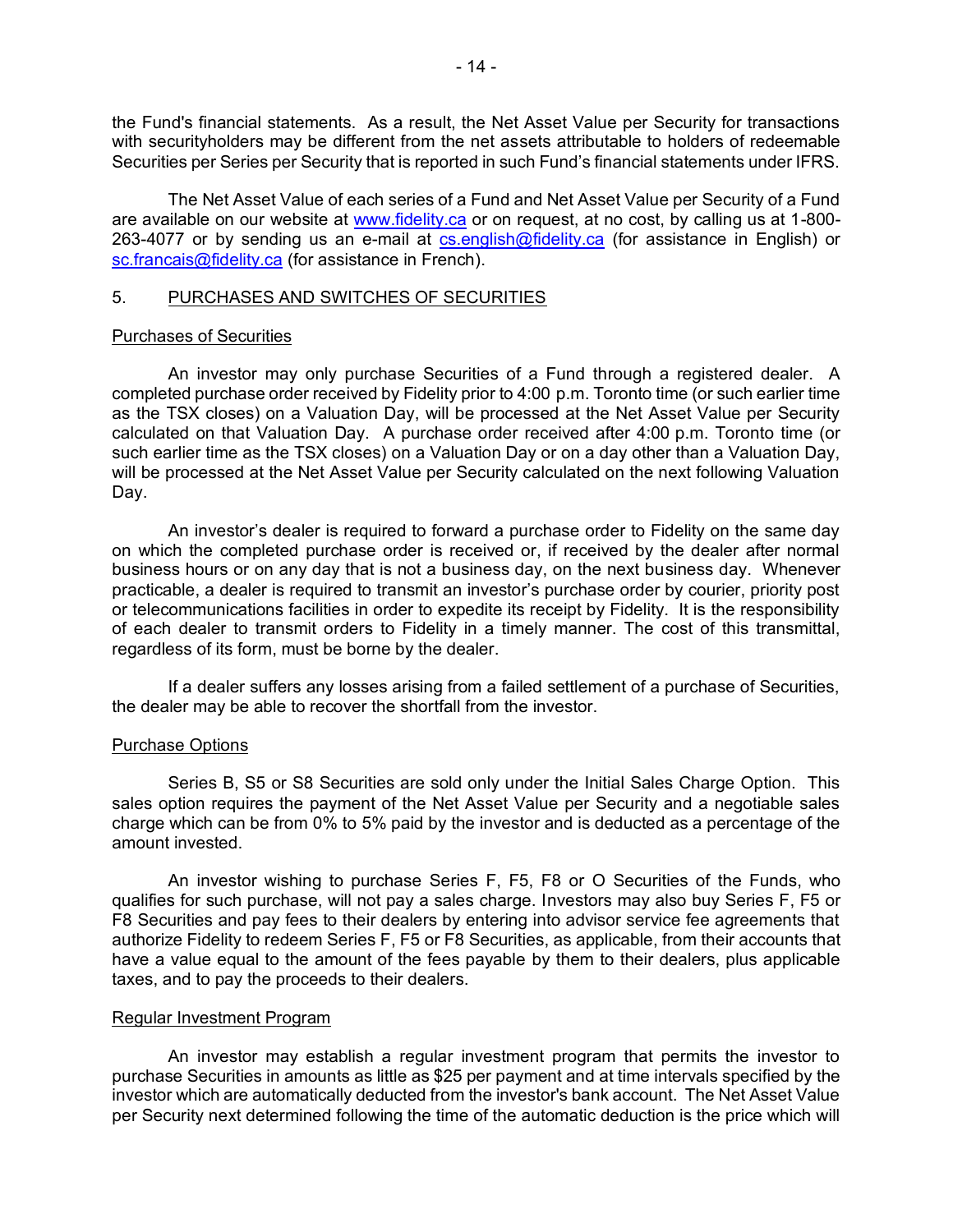be applied on each separate purchase. The required authorization form may be obtained from Fidelity or registered dealers.

Pursuant to (a) relief granted to the Fidelity Funds, and (b) a Blanket Decision of the Autorité des marchés financiers, the Fidelity Funds are not required to deliver a copy of the Fidelity Funds' most recently filed fund facts to participants in the regular investment program other than in connection with the participant's initial investment in a Fidelity Fund. Under this relief, investors will not have a statutory right to withdraw their purchase of the Fidelity Funds pursuant to the investment program, other than in respect of their initial purchase. However, investors continue to have all other statutory rights under securities law, including a misrepresentation right as described in the simplified prospectus and the fund facts, whether or not they have requested the most recently filed fund facts. An investor may cancel the regular investment program at any time.

#### Switching Securities to another Series of the same Fund

Switching Securities from one series of a Fund to another series of the same Fund is a redesignation that does not result in a disposition for tax purposes, unless Securities are redeemed to pay fees.

The following switches are the only permitted switches between series of the same Fund:

#### Switching Series B Securities

You can switch from Series B Securities that you bought under the initial sales charge option to Series F, F5, F8, O, S5 or S8 Securities of the same Fund. You may have to pay a fee to your dealer. You negotiate that fee with your financial advisor.

You can only switch to Series F, F5 or F8 Securities if you're eligible for these series or to Series O Securities with our approval.

#### Switching Series F Securities

You can switch from Series F Securities of a Fund to Series B, F5, F8, O, S5 or S8 Securities of the same Fund. You may have to pay a fee to your dealer. You negotiate that fee with your financial advisor.

You can only switch to Series O Securities with our approval.

#### Switching Series F5 Securities

You can switch from Series F5 Securities of a Fund to Series B, F, F8, O, S5 or S8 Securities of the same Fund. You may have to pay a fee to your dealer. You negotiate that fee with your financial advisor.

You can only switch to Series O Securities with our approval.

#### Switching Series F8 Securities

You can switch from Series F8 Securities of a Fund to Series B, F, F5, O, S5 or S8 Securities of the same Fund. You may have to pay a fee to your dealer. You negotiate that fee with your financial advisor.

You can only switch to Series O Securities with our approval.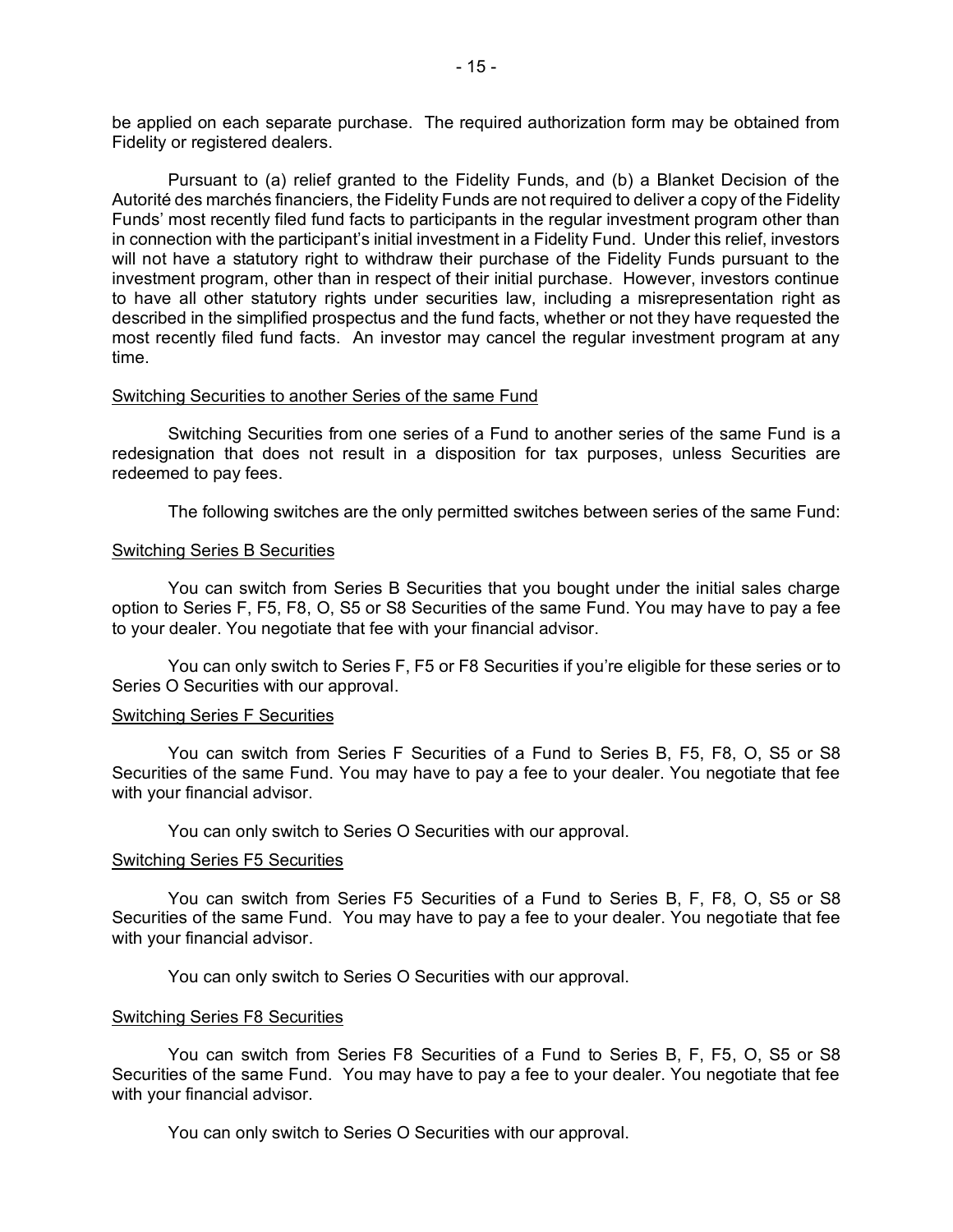#### Switching Series O Securities

You can switch from Series O Securities of a Fund to Series B or F Securities of the same Fund. You may have to pay a fee to your dealer. You negotiate that fee with your financial advisor.

You can only switch to Series F Securities if you are eligible for these series. No fee is payable for this switch.

#### Switching Series S5 Securities

You can switch from Series S5 Securities that you bought under the initial sales charge option to Series B, F, F5, F8, O or S8 Securities of the same Fund. You may have to pay a fee to your dealer. You negotiate that fee with your financial advisor.

You can only switch to Series F, F5 or F8 Securities if you're eligible for these series or to Series O Securities with our approval.

#### Switching Series S8 Securities

You can switch from Series S8 Securities that you bought under the initial sales charge option to Series B, F, F5, F8, O or S5 Securities of the same Fund. You may have to pay a fee to your dealer. You negotiate that fee with your financial advisor.

You can only switch to Series F, F5 or F8 Securities if you're eligible for these series or to Series O Securities with our approval.

Details about the characteristics of the different series, including the eligibility requirements for Series F, F5, F8 and O Securities, are described in the simplified prospectus..

The amount of the investment, less any fees, paid by redeeming Securities, will be the same after the switch. The investor will, however, own a different number of Securities because each series has a different Net Asset Value per Security.

Other switches between series of the same Fund are not permitted.

#### Switching Securities to another Fidelity Fund

You can switch your Securities of one Fund for Securities of another Fidelity Fund by redeeming Securities of the Fund and using the proceeds to buy Securities of the other Fidelity Fund. A redemption is a disposition for tax purposes. The tax consequences of redemptions are discussed under "Income Tax Considerations".

You may have to pay your dealer a switch fee. You negotiate that fee with your financial advisor. A short-term trading fee may also be payable. Any fees payable by you on a switch are satisfied by redeeming a sufficient number of the Securities being switched.

Securityholder eligibility to purchase Series F, F5, F8 and O Securities as well as the charges involved when a switch is implemented, are set out in the simplified prospectus of the Funds.

#### <span id="page-17-0"></span>6. REDEMPTION OF SECURITIES

Securities of the Funds may be redeemed on any Valuation Day at the Net Asset Value per Security. Redemption instructions must be in writing and signed by the securityholder. If the redemption is for \$25,000 or more, the securityholder's signature must be guaranteed by a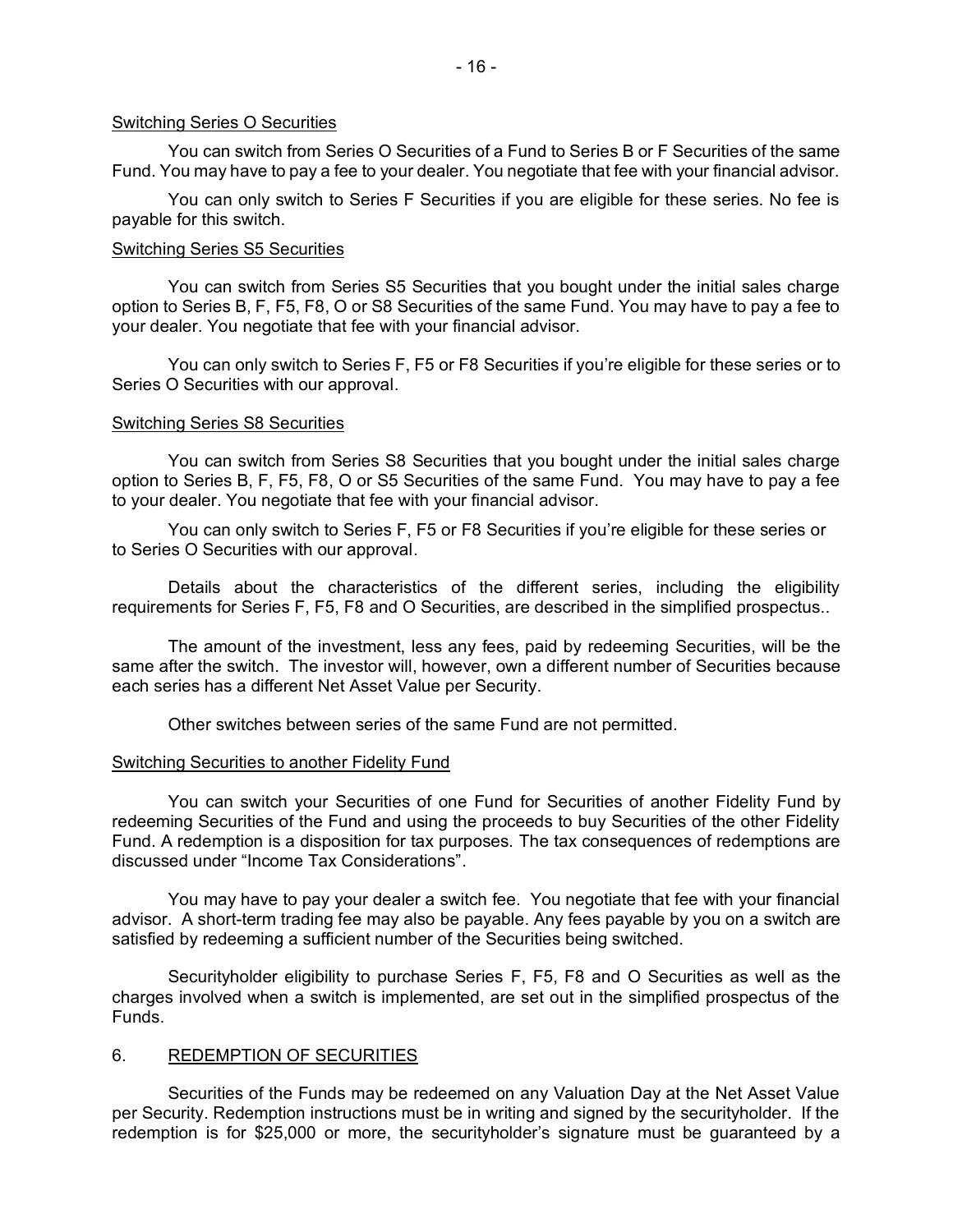Canadian chartered bank, trust company or a member of a public stock exchange in Canada or be otherwise guaranteed to the satisfaction of Fidelity. If the securityholder is a corporation, partnership, agent, fiduciary or surviving joint owner, additional documentation of a customary nature may be required.

A redemption request received by Fidelity prior to 4:00 p.m. Toronto time (or such earlier time as the TSX closes) on a Valuation Day will receive the Net Asset Value per Security calculated on that Valuation Day. A redemption request received after 4:00 p.m. Toronto time (or such earlier time as the TSX closes) on a Valuation Day or on a day other than a Valuation Day will receive the Net Asset Value per Security calculated on the next following Valuation Day.

A redemption request is to be forwarded by the investor's dealer to Fidelity on the same day on which the completed redemption request is received. A dealer is required to transmit a securityholder's redemption request by courier, priority post or telecommunications facilities in order to expedite its receipt by Fidelity. The cost of this transmittal, regardless of its form, must be borne by the dealer.

Redemption requests will be processed in the order in which they are received. Fidelity will not process redemption requests specifying a forward date or specific price and redemption requests will not be processed before the applicable Fund has received payment for the Securities that are the subject of the redemption request. Redemption requests involving transfers to or from registered plans may incur additional delays if the transfer documents are not completed in the manner prescribed by Canada Revenue Agency ("**CRA**") and release of the redemption proceeds cannot be made by the Funds until all administrative procedures involved with such registered plans are complete.

If a dealer suffers any losses arising from an investor's failure to comply with the requirements of Fidelity or securities legislation when the investor redeems Securities, the dealer may be able to recover the shortfall from the investor.

Fidelity may temporarily suspend the right to tender Securities of a Fund for redemption or may postpone the date of payment upon redemption if we receive permission from the Ontario Securities Commission, or during all or part of a period where: (i) normal trading is suspended on any exchange on which securities or derivatives are listed which, in the aggregate, represent more than 50% by value or underlying market exposure of the total assets of the Fund and the securities or derivatives are not traded on any other exchange that is a reasonable alternative for the Fund; or (ii) if the right to tender for a redemption of Securities of the underlying fund that represents substantially all of a top fund's investment is suspended (if applicable). For the purposes of the foregoing list, the value of permitted derivatives shall be deemed to be their underlying market exposure. During any period of suspension there will be no calculation of Net Asset Value per Security and no Securities will be issued or redeemed by the Fund. The calculation of the Net Asset Value per Security will resume when trading resumes on the exchange referred to in (i) or when the right to tender for a redemption of Securities of an underlying fund referred to in (ii) is no longer suspended.

If the right to redeem Securities is suspended as described above and if a redemption request received during the period of suspension is not withdrawn by the end of the suspension period, the Securities will be redeemed by the Fund in accordance with the redemption request at the Net Asset Value per Security next calculated following the end of the suspension period. See "Calculation of Net Asset Value and Valuation of Portfolio Securities" for more information.

Where the holding of Securities by a securityholder is, in the reasonable opinion of Fidelity, detrimental to a Fund, Fidelity is entitled to cancel or redeem the Securities held by the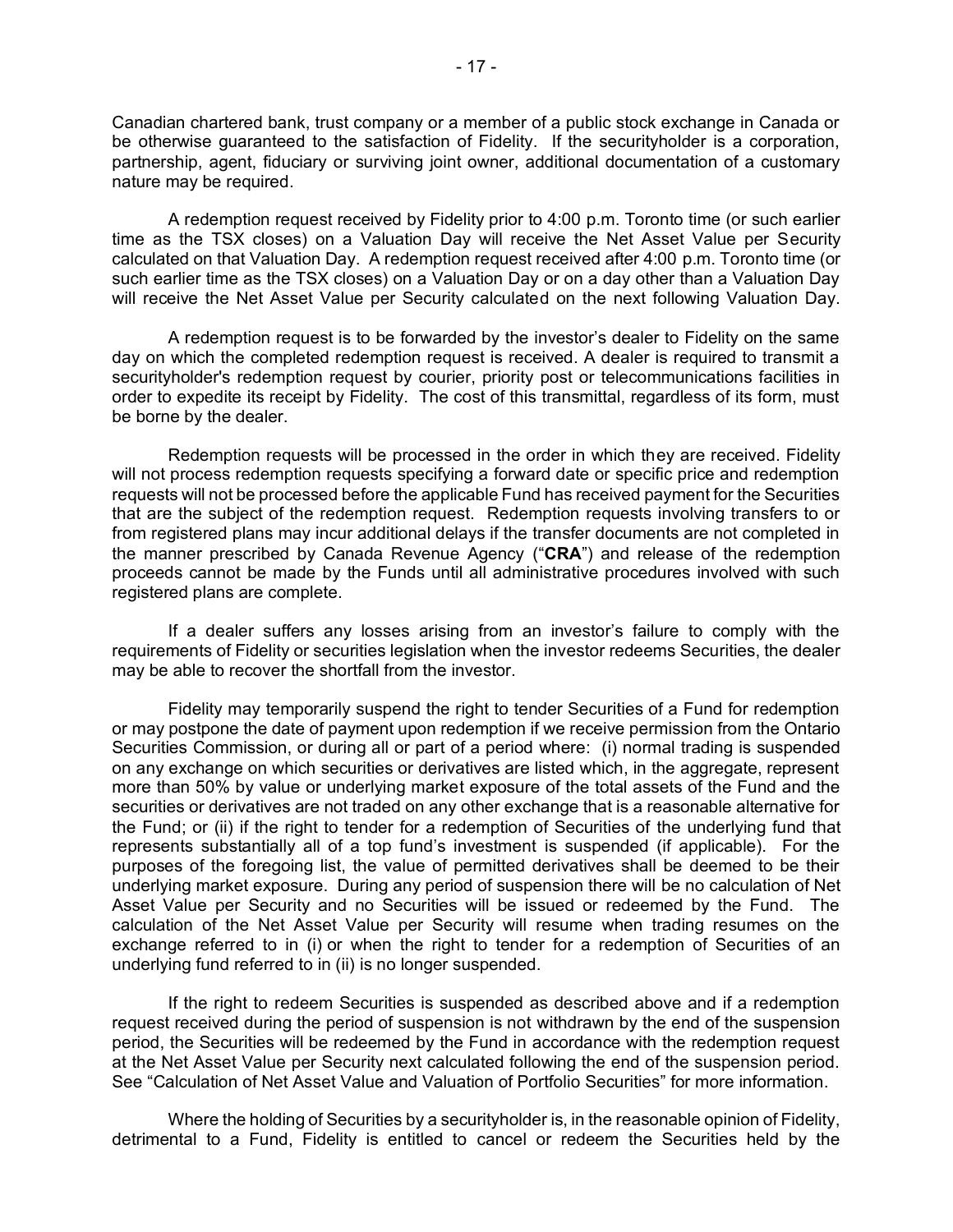securityholder. This could occur, for example, if a Fund is subject to penalties as a result of the securityholder's non-compliance with regulatory or tax requirements.

<span id="page-19-0"></span>The tax consequences of redemptions are discussed under "Income Tax Considerations".

## 7. MANAGEMENT OF THE FUNDS

## Manager

The Funds are managed by Fidelity which also serves as Trustee of the Trust Funds. The head office of the Funds and Fidelity is at 483 Bay Street, Suite 300, Toronto, Ontario, M5G 2N7. Fidelity's toll free telephone number is 1-800-263-4077 and the website address is [www.fidelity.ca.](file:///C:/Local/Microsoft/Windows/Temporary%20Internet%20Files/Content.Outlook/G31AEI00/www.fidelity.ca) Fidelity, which was incorporated under the laws of Canada on February 13, 1987, continued under the laws of Ontario on August 9, 1989, amalgamated pursuant to the laws of Ontario effective January 1, 2004, continued under the laws of Alberta on September 26, 2007 and amalgamated pursuant to the laws of Alberta on January 1, 2010, January 1, 2011, January 1, 2016 and again on January 1, 2021, is a wholly-owned indirect subsidiary of 483A Bay Street Holdings LP.

Fidelity is part of a broader group of companies collectively known as "Fidelity Investments". Fidelity Investments has been in business for over 70 years and has grown to become one of the world's largest mutual fund companies. Fidelity Investments is a group of financial services companies, specializing in investment management, discount brokerage, customer service, transfer agent operations, communications and data processing.

Fidelity has entered into an Amended and Restated Master Management and Distribution Agreement (the **"Class Management Agreement"**) dated October 16, 2015, as amended, with respect to the Corporate Funds, including the Class Fund. Fidelity has entered into a separate Amended and Restated Management and Distribution Agreement dated November 22, 2021, as amended, in respect of the Fidelity Funds offered as trusts, including the Trust Funds (the **"Trust Management Agreement"**). The Trust Management Agreement and the Class Management Agreement are referred to as the **"Management Agreements"**. Under the terms of the Management Agreements, Fidelity has agreed to provide or arrange for the provision of all general management and administrative services required by each Fund in its day-to-day operations, including bookkeeping, record-keeping and other administrative services for the Funds.

The Management Agreements continue indefinitely for each Fund unless terminated upon 60 days' written notice by either Fidelity or a Fund or as a result of the insolvency or default of either party or should either party cease to carry on business. The Management Agreements permit Fidelity to appoint agents to assist it in performing all necessary services required by the Funds. The Management Agreements may not be assigned by Fidelity without the consent of the Canadian Securities Administrators and the prior approval of the securityholders of the applicable Fund, unless the assignment is to a company affiliated with Fidelity within the meaning of the *Securities Act* (Ontario).

The Declaration and the Management Agreements permit Fidelity to delegate all or any part of its duties to be performed pursuant to the terms of the Declaration and the Management Agreements. The Declaration and the Management Agreements require Fidelity and any person retained by Fidelity to act honestly, in good faith and in the best interests of each Fund and to exercise the degree of care, diligence and skill that a reasonably prudent person would exercise in the circumstances. Fidelity will be liable to each Fund in the event of any failure to so act by Fidelity or any associate or affiliate of Fidelity or by any of its or their respective directors, officers or employees, but will not otherwise be liable to the Fund in respect of any matter provided that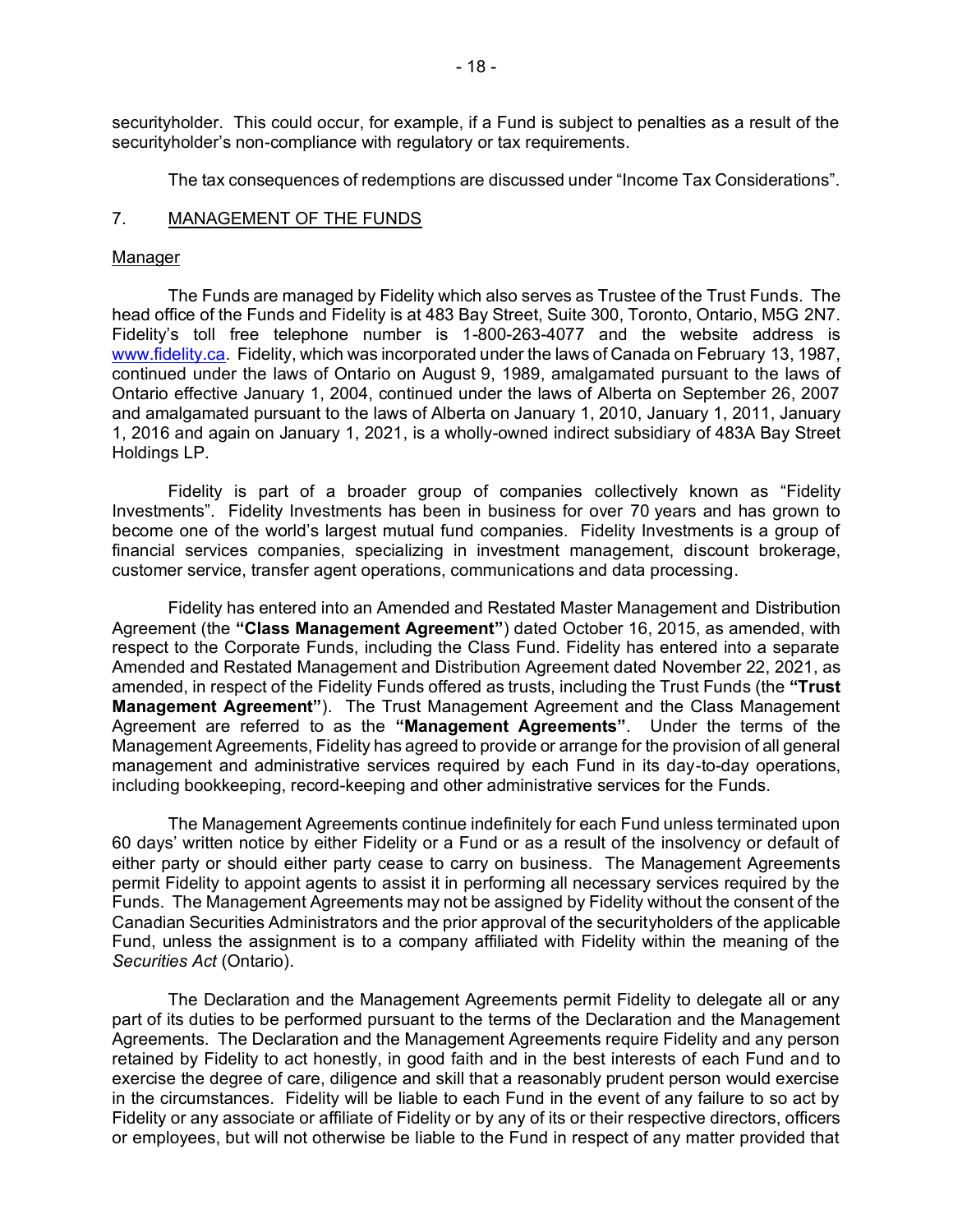in respect of such matter Fidelity has acted in accordance with the standard of care referred to above.

Fidelity acts and may hereafter act or continue to act as trustee, manager, investment adviser or portfolio manager of other mutual funds and as adviser to other clients.

## Executive Officers and Directors of Fidelity

The following are the names, municipalities of residence, offices and principal occupations or business activities during the five years preceding the date hereof of the directors and senior officers of Fidelity. If more than one position has been held with Fidelity within the past five years, only the current position has been provided.

| <b>Name and Municipality</b><br>of Residence | <b>Office</b>                                                                                                                                                             | <b>Principal Occupation</b><br>for Last Five Years                                                                                                       |  |
|----------------------------------------------|---------------------------------------------------------------------------------------------------------------------------------------------------------------------------|----------------------------------------------------------------------------------------------------------------------------------------------------------|--|
| <b>Michael Barnett</b><br>Toronto, Ontario   | <b>Executive Vice-</b><br>President.<br>Institutional                                                                                                                     | Executive Vice-President, Institutional.                                                                                                                 |  |
| W. Sian Burgess<br>Toronto, Ontario          | Senior Vice-<br>President, Fund<br>Oversight,<br>Secretary, Chief<br>Compliance<br>Officer, Chief<br>Privacy Officer and<br><b>Chief Anti-Money</b><br>Laundering Officer | Senior Vice-President, Fund Oversight,<br>Secretary, Chief Compliance Officer, Chief<br>Privacy Officer and Chief Anti-Money<br>Laundering Officer.      |  |
| David Bushnell<br>East York, Ontario         | Senior Vice-<br>President, Advisor<br><b>Distribution</b>                                                                                                                 | Senior Vice-President, Advisor Distribution.<br>Prior thereto, Senior Vice-President,<br>Marketing and Vice-President, Regional<br>Sales.                |  |
| Kelly Creelman<br>Coldwater, Ontario         | Senior Vice-<br>President.<br>Products and<br>Marketing, and<br><b>Director</b>                                                                                           | Senior Vice-President, Products and<br>Marketing. Prior thereto, Senior Vice-<br>President, Products and Vice-President,<br>Retail Products & Solutions. |  |
| Peter Eccleton<br>Toronto, Ontario           | <b>Director</b>                                                                                                                                                           | Self-employed consultant. Prior thereto,<br>Partner, PricewaterhouseCoopers LLP.                                                                         |  |
| Diana Godfrey<br>Burlington, Ontario         | Senior Vice-<br>President.<br><b>Human Resources</b>                                                                                                                      | Senior Vice-President, Human Resources.<br>Prior thereto, Vice-President, Human<br>Resources.                                                            |  |
| John E. Hall<br>Toronto, Ontario             | <b>Director</b>                                                                                                                                                           | Self-employed advisor. Prior thereto,<br>Partner, Borden Ladner Gervais LLP                                                                              |  |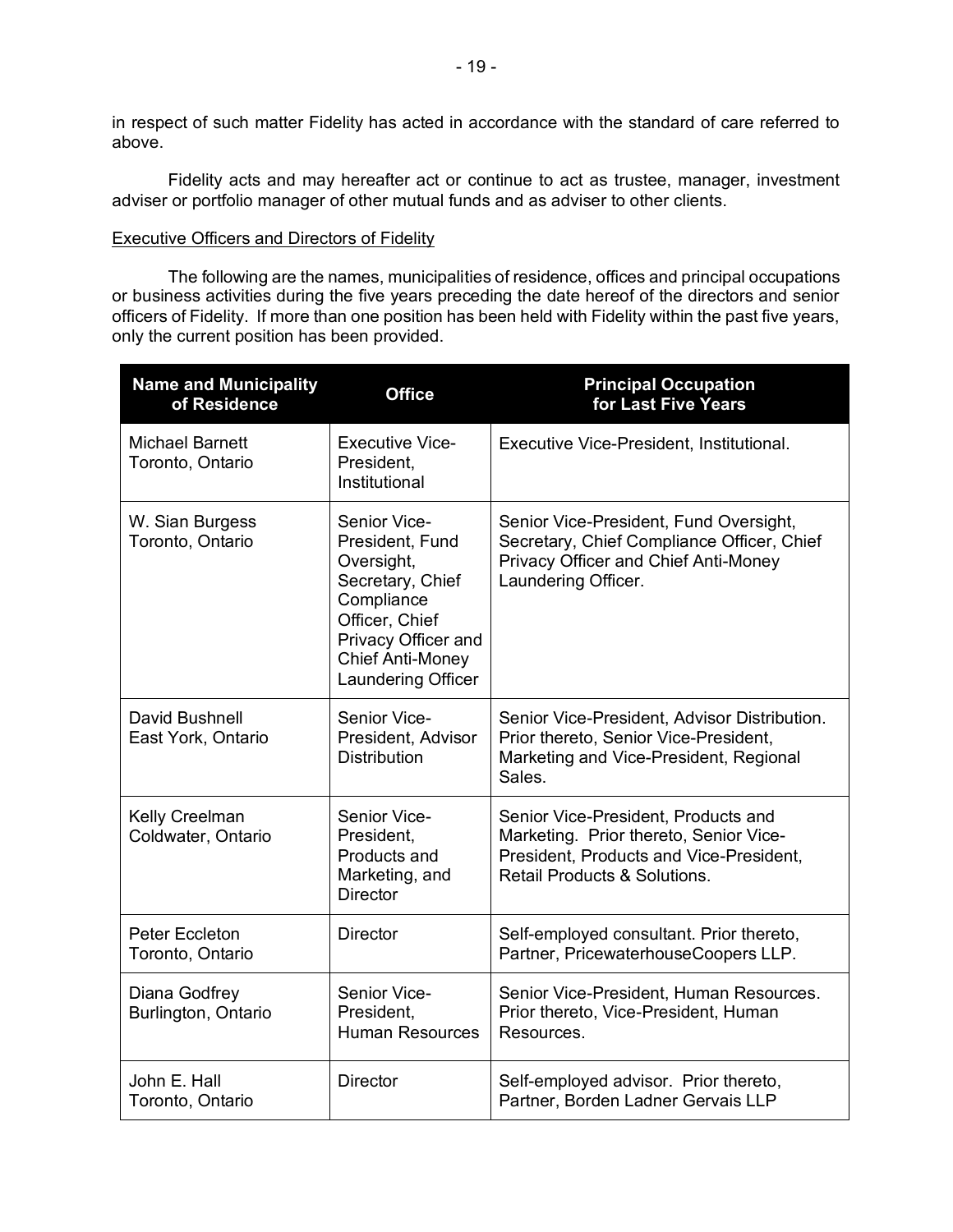| <b>Name and Municipality</b><br>of Residence   | <b>Office</b>                                                                                               | <b>Principal Occupation</b><br>for Last Five Years                                                                              |
|------------------------------------------------|-------------------------------------------------------------------------------------------------------------|---------------------------------------------------------------------------------------------------------------------------------|
| <b>Andrew Marchese</b><br>Burlington, Ontario  | <b>Chief Investment</b><br>Officer and<br><b>Director</b>                                                   | Chief Investment Officer.                                                                                                       |
| <b>Philip McDowell</b><br>Mississauga, Ontario | <b>Chief Financial</b><br>Officer, Senior<br>Vice-President and<br><b>Director</b>                          | <b>Chief Financial Officer and Senior Vice-</b><br>President.                                                                   |
| Cameron Murray<br>Toronto, Ontario             | Senior<br>Vice-President,<br>Client Services,<br><b>Chief Information</b><br>Officer and<br><b>Director</b> | Senior Vice-President, Client Services and<br>Chief Information Officer.                                                        |
| <b>Barry Myers</b><br>Toronto, Ontario         | <b>Director</b>                                                                                             | Self-employed advisor. Prior thereto,<br>Partner, PricewaterhouseCoopers LLP.                                                   |
| <b>Andrew Pringle</b><br>Toronto, Ontario      | <b>Director</b>                                                                                             | Partner and Chairman, RP Investment<br>Advisors LP. Chair of the Board of Trustees<br>of the McMichael Canadian Art Collection. |
| <b>Robert Strickland</b><br>Toronto, Ontario   | President, Chief<br>Executive Officer,<br>Ultimate<br>Designated<br>Person and<br><b>Director</b>           | President and Chief Executive Officer.                                                                                          |
| Don Wilkinson<br>Mississauga, Ontario          | <b>Director</b>                                                                                             | Self-employed advisor. Prior thereto,<br>Partner, Deloitte Canada.                                                              |

# Executive Officers and Directors of the Corporation

The following are the names, municipalities of residence, offices and principal occupations or business activities during the five years preceding the date hereof of the directors and senior officers of the Corporation.

| <b>Name and Municipality</b><br>of Residence   | <b>Office</b> | <b>Principal Occupation</b><br>for Last Five Years                                                           |
|------------------------------------------------|---------------|--------------------------------------------------------------------------------------------------------------|
| Karl Ewoniak<br>Edmonton, Alberta              | Director      | Corporate director; formerly President &<br>CEO, Garner Management Ltd. (corporate<br>financial consulting). |
| <b>Philip McDowell</b><br>Mississauga, Ontario | Director      | <b>Chief Financial Officer and Senior Vice-</b><br>President, Fidelity.                                      |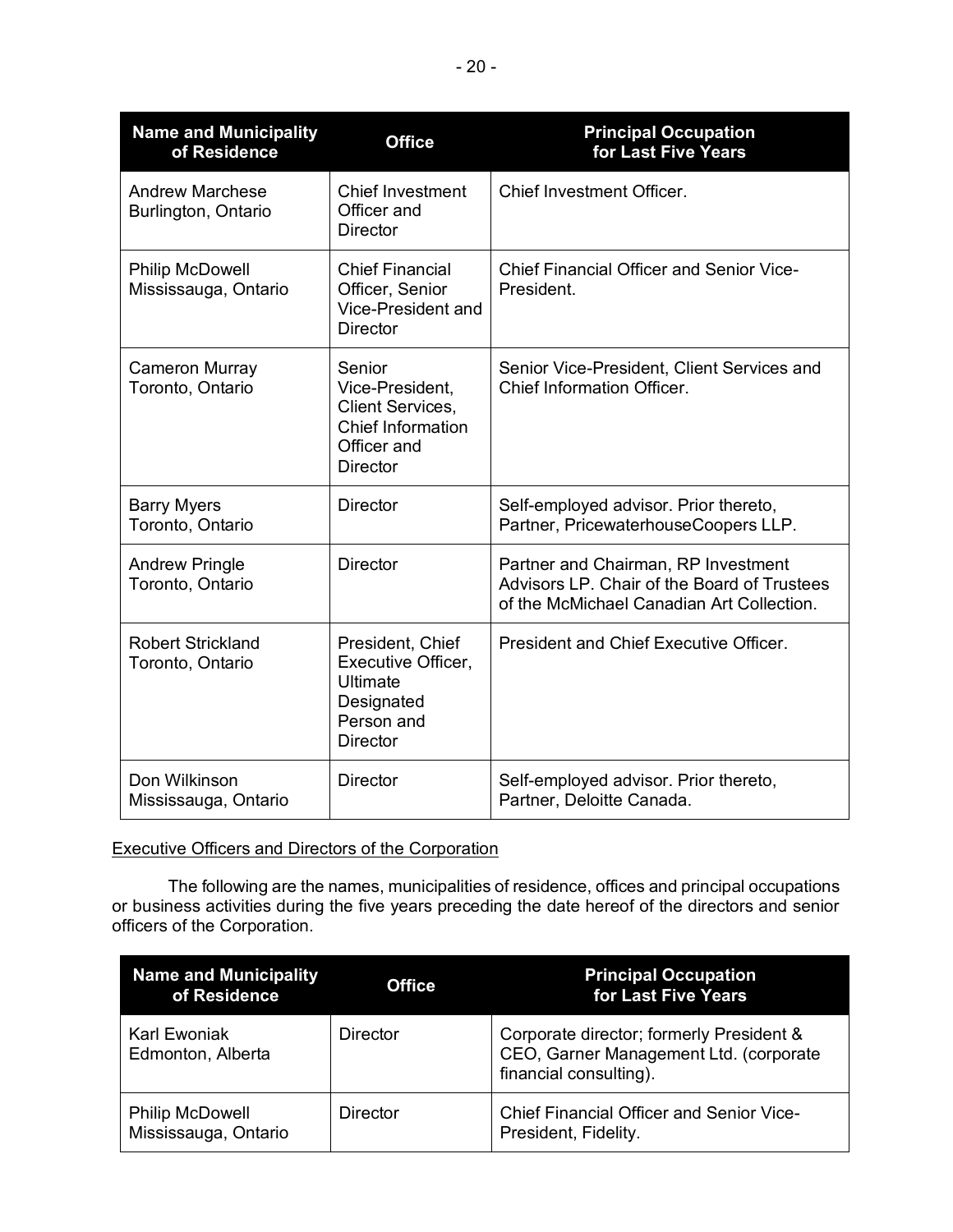| <b>Name and Municipality</b><br>of Residence | <b>Office</b>                                     | <b>Principal Occupation</b><br>for Last Five Years                                                                                                                                                                                    |
|----------------------------------------------|---------------------------------------------------|---------------------------------------------------------------------------------------------------------------------------------------------------------------------------------------------------------------------------------------|
| Roderick J. McKay<br>Calgary, Alberta        | Director                                          | Corporate Director.                                                                                                                                                                                                                   |
| Kathryn Black<br>Calgary, Alberta            | <b>Chief Financial</b><br>Officer                 | Chief Financial Officer, Fidelity Capital<br>Structure Corp. Also, Director, Sales Support<br>and Enablement, Fidelity. Formerly,<br>Manager Regional Sales, Fidelity. Formerly,<br>Senior Business Development Manager,<br>Fidelity. |
| Gordon Thomson<br>Calgary, Alberta           | <b>Chief Executive</b><br>Officer and<br>Director | Chief Executive Officer, Fidelity Capital<br>Structure Corp. Also, Regional<br>Vice-President, Sales, Fidelity.                                                                                                                       |
| W. Sian Burgess<br>Toronto, Ontario          | Secretary                                         | Senior Vice President, Fund Oversight,<br>Secretary, Chief Compliance Officer, Chief<br>Privacy Officer and Chief Anti-Money<br>Laundering Officer, Fidelity.                                                                         |

## Portfolio Advisers

Fidelity is the portfolio adviser of the Funds. Fidelity provides its advisory services to the Funds pursuant to the Management Agreements. The Management Agreements are described above under "Management of the Funds - Manager".

Fidelity has entered into sub-advisory agreements, as amended, with each of Fidelity Management & Research Company LLC ("**FMR**") of Boston, Massachusetts, U.S.A. and Geode Capital Management LLC ("**Geode**") of Boston, Massachusetts (collectively, the "**FIC Sub-Advisers**"), to provide investment advice with respect to all or a portion of the investments of the Funds (collectively, the "**FIC Sub-Advisory Agreements**"). Under the terms of the FIC Sub-Advisory Agreements, Fidelity is responsible for any loss arising out of the failure of any of the FIC Sub-Advisers to meet the mandated standard of care in providing advice to the Funds. Fidelity is also responsible for any fees payable to the FIC Sub-Advisers but may direct a Fund to pay such fees and to credit such payments against fees otherwise payable by that Fund to Fidelity. There may be difficulty in enforcing any legal rights against the FIC Sub-Advisers as each is resident, and substantially all of its assets of each are situated, outside of Canada.

The FIC Sub-Advisory Agreements are each in effect for an indefinite period and continue in force unless terminated by a party giving 90 days' prior written notice.

With respect to Fidelity Global Equity Portfolio and Fidelity Global Equity Class Portfolio, FMR has entered into a further sub-advisory agreement with Fidelity Management & Research (Canada) ULC, carrying on business in British Columbia as FMR Investments Canada ULC ("**FMR Canada**"), to provide investment advice to FMR with respect to all or a portion of the investments of these Funds.

The following are the name of the persons principally responsible for the day-to-day management of the Funds, implementing a particular material strategy or managing a particular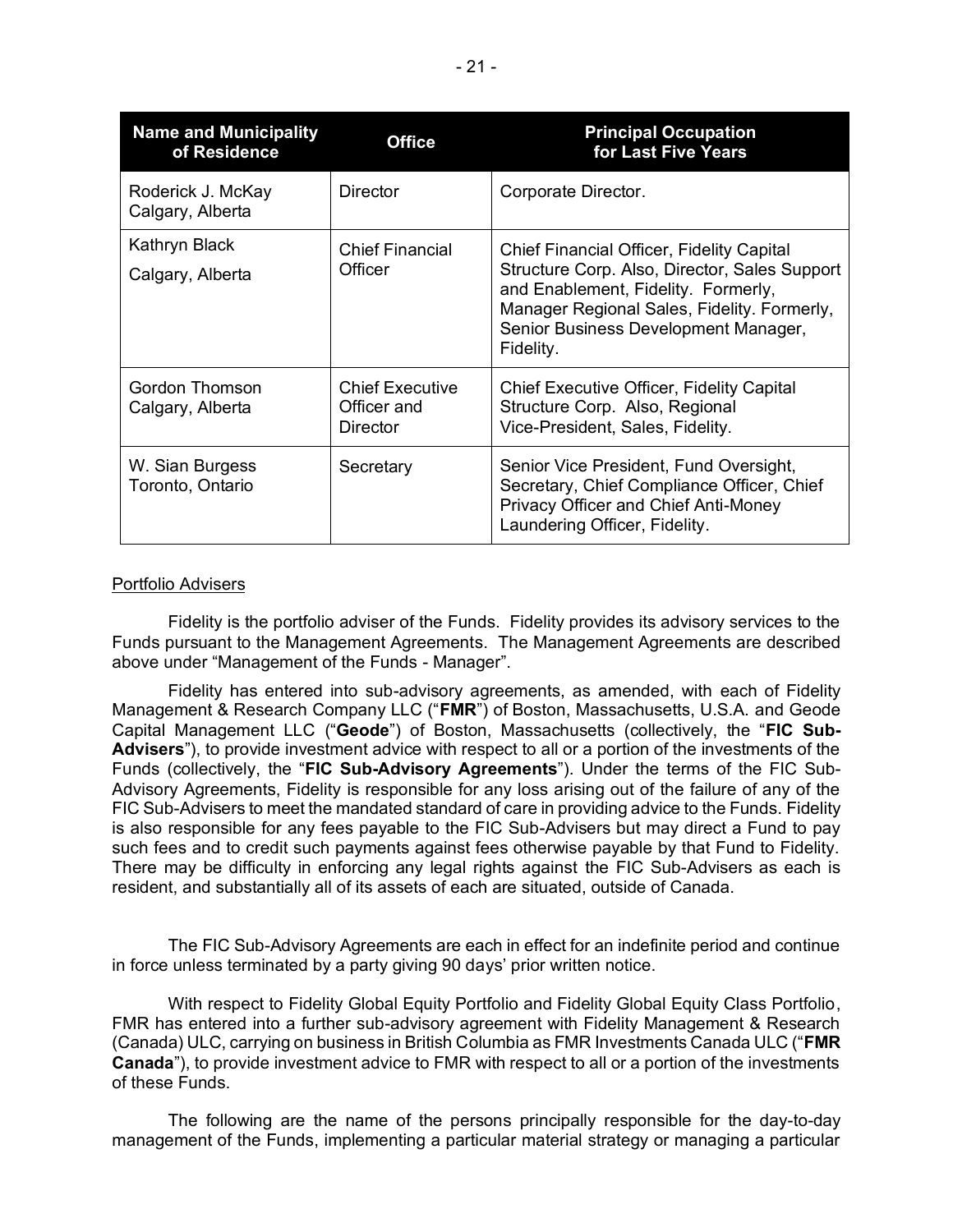segment of the portfolios of the Funds, and his or her business experience during the five years preceding the date hereof:

| <b>Fund</b>                                                                                           | <b>Individual</b>                                                                      | <b>Details of Experience</b>                                                                                                                                                                                                                                                                                                                                                                                                              |
|-------------------------------------------------------------------------------------------------------|----------------------------------------------------------------------------------------|-------------------------------------------------------------------------------------------------------------------------------------------------------------------------------------------------------------------------------------------------------------------------------------------------------------------------------------------------------------------------------------------------------------------------------------------|
| <b>Fidelity Global Equity</b><br>Portfolio<br><b>Fidelity Global Equity</b><br><b>Class Portfolio</b> | <b>Geoff Stein</b><br>BA, MBA, CFA<br>(asset allocation)<br>(co-lead manager)<br>(FMR) | Mr. Stein joined the Fidelity Investments<br>organization in 1994. He is currently a<br>portfolio manager in the Global Asset<br>Allocation Group for Fidelity Management &<br>Research Company and manages and co-<br>manages a variety of portfolios.                                                                                                                                                                                   |
|                                                                                                       | David Wolf<br><b>BA</b><br>(asset allocation)<br>(co-lead manager)<br>(FMR Canada)     | Mr. Wolf joined the Fidelity Investments<br>organization in 2013. He is currently a<br>portfolio manager and a member of the<br><b>Global Asset Allocation Group for FMR</b><br>Canada. Prior to joining the Fidelity<br>Investments organization, he served as an<br>advisor to the former Governor of the Bank<br>of Canada and was Secretary to the<br>Governing Council at the Bank of Canada.                                        |
|                                                                                                       | David Tulk<br>Hon.BSc, MA, CFA<br>(co-manager, asset<br>allocation)<br>(FMR Canada)    | Mr. Tulk joined the Fidelity Investments<br>organization in 2016 as an Institutional<br>Portfolio Manager with the Global Asset<br>Allocation Group. He is currently a portfolio<br>manager and a member of the Global Asset<br>Allocation Group for FMR Canada. Prior to<br>joining the Fidelity Investments<br>organization, he served as the Head of<br>Global Macro Strategy and Chief Canadian<br>Macro Strategist at TD Securities. |
| <b>Fidelity Total Metaverse</b><br>Index ETF Fund*                                                    | Louis Bottari<br><b>BS</b><br>(co-lead manager)<br>(Geode)                             | Since joining Geode in 2008, Mr. Bottari has<br>worked as an Assistant Portfolio Manager,<br>Portfolio Manager and Senior Portfolio<br>Manager.                                                                                                                                                                                                                                                                                           |
|                                                                                                       | <b>Peter Matthew</b><br><b>BS</b><br>(co-lead manager)<br>(Geode)                      | Since joining Geode in 2007, Mr. Matthew<br>has worked as a Senior Operations<br>Associate, Portfolio Manager Assistant,<br>Assistant Portfolio Manager, Portfolio<br>Manager and Senior Portfolio Manager.                                                                                                                                                                                                                               |
|                                                                                                       | Dan Glenn<br>BS, MBA<br>(co-lead manager)<br>(Geode)                                   | Since joining Geode in 2018, Mr. Glenn has<br>worked as a Portfolio Manager. Prior to<br>joining Geode, Mr. Glenn was an Associate<br>Portfolio Manager at ProShares from 2009<br>to 2018.                                                                                                                                                                                                                                                |

<sup>\*</sup> This Fund invests substantially all of its assets in units of Fidelity Total Metaverse Index ETF, which is also managed by Geode and the same individuals.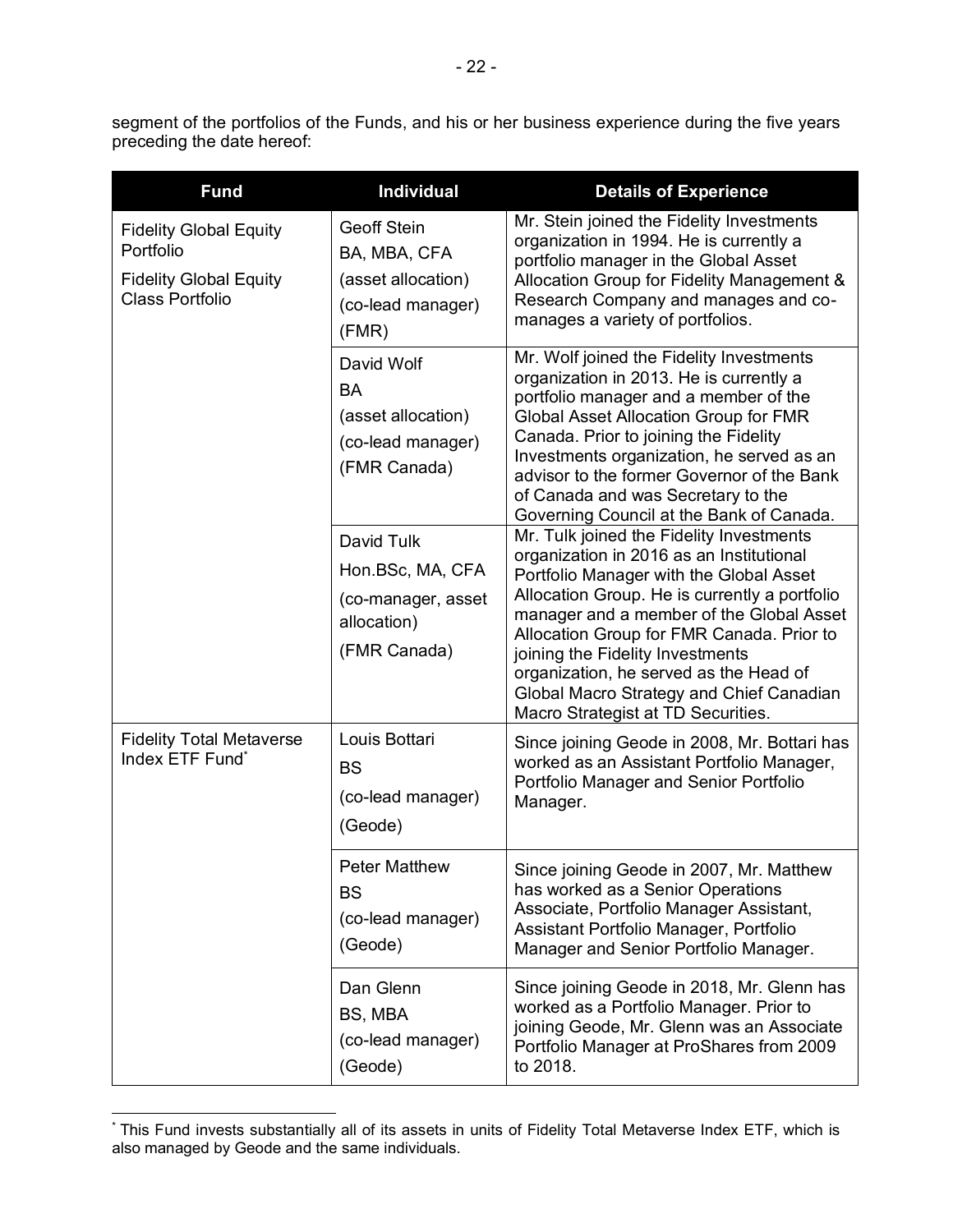| <b>Fund</b> | <b>Individual</b>                                              | <b>Details of Experience</b>                                                                                                                                                                                                                                                                                                                      |
|-------------|----------------------------------------------------------------|---------------------------------------------------------------------------------------------------------------------------------------------------------------------------------------------------------------------------------------------------------------------------------------------------------------------------------------------------|
|             | Payal Gupta<br>BS, MBA<br>(co-lead manager)<br>(Geode)         | Since joining Geode in 2019, Ms. Gupta has<br>worked as a Portfolio Manager. Prior to<br>joining Geode, Ms. Gupta was a Senior<br>Portfolio Manager at SSGA from 2005 to<br>2019.                                                                                                                                                                 |
|             | Thomas O'Brien<br>BS, MBA, CFA<br>(co-lead manager)<br>(Geode) | Since joining Geode in 2019, Mr. O'Brien<br>has worked as a Portfolio Manager. Prior to<br>joining Geode, Mr. O'Brien was a Senior<br>Global Equity Portfolio Manager at The<br>Northern Trust from 2004 to 2019.                                                                                                                                 |
|             | Robert Regan<br>BS, MS<br>(co-lead manager)<br>(Geode)         | Since joining Geode in 2016, Mr. Regan<br>has worked as a Portfolio Manager. Prior to<br>joining Geode, Mr. Regan was Senior<br>Implementation Portfolio Manager at SSGA<br>from 2008 to 2016.                                                                                                                                                    |
|             | Navid Sohrabi<br>BA, MFE, CFA<br>(co-lead manager)<br>(Geode)  | Since joining Geode in 2019, Mr. Sohrabi<br>has worked as a Portfolio Manager. Prior to<br>joining Geode, Mr. Sohrabi was an Index<br>Portfolio Manager and Quantitative<br>Strategist at DWS Group from 2015 to<br>2019. Prior to DWS Group, Mr. Sohrabi was<br>a Derivatives Trader and Analyst at Analytic<br>Investors LLC from 2013 to 2015. |
|             | Chris Toth<br>BS, CFA<br>(co-lead manager)<br>(Geode)          | Since joining Geode in 2019, Mr. Toth has<br>worked as a Portfolio Manager. Prior to<br>joining Geode, Mr. Toth was a portfolio<br>manager and trader at Proteus Capital from<br>2013 to 2018.                                                                                                                                                    |
|             | <b>Josh Posner</b><br>BS, CFA<br>(co-lead manager)<br>(Geode)  | Since joining Geode in 2020, Mr. Posner<br>has worked as a Portfolio Manager. Mr.<br>Posner was an assistant portfolio manager<br>and equity trader at Vanguard, LLC from<br>2016 to 2020, and held various roles at<br>Vanguard since 2006.                                                                                                      |
|             | <b>Tom Siwik</b><br>BS, CFA<br>(co-lead manager)<br>(Geode)    | Since joining Geode in 2022, Mr. Siwik has<br>worked as a Portfolio Manager. Prior to<br>joining Geode, Mr. Siwik was a portfolio<br>manager for Abu Dhabi Investment<br>Authority from 2011 to 2022.                                                                                                                                             |

Fidelity and the FIC Sub-Advisers, as applicable, provide investment advice with respect to each Fund's investment portfolio and arrange for the acquisition and disposition of all portfolio investments, including all necessary brokerage arrangements, if applicable. In doing so Fidelity and the FIC Sub-Advisers may place orders on behalf of a Fund for the purchase and sale of portfolio securities through brokers or dealers who are affiliates or subsidiaries of Fidelity or the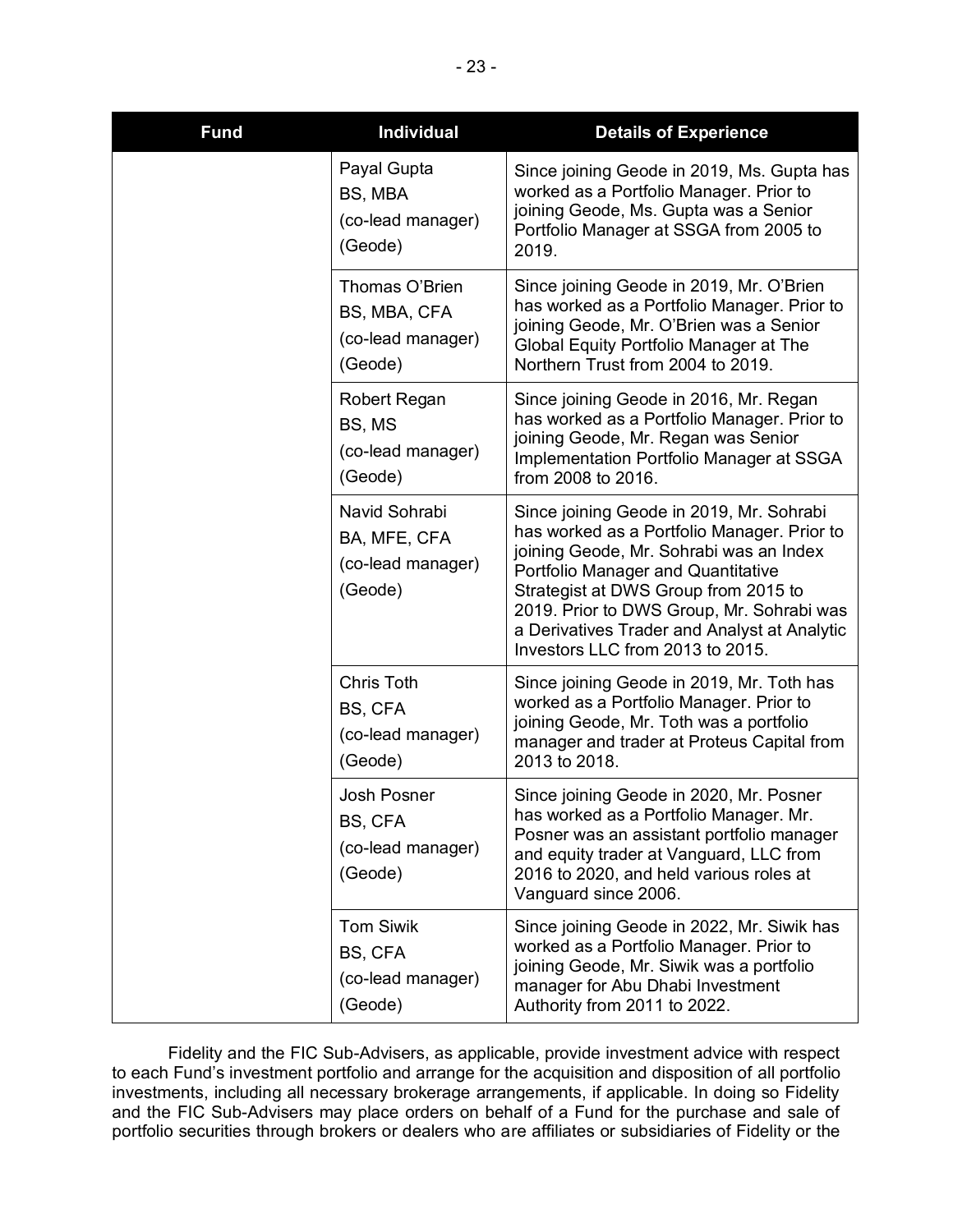FIC Sub-Advisers, or in which any one of them have a financial interest, provided that such orders are to be executed on terms and conditions as favourable to the Fund as could be expected to be obtained from other brokers or dealers and at commission rates comparable to that which would have been charged by such other brokers or dealers. Fidelity will at all times be responsible for the management of the portfolio of each Fund for which it acts as investment adviser.

Fidelity and the FIC Sub-Advisers now act and may hereafter act as investment advisers to, or portfolio managers of, other mutual funds and clients. If the availability of any particular security is limited and such security is in keeping with the fundamental investment objective of one or more of the Funds and also one or more other mutual funds or discretionary accounts for which Fidelity or a FIC Sub-Adviser acts or may hereafter act, such security will be allocated on a fair and equitable basis as determined by Fidelity or the FIC Sub-Adviser, as the case may be.

Quarterly reviews of the Funds are conducted by the senior investment officers at Fidelity responsible for oversight of the portfolio managers of the Funds. The quarterly reviews include the analysis of the Funds' performance over the previous quarter and a review of the portfolio managers' outlook for the Funds.

General investment policy and direction in respect of the Funds, but not specific investment decisions, are subject to the oversight of Fidelity's and/or the FIC Sub-Adviser's Chief Investment Officer who completes monthly and quarterly reviews. The monthly reviews include the review of each portfolio manager's current investment strategy, derivatives use (if any), Fund performance as compared to the Fund's benchmark, country, sector and stock weightings and portfolio holdings. The quarterly reviews include the analysis of the Funds' performance over the previous quarter using performance attribution to outline the sources of performance, including stock selection, asset mix and currency effects, and a review of each portfolio manager's outlook for the Funds.

#### Brokerage Arrangements

Decisions as to the purchase and sale of portfolio securities and decisions as to the execution of all portfolio transactions, including selection of market, dealer or broker, and the negotiation, where applicable, of commissions are made by Fidelity or the applicable FIC Sub-Adviser for the Funds and the underlying funds, as applicable (the **"Advisers**").

In selecting brokers, many factors will be considered in the context of a particular trade and in regard to the Advisers' overall responsibilities with respect to each Fund and to other investment accounts the Advisers manage. Factors deemed relevant may include the following: (i) price; (ii) size and type of the transaction; (iii) reasonableness of compensation to be paid; (iv) speed and certainty of trade executions, including the broker's willingness to commit capital; (v) nature of markets on which the security is to be purchased or sold; (vi) the availability of liquidity in the security; (vii) reliability of a market center or broker; (viii) overall trading relationship with the broker; (ix) assessment of whether and how closely the broker will likely follow instructions; (x) degree of anonymity that a particular broker or market can provide; (xi) the potential for avoiding market impact; (xii) the execution services rendered on a continuing basis; (xiii) the execution efficiency, settlement capability and financial condition of the firm; (xiv) arrangements for payment of fund expenses, if applicable; and (xv) the provision of additional brokerage and research products and services, if applicable. Notwithstanding the factors listed above, in effecting portfolio transactions, overall service and prompt execution of orders on favourable terms will be of primary consideration.

Portfolio transactions may be executed with brokers who provide research services to assist the Advisers with their investment management responsibilities. Such services include reports and analysis which are used to assist with investment decisions in the following subject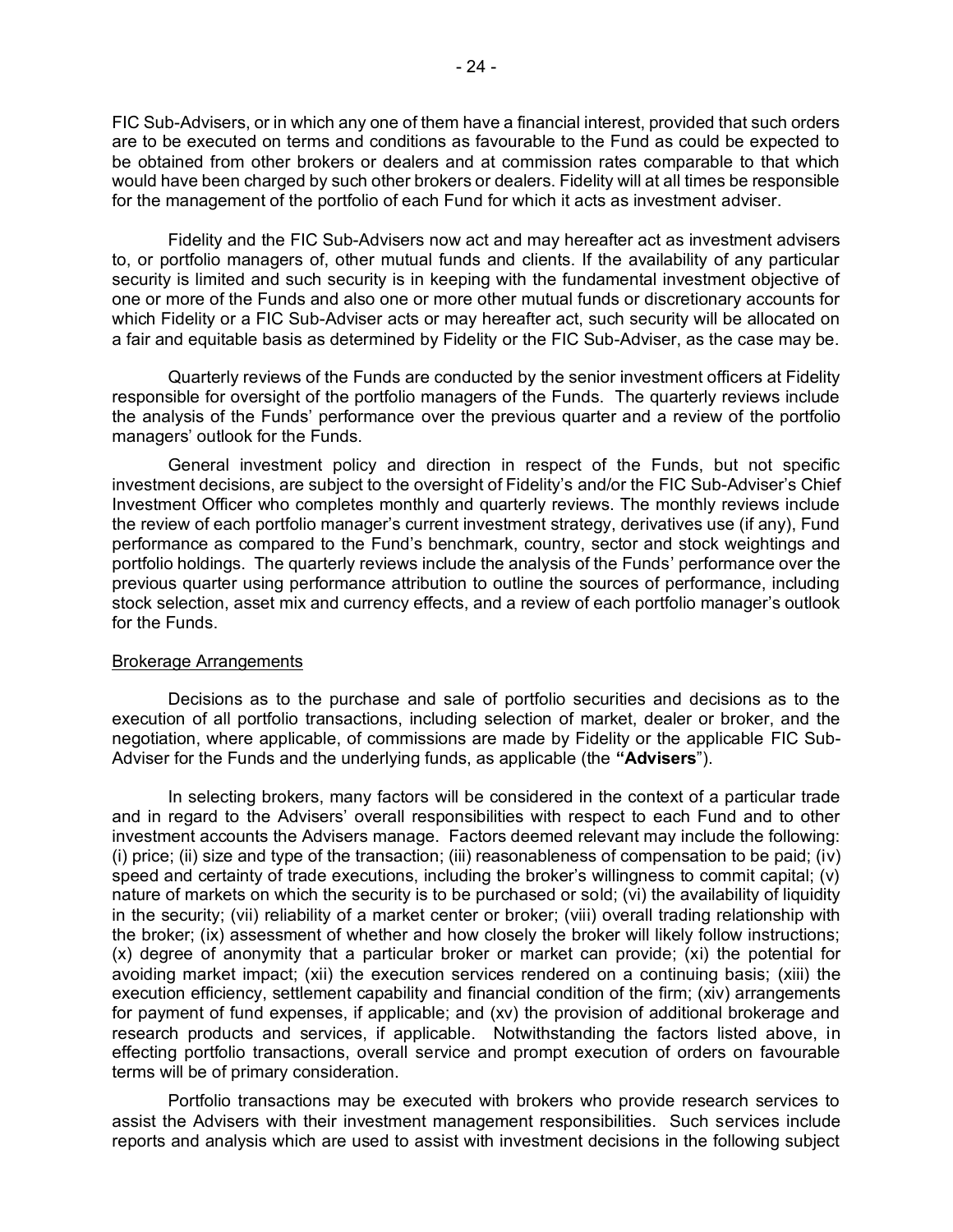areas: economic, industry, company, municipal, sovereign, legal or political research reports, market colour commentary, company meeting facilitation, compilation of securities prices, earnings, dividends and similar data, quotation services, data, information and other services, analytical computer software and services and investment recommendations.

The Advisers have established procedures to assist them in making a good faith determination that their clients, including the Funds and the underlying funds, as applicable, receive a reasonable benefit considering the value of research goods and services and the amount of brokerage commissions paid.

The Advisers may enter into commission sharing arrangements ("**CSA**") whereby the Funds and the underlying funds, as applicable, pay a bundled commission into a CSA account maintained by the broker for order execution and research goods and services. The Advisers direct the broker to use the CSA account to pay for research goods and services. Research goods and services must be used to assist with investment or trading decisions or with effecting securities transactions. The research goods and services that are purchased through CSAs generally support broad categories of investment mandates. In order to ensure that the Funds and the underlying funds are receiving reasonable benefit from CSAs, the Advisers use an annual budget process to ensure that: (i) only eligible research goods and services are purchased; (ii) such research goods and services add value to the Advisers' quantitative or qualitative reviews and are not duplicated by other goods or services; (iii) the cost of such research goods and services are reasonable given the nature of the investment mandates, the availability of alternative services and the extent to which the research good or service is used; and (iv) the research good or service is paid for by the Funds and underlying funds which will benefit from the research goods and services**.** 

The Advisers may place trades with certain affiliated brokers, and in doing so determine that their trade execution capabilities and costs are comparable to those of non-affiliated, qualified brokerage firms. In addition, the Advisers may place trades with brokers that use affiliated companies as a clearing agent. With respect to client trades that are executed by affiliates, the Advisers seek to ensure that the trade execution obtained is comparable to that of unaffiliated brokers and that the continued use of such affiliate is appropriate.

Where brokerage transactions involving client brokerage commissions of the Funds and the underlying funds, as applicable, have been or might be directed to a broker in return for the provision of any good or service by the broker or a third party, other than order execution, the names of such dealers or third parties will be provided upon request by contacting Fidelity at 1 800-263-4077 or via email at [cs.english@fidelity.ca](mailto:cs.english@fidelity.ca) (for assistance in English) or [sc.francais@fidelity.ca](mailto:sc.francais@fidelity.ca) (for assistance in French).

#### Custodian

The Funds have entered into a Master Mutual Fund Custodial Services Agreement (the "**Custodian Agreement**") dated as of November 16, 2012, as amended, with State Street Trust Company Canada (the "**Custodian**") of Toronto, Ontario to act as custodian of the Funds' portfolio securities. The Custodian Agreement continues indefinitely for the Funds unless terminated upon 180 days' written notice by the Custodian, upon 30 days' written notice given by the Funds, or upon receipt of written notice by the Custodian from the Funds in circumstances where the Funds have determined that there is a reasonable basis to conclude that the Custodian is insolvent or that its financial condition is deteriorating in a material respect.

The cash, securities and other assets of the Funds will be held by the Custodian at its principal office or at one or more of its branch offices or at offices of sub-custodians appointed by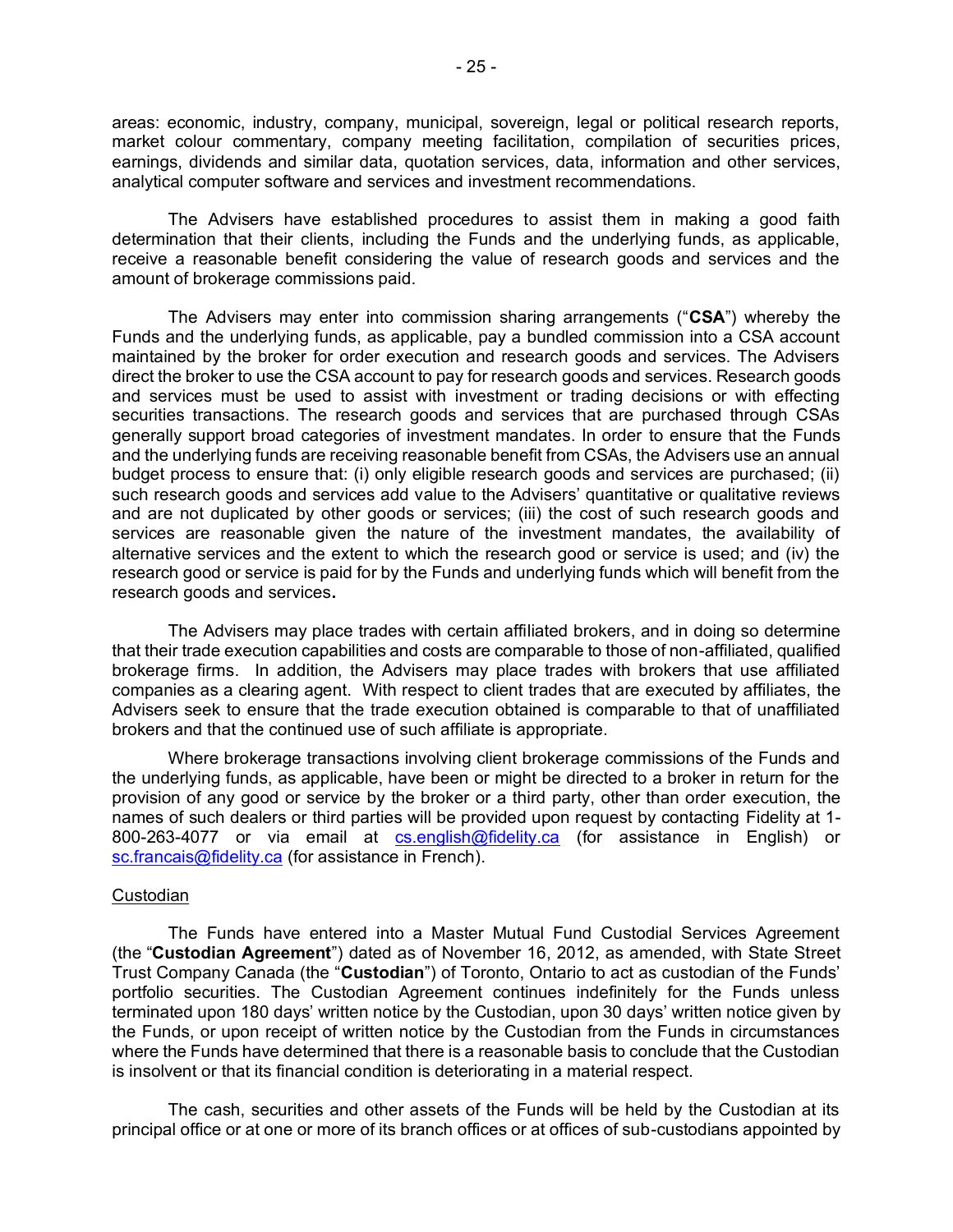the Custodian domestically or in other countries. The Custodian may also provide foreign exchange services to the Funds either as an agent for the Funds or as principal. The foreign exchange transactions may also be effected through an affiliate of the Custodian. Fees with respect to foreign exchange transactions may be earned by the Custodian or its affiliate.

Where a Fund makes use of clearing corporation options, options on futures or futures contracts, the Fund may deposit portfolio securities or cash as margin in respect of such transactions with a dealer, or in the case of forward contracts, with the other party thereto, in any such case in accordance with the policies of the Canadian securities authorities.

## Auditor

The auditor of the Funds is PricewaterhouseCoopers LLP of Toronto, Ontario. Any change in the auditor of a Fund may be made only with the approval of the IRC of the Funds and upon 60 days prior written notice to securityholders in accordance with securities regulations.

## Registrar and Transfer Agent

Pursuant to the Management Agreement, Fidelity is the registrar and transfer agent of the Funds. Fidelity maintains the register of Securities of the Funds at its offices in Toronto, Ontario.

## Securities Lending Agent

The Funds have entered into a Securities Lending Authorization Agreement (the "**Securities Lending Agreement**") dated as of November 16, 2012, as amended, with State Street Bank and Trust Company (the "**Securities Lending Agent**"), of Boston, Massachusetts, a sub-custodian of the Funds. The Securities Lending Agent is not an affiliate or associate of Fidelity. The Securities Lending Agreement appoints the Securities Lending Agent to act as agent for securities lending transactions for those Funds that engage in securities lending and to execute in the applicable Fund's name and on its behalf, securities lending agreements with borrowers in accordance with NI 81-102. The Securities Lending Agreement stipulates that the collateral received by a Fund in a securities lending transaction must have a market value of at least 105% of the value of the securities loaned. Under the Securities Lending Agreement, the Securities Lending Agent indemnifies the Funds from certain losses incurred in connection with the Securities Lending Agent's breach of its standard of care and default by a borrower. The Securities Lending Agreement may be terminated with respect to any Fund at any time with or without cause by either party upon delivery to the other party of written notice specifying the date of such termination, which shall not be less than five days after the receipt of such notice.

#### Other Service Providers

Fidelity has an arrangement with Fidelity Service Company, Inc. (**"FSC"**) of Boston, Massachusetts for FSC to provide fund accounting and investment management support services to the Funds, including calculating the daily Net Asset Value per Security for the Funds. These services are provided by Fidelity Fund and Investment Operations (FFIO), a division of FSC. The agreement between Fidelity and FSC is in effect for an indefinite period and continues in force unless terminated by a party giving six months prior written notice.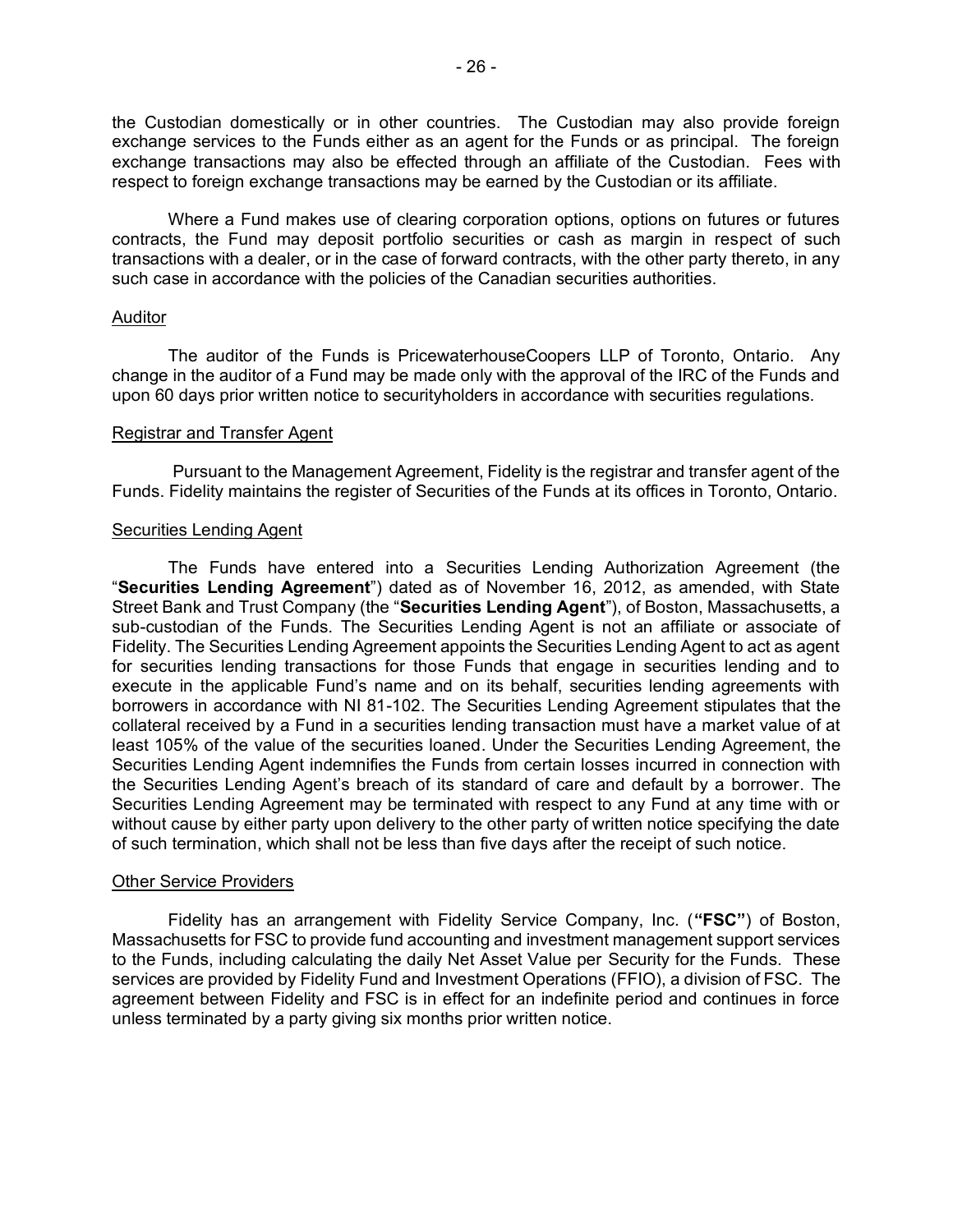## <span id="page-28-0"></span>8. CONFLICTS OF INTEREST

#### Principal Holders of Securities

As at the date of this document, Fidelity owned of record and beneficially 1 Class A common voting share of the Corporation, representing 100% of the issued and outstanding Class A common shares.

As at the date of this document, Fidelity owned (beneficially and of record) Securities of the Funds as follows:

| <b>Fund</b>                                    | <b>Series</b>  | <b>Number of</b><br><b>Securities</b> | Percentage of<br><b>Securities of</b><br>the Series<br>Owned |
|------------------------------------------------|----------------|---------------------------------------|--------------------------------------------------------------|
| <b>Fidelity Global Equity Portfolio</b>        | B              | 5,000                                 | 100%                                                         |
|                                                | F              | 5,000                                 | 100%                                                         |
|                                                | F <sub>5</sub> | 500                                   | 100%                                                         |
|                                                | F <sub>8</sub> | 500                                   | 100%                                                         |
|                                                | O              | 1,000                                 | 100%                                                         |
|                                                | S <sub>5</sub> | 500                                   | 100%                                                         |
|                                                | S <sub>8</sub> | 500                                   | 100%                                                         |
| <b>Fidelity Global Equity Class Portfolio</b>  | B              | 5,500                                 | 100%                                                         |
|                                                | F              | 5,500                                 | 100%                                                         |
|                                                | F <sub>5</sub> | 500                                   | 100%                                                         |
|                                                | F <sub>8</sub> | 500                                   | 100%                                                         |
|                                                | S <sub>5</sub> | 500                                   | 100%                                                         |
|                                                | S <sub>8</sub> | 500                                   | 100%                                                         |
| <b>Fidelity Total Metaverse Index ETF Fund</b> | B              | 7,000                                 | 100%                                                         |
|                                                | F              | 7,000                                 | 100%                                                         |
|                                                | O              | 1,000                                 | 100%                                                         |

As at the date of this document, the only shareholder known to Fidelity to own, of record or beneficially, more than 10% of the issued and outstanding shares of Fidelity was BlueJay Lux 1 S.a.r.l. which owns directly 1,000 common shares, representing 100% of the issued and outstanding common shares of Fidelity. As at the date of this document, 483A Bay Street Holdings LP owns directly 100% of the issued and outstanding shares of BlueJay Lux 1 S.a.r.l. and 483A Bay Street Holdings LP in turn is owned 49% by Fidelity Canada Investors LLC ("**FCI**") and 51% owned by FIL Limited ("FIL") of Hamilton, Bermuda (as shown in the diagram below).

As at the date of this document, members of the Johnson family, including Abigail P. Johnson, are the predominant owners, directly or through trusts, of Series B voting common units of FCI, representing 49% of the voting power of FCI. The Johnson family group and all other Series B unitholders have entered into a voting agreement under which all Series B units will be voted in accordance with the majority vote of Series B units. Accordingly, through their ownership of voting common units and the execution of the voting agreement, members of the Johnson family group may be deemed to form a controlling group with respect to FCI. As at the date of this document, members of the Johnson family group are the predominant owners, directly or through trusts or other legal structures, of FIL. While the Johnson family group's ownership of FIL voting stock may fluctuate from time to time as a result of changes in the total number of shares of FIL voting stock outstanding, it normally represents more than 25%, but under FIL's by-laws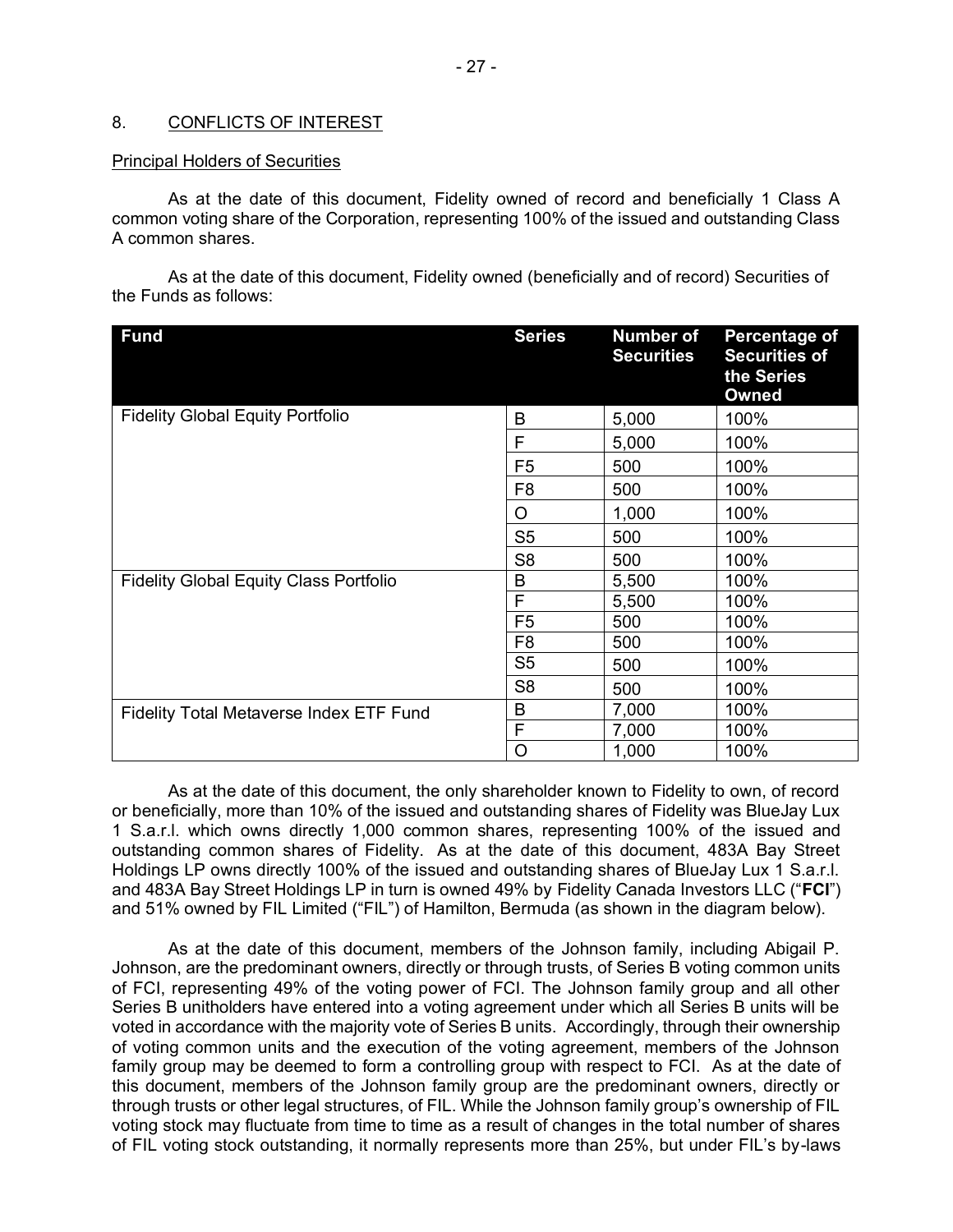can represent no more than 48.5%, of the total votes which may be cast by all holders of FIL voting stock. Accordingly, through their ownership, members of the Johnson family group may be deemed to form a controlling group with respect to FIL.

As at the date of this document, members of the IRC did not own beneficially, directly or indirectly, in aggregate (i) any class of voting or equity securities of Fidelity, or (ii) more than 0.1% of any class of voting or equity securities of any person or company that provides services to the Funds or to Fidelity.

## Affiliated Entities

The following diagram shows the ownership structure of Fidelity.



The amount of fees received by Fidelity from each of the Funds will be disclosed in the audited financial statements of the respective Funds.

# <span id="page-29-0"></span>9. FUND GOVERNANCE

## General

The Class Fund is organized as a class of shares of the Corporation. The board of directors of the Corporation have all of the regular duties of directors of a business corporation as required under the *Business Corporations Act* (Alberta). The directors of the Corporation have engaged Fidelity as manager, registrar and transfer agent of the Class Fund to help them carry out their duties to the Class Fund's investors. Currently, the board of directors consists of four individuals. Two members of the board, Mr. Ewoniak and Mr. McKay, are independent in that they are not members of the management of the Corporation or Fidelity nor are they employed by the Corporation, Fidelity or any of its affiliates. Details of the members of the Corporation's board of directors are described above under "Executive Officers and Directors of the Corporation".

Each of the Trust Funds is organized as a trust. Fidelity, as Manager and trustee of the Trust Funds and Manager of the Class Fund, is ultimately responsible for fund governance, which is the responsibility of Fidelity's board of directors. Currently, the board of directors consists of ten individuals. Five members of the board, Messrs. Hall, Myers, Eccleton, Pringle and Wilkinson, are independent in that they are not members of the management of Fidelity nor are they employed by Fidelity or any of its affiliates. Details of the members of Fidelity's board of directors are described above under "Executive Officers and Directors of Fidelity".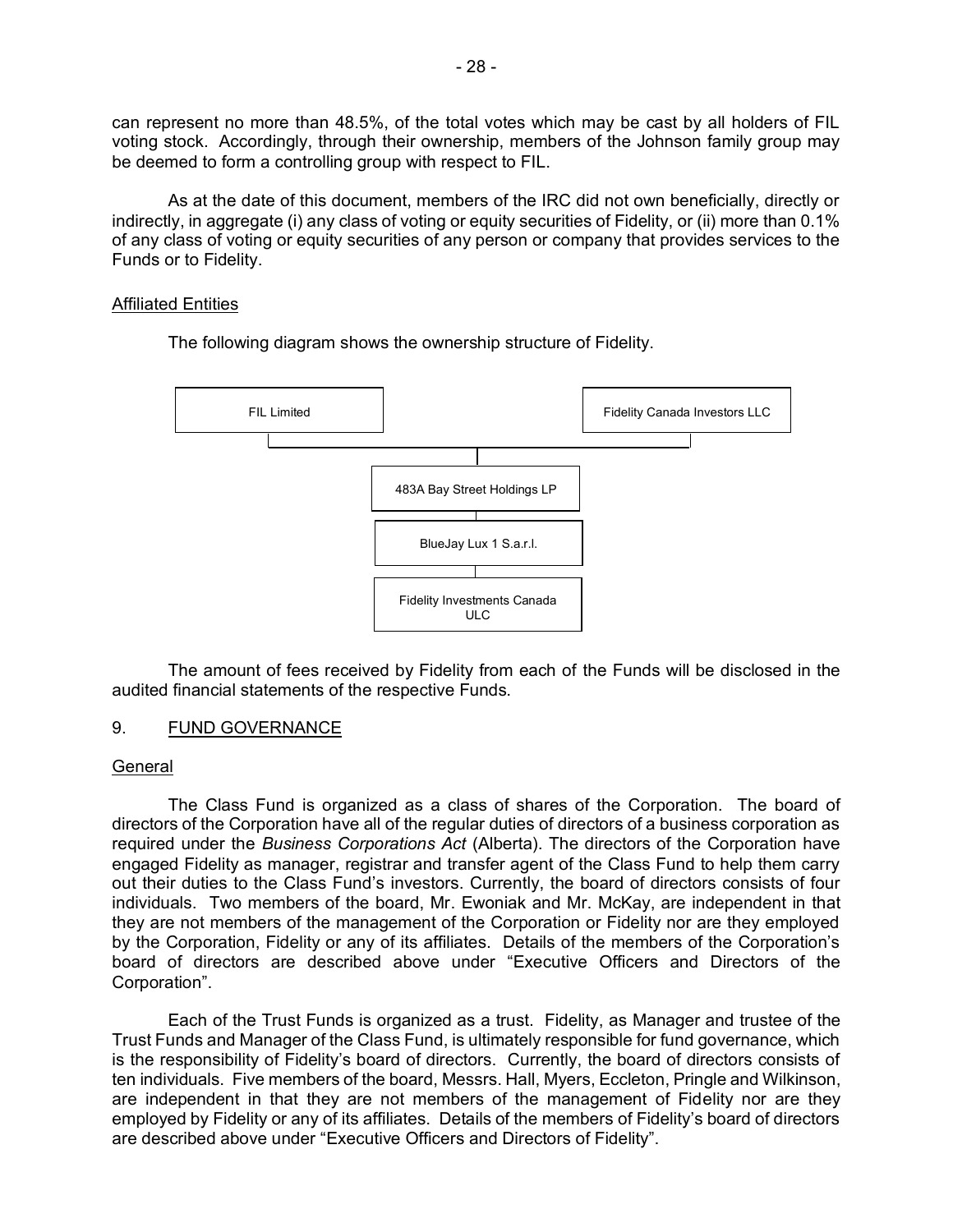## Members and Mandate of the IRC

As at the date of this annual information form, the following individuals are the members of the IRC of the Fidelity Funds:

> James E. Cook (Chair) – Etobicoke, Ontario Douglas Nowers – Toronto, Ontario Victoria (Vicki) Ringelberg – Lynden, Ontario

Frances Horodelski – Toronto, Ontario

The following is the mandate of the IRC as required under NI 81-107:

- (a) review a conflict of interest matter, including any related policies and procedures, referred to it by Fidelity and make recommendations to Fidelity regarding whether the proposed action of Fidelity in respect of the conflict of interest matter achieves a fair and reasonable result for the applicable Fidelity Funds;
- (b) consider and approve, if deemed appropriate, Fidelity's proposed action on a conflict of interest matter that Fidelity refers to the IRC for approval; and
- (c) perform such other duties, recommendations and approvals as may be permitted of the IRC under applicable securities laws.

#### Policies and Practices

Fidelity and the Funds' and the underlying Fidelity Funds' portfolio advisers, as applicable, have developed policies that aim to manage each Fund's and each underlying fund's, as applicable, investment risks, such as market and credit risks, as well as non-investment risks, such as counterparty, trading, compliance, foreign markets and technology risks. In addition, Fidelity has adopted numerous policies to address conflicts of interest, as required by NI 81-107. The activities of all the Funds and underlying funds are monitored by Fidelity's compliance department. The chief compliance officer provides regular reports to Fidelity's board of directors.

When it markets and advertises the Funds, Fidelity is required to comply with certain laws and policies, including Part 15 of NI 81-102 and NI 81-105. Fidelity has established policies and procedures to ensure it complies with these requirements. For example, Fidelity has prepared an Advertising & Sales Communications Compliance Manual for internal Fidelity use. The manual is used by Fidelity's product and marketing departments when preparing advertising and other promotional materials and broadcasts. It describes the requirements of securities laws and policies as well as Fidelity's policies regarding the content of these materials and broadcasts.

Fidelity has developed a Code of Ethics. The purpose of the Code is to aim to ensure that when employees of Fidelity buy or sell securities for their personal accounts, they do not create actual or potential conflicts with the Fidelity Funds.

#### Policies related to Derivatives

The Fidelity Funds (other than money market funds) are allowed to use derivatives. See "Derivative risk" in the simplified prospectus. These Funds may use derivatives in accordance with the limits, restrictions and practices set by the Canadian Securities Administrators ("**CSA**")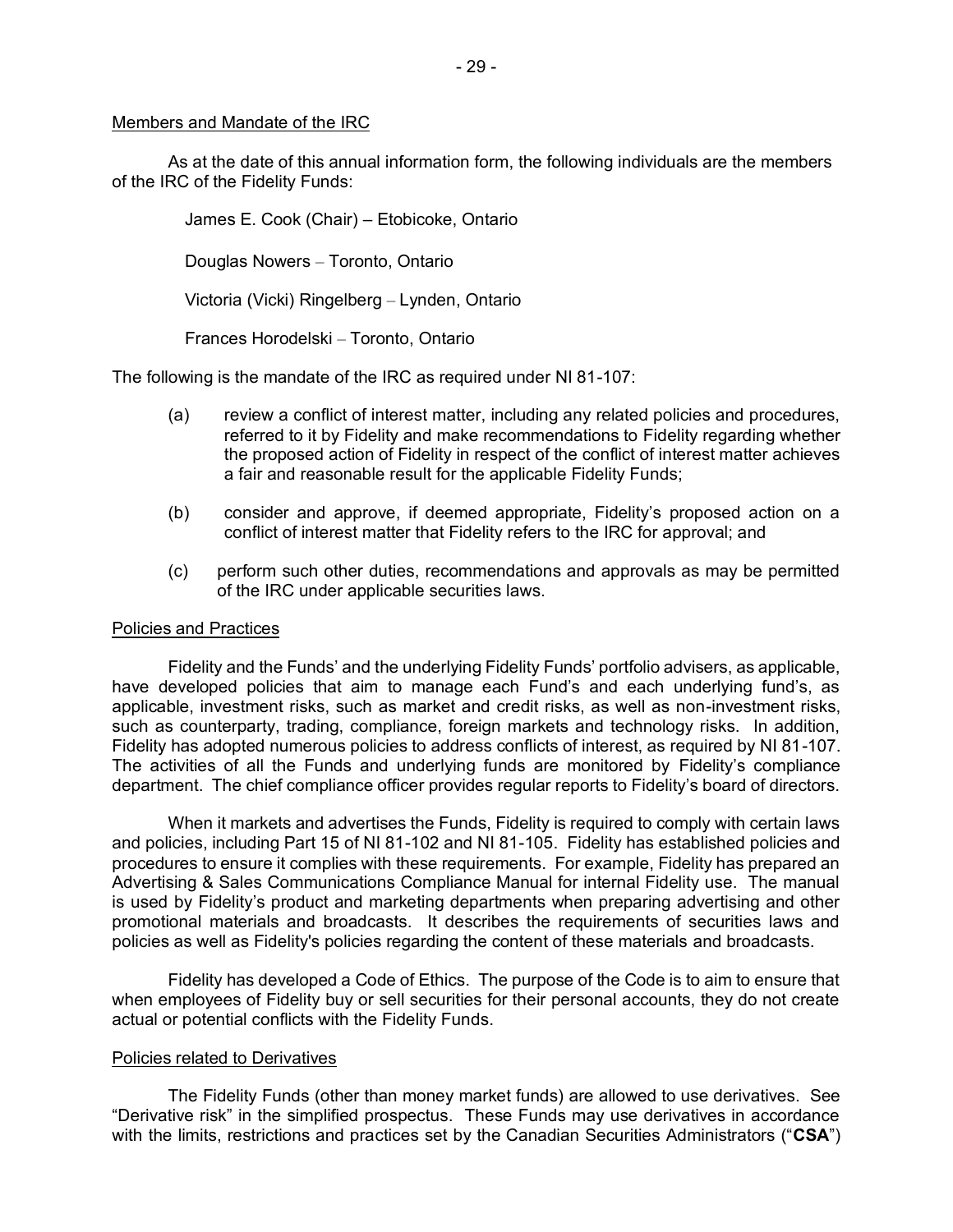or as permitted under the terms of exemptive relief obtained from the CSA. Fidelity has adopted a written Derivatives Policy to aim to ensure that the use of derivatives by these Funds complies with applicable regulatory requirements and addresses any risk associated with derivative instruments. Fidelity has appointed a supervising officer who is responsible for the oversight of derivative activity in these Funds. In addition, compliance personnel at Fidelity review the use of derivatives as part of their ongoing review of Fund activity. At present, Fidelity does not simulate stress conditions to measure risk in connection with the use of derivatives.

## Policies related to Repurchase Transactions, Reverse Repurchase Transactions and Securities Lending Transactions

All of the Funds and the underlying Fidelity Funds may engage in reverse repurchase transactions only as permitted under securities law. Additionally, the Trust Funds may engage in repurchase transactions and securities lending transactions only as permitted under securities law. The Custodian or a sub-custodian will act as agent for the Funds and the underlying Fidelity Funds in administering repurchase transactions and securities lending transactions, including negotiating the agreements, assessing the creditworthiness of counterparties and collecting the fees earned by the Funds and the underlying Fidelity Funds. The agent will also monitor the collateral provided to ensure that it remains within the prescribed limits. Fidelity has written policies and procedures in respect of reverse repurchase transactions and securities lending transactions. Fidelity sets credit limits in an effort to control risk. The Funds do not currently engage in repurchase transactions and Fidelity will develop similar policies in the event that the Funds engage in these transactions. The Fund Treasurer's Office is responsible for reviewing the written policies and procedures for reverse repurchase and securities lending transactions. At present, Fidelity does not simulate stress conditions to measure risk in connection with the use of repurchase transactions, reverse repurchase transactions and securities lending transactions.

#### Policies related to Liquidity Risk Management

Liquidity risk refers to the risk that a Fund is unable to satisfy redemption requests without having a material impact on the remaining securityholders of a Fund. Liquidity risk management is part of a Fund's broader risk management process which includes documented internal compliance and fund oversight policies and procedures pertaining to the measurement, monitoring, mitigation and reporting of liquidity risks within a Fund.

Fidelity has adopted a Liquidity Risk Management Policy to promote effective liquidity risk management and reduce the risk that a Fund will be unable to satisfy redemption requests without having a material impact on the remaining securityholders of a Fund. The Fidelity Liquidity Working Group, comprised of members of Investment Compliance, Legal, Fund Treasury, Product and Investment Risk, has been established to provide oversight over Fidelity's liquidity risk management program and for the ongoing management and monitoring of the Funds' liquidity.

#### Policies related to sizable transactions

In general, sizable transactions by certain investors can disadvantage other investors in a Fund. Fidelity has adopted policies and procedures to help minimize the potential impact of sizable purchases and redemptions by an investor, or by a group of investors that follow a proprietary model portfolio of a financial advisor or dealer ("**Model Investors**") on a Fund's other securityholders.

A retail investor will be deemed to become a sizable investor (a "**Sizable Investor**") and Model Investors may be deemed to become a sizable investing group (a "**Sizable Investing**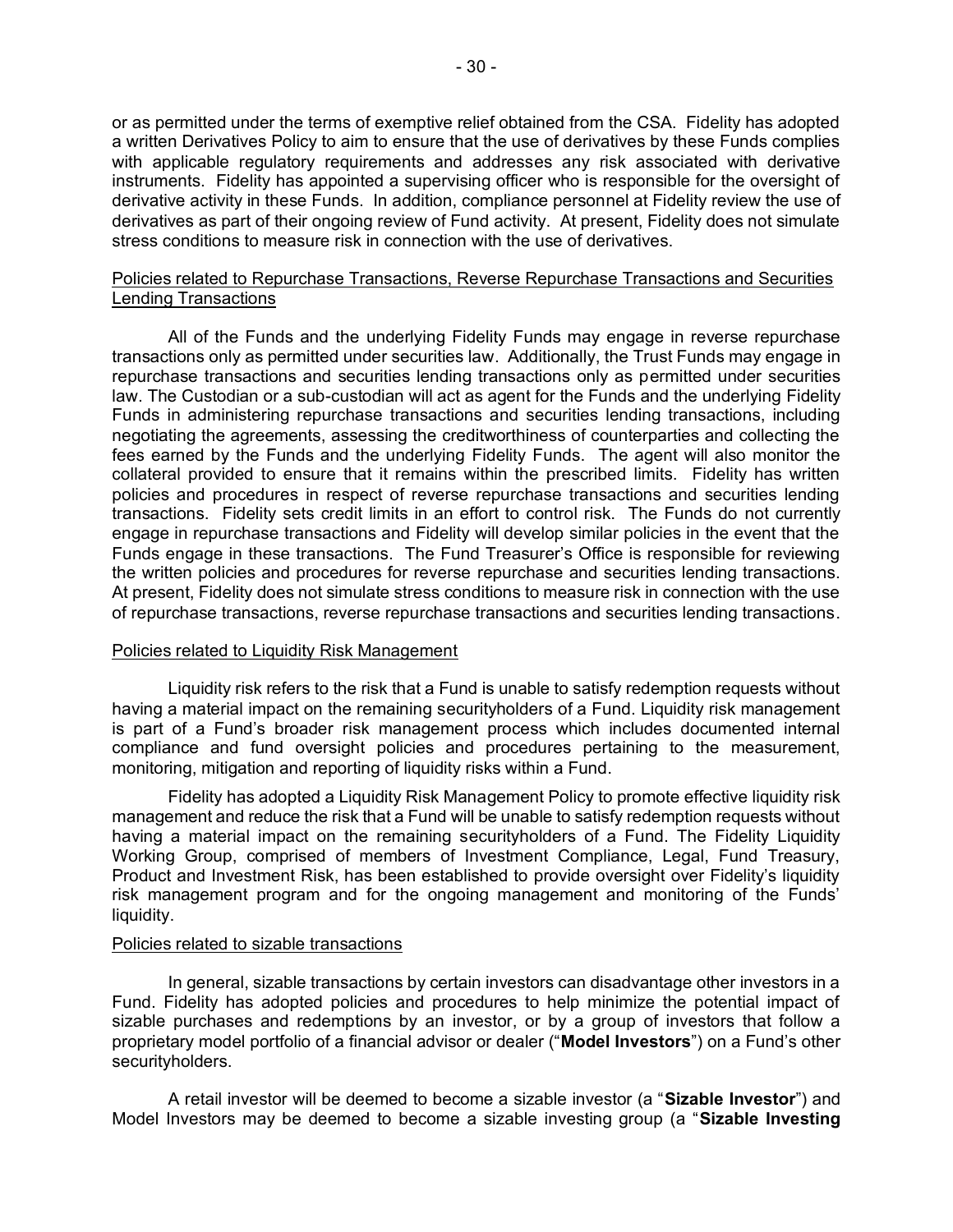**Group**") under the policies and procedures when a purchase/switch into a Fund will cause the investor or Model Investors (in the aggregate) to own:

- More than \$5 million where the Fund's total net assets are less than \$100 million; or
- More than 5% of the Fund where the Fund's total net assets are equal to or greater than \$100 million.

We will notify you once you become a Sizable Investor in a Fund. If you are a financial advisor or dealer who manages a Sizable Investing Group, commencing on a date following the date of this annual information form, we may contact you with respect to notice obligations and/or penalties that may apply.

If you are a Sizable Investor, you will be required to provide notice to Fidelity of sizable redemptions as follows:

- Three business days' notice for redemptions constituting 3% or greater, but less than 10% of the Fund's total net assets; and
- Five business days' notice for redemptions constituting 10% or greater of the Fund's total net assets.

Sizable Investors of a Fund are subject to a 1% penalty of the value of the Securities that they sell/switch if they sell/switch their Securities of the Fund within 30 days of their most recent purchase/switch into the Fund. Sizable Investors may be subject to a 1% penalty of the value of the Securities if they fail to provide the required notice to Fidelity prior to completing a sizable redemption. This fee goes to the Fund.

If the sell/switch transaction would be subject to both a sizable redemption fee and a shortterm trading fee, the Sizable Investor will only be subject to the sizable redemption fee. For greater certainty, the total penalty applied will not exceed 1% of the value of the Securities sold/switched.

Where a Fund, except for an ETF Fund, invests substantially all of its assets in one underlying Fidelity Fund, we calculate the foregoing thresholds and notice periods using the total net assets of the underlying Fidelity Fund.

#### Policies related to Short-Term Trading

Fidelity has adopted policies and procedures to monitor, detect, and deter inappropriate and excessive short-term trading.

Inappropriate short-term trading means purchases and redemptions, including switches between Fidelity Funds, made within 30 days which we believe is detrimental to Fund investors, and that may take advantage of Funds with investments priced in other time zones or illiquid investments that trade infrequently.

Excessive short-term trading means frequent purchases and redemptions, including switches between Fidelity Funds, that occur within a 30-day period that we believe is detrimental to Fund investors.

Inappropriate or excessive short-term trading fees may be charged to deter individuals from using the Funds as short-term investment vehicles.

Short-term trading fees are paid to the Fund affected, and are in addition to any sales charge or switch fee. The fee is deducted from the amount you redeem or switch, or it is charged to your account, and is retained by the Fund. The types of trades that the short-term trading fee doesn't apply to include: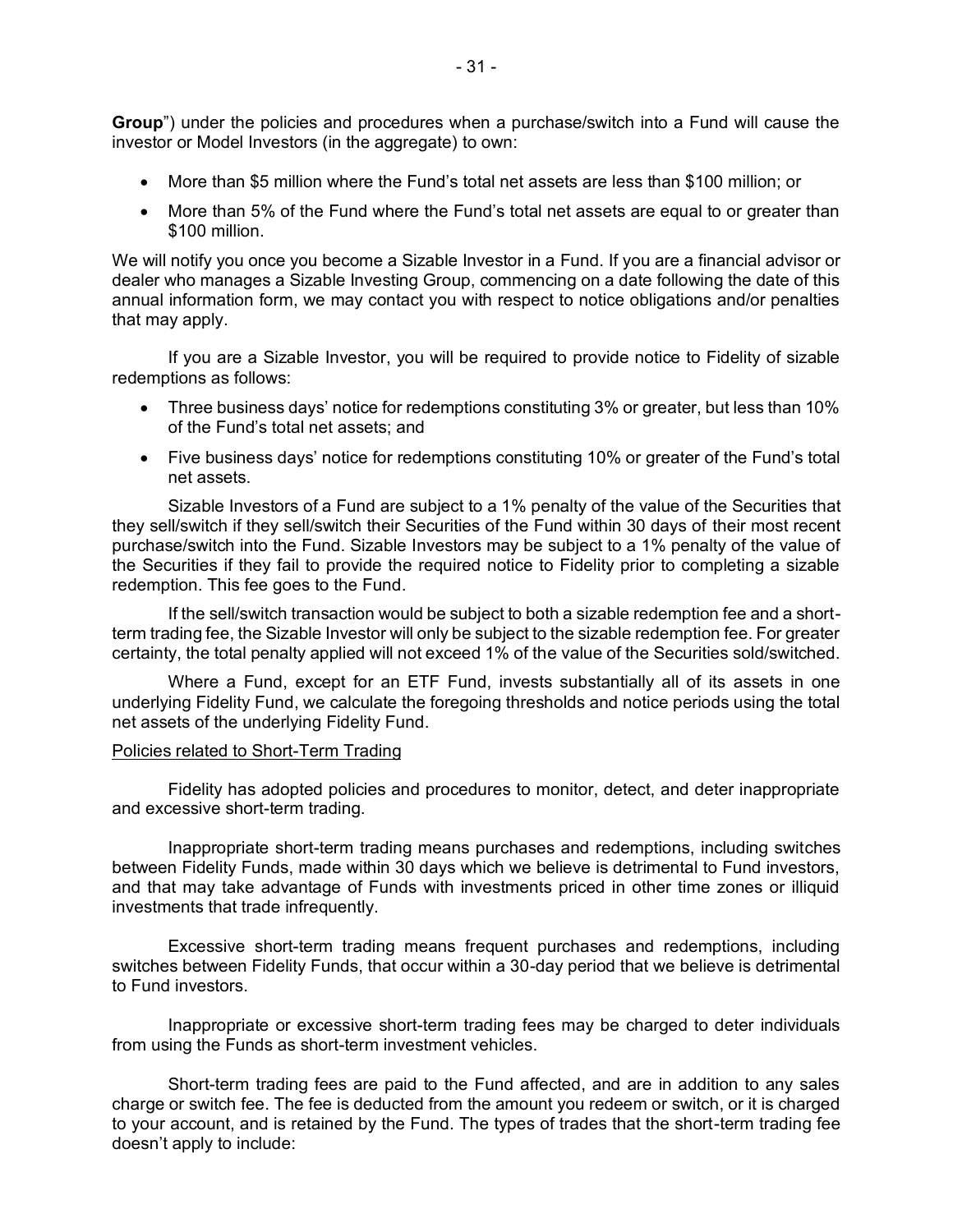- Securities you receive if you redeem or switch shares purchased by reinvesting distributions or dividends;
- switches to different series within the same Fund.
- Securities sold as part of a fund-of-fund program or a similar pooled investment program;
- in most cases, Securities sold for retirement income fund or life income fund payments;
- Redemptions of money market funds;
- Securities sold for systematic transactions such as automatic exchanges, preauthorized chequing plans and systematic withdrawal programs;
- currency exchange transactions;
- Securities sold to pay management and advisory fees, administration fees, service fees, operating expenses or fund costs;
- Securities sold as part of the Fidelity ClearPlan<sup>®</sup> Custom Fund Portfolio program;
- redemptions of Securities triggered by a portfolio rebalancing within a discretionary model portfolio or asset allocation program or other similar investment product ("**discretionary investment vehicles**"), excluding fund-of-fund programs, held by multiple individual discretionary client accounts managed by a portfolio manager licensed to engage in discretionary trading on behalf of its clients. We believe the concern for inappropriate or excessive short-term trading is limited because the discretionary investment vehicle itself is not considered to be engaged in harmful short-term trading activity as it is typically acting on behalf of numerous investors. Your dealer or financial advisor needs to determine whether your accounts qualify and notify us before trade execution in order for us to waive the short-term trading fee; and
- payments made as a result of the death of the securityholder.

In addition, Fidelity may consider the following when determining whether a short-term trade or excessive trade is inappropriate or excessive:

- bona fide changes in shareholder circumstances or intentions;
- unanticipated financial emergencies; and
- unusual market circumstances.

For inappropriate short-term trading, you are charged a short-term trading fee of 1% of the value of the Securities if you redeem or switch Securities within 30 days of buying Securities of any series of the Funds.

We may decide to waive the fee in certain limited circumstances, for example, the death of a securityholder. For this purpose, Securities held for the longest time period are treated as being redeemed first and Securities held for the shortest time period are treated as being redeemed last.

In addition, excessive short-term trading activity is determined by the number of redemptions or switches out of a Fund within 30 days of a purchase or switch into the Fund. For this purpose, Securities held for the shortest time period will be treated as being redeemed first, and Securities held for the longest time period are treated as being redeemed last. If you redeem or switch Securities of the Funds within this period, you may:

- receive a warning letter;
- be charged a short-term trading fee of up to 1% of the value of the Securities;
- have your account blocked from further purchases and switches for a period of time; or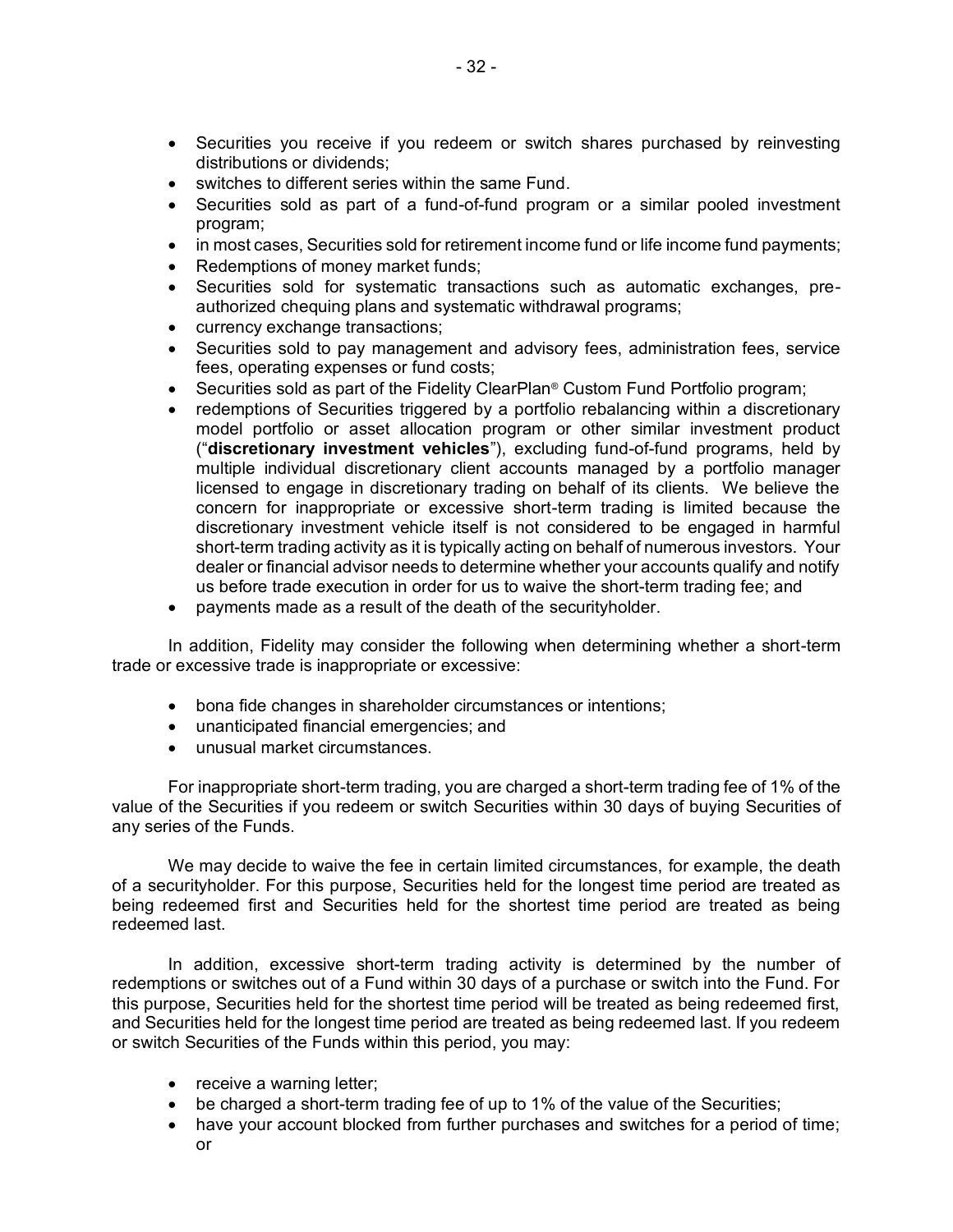• be required to redeem your account.

Further to the above sanctions, Fidelity may, in its sole discretion, restrict, reject, or cancel any purchases or switches into a Fund or apply additional sanctions where we deem activity to not be in a Fund's interests.

While we actively take steps to monitor, detect, and deter inappropriate or excessive shortterm trading, we cannot ensure that all such activity is completely eliminated.

#### Proxy Voting Guidelines

Where a Fund invests in underlying Fidelity Funds, Fidelity does not vote the Securities of any underlying Fidelity Fund held by the Fund. Instead, where applicable, Fidelity may arrange for such Securities to be voted by the beneficial shareholders of the Funds. The following proxy guidelines pertain to the Funds.

Fidelity, in its capacity as portfolio adviser to the Fidelity Funds, hires FMR (for funds subadvised by FMR), FIL (for funds advised by Fidelity) and Geode (for funds sub-advised by Geode) to manage the proxy voting on behalf of the Fidelity Funds that are sub-advised by them, in accordance with their proxy voting guidelines of the Fidelity Funds (the "**Guidelines**"). The following is a description of the general principles followed by Fidelity, FMR, FIL and Geode in respect of voting securities held by the Fidelity Funds. Details of the specific proxy voting Guidelines followed by FMR, FIL and Geode are set out in the applicable adviser or sub-adviser Guidelines.

## *Fund of Fund Voting*

When a Fund invests in an underlying fund also managed by Fidelity, FMR, FIL and Geode will not vote those securities of the underlying Fidelity Fund held by the Fund. Instead, where applicable, Fidelity will arrange for such securities of the underlying Fidelity Fund to be voted by the beneficial holders of the Fund.

When a Fund invests in an underlying mutual fund or ETF that is not managed by Fidelity, FMR, FIL and Geode will vote in the same proportion as all other securityholders of such underlying fund or class (**"echo voting"**). FMR, FIL and Geode may choose not to vote if "echo voting" is not operationally feasible.

## *General Principles – Fidelity and FIL*

- Voting shall be carried out by Fidelity and FIL's proxy voting teams with non-routine proposals or other special circumstances also being evaluated by the appropriate Fidelity or FIL analyst or portfolio manager. All votes are subject to the authority of the Global Head of Stewardship and Sustainable Investing and the Sustainable Investing Operating Committee.
- Fidelity will vote all equity securities where there is a regulatory obligation for Fidelity to do so or where the expected benefit of voting outweighs the expected costs. FIL will vote all equity securities where possible. In certain special situations, FIL may determine not to submit a vote where the cost, in FIL's view, outweighs the associated benefits.
- Sustainability-related proposals are evaluated on a case-by-case basis, guided by Fidelity and FIL's sustainable investing policy. Fidelity and FIL will aim to support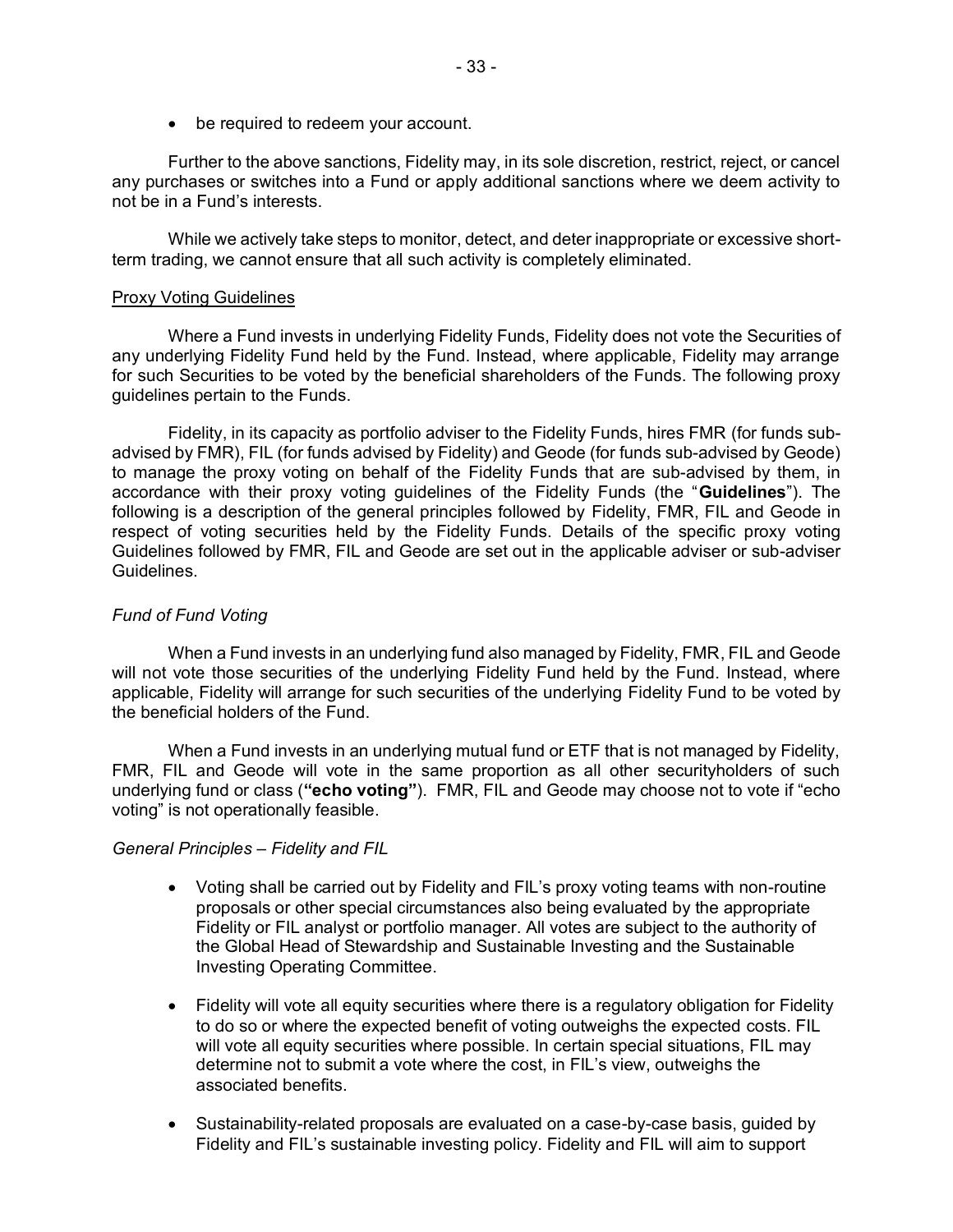environmental, social and governance (ESG) shareholder proposals that address and improve issues of material importance to the company and its stakeholders. Shareholder proposals are evaluated based on the merit of the proposal.

- Fidelity and FIL will also seek to integrate voting as a tool to signal their concerns and promote positive changes in relation to ESG issues that are identified and discussed with the company but have seen no sign of improvements over a prolonged period. Fidelity and FIL may vote against the re-election of the chair or directors that are considered most accountable in such a case.
- Fidelity and FIL believe that continual in-depth engagement is the best way to exert a positive influence on corporate behaviour. Engaging with management enables concerns to be raised about a company's impact on the environment, its governance structure or how it affects society. The Sustainable Investing Team works with portfolio managers and analysts to identify the highest-priority issues and engagement objectives, while also keeping track of progress. Companies may be selected for engagement based on a number of different factors, including on ESG rating, whether proprietary or third-party, or a company's exposure to controversies or specific business risks.
- Except as set forth in the Fidelity Guidelines and FIL Guidelines, Fidelity and FIL will usually vote in favour of incumbent directors and in favour of routine proposals.
- Fidelity and FIL will vote to abstain on proposals if it is deemed to be in the best interest of investors or when the necessary information has not been provided. In certain limited circumstances, Fidelity or FIL may also vote to abstain in order to send a cautionary message to a company.
- In instances where there may be a conflict with Fidelity or FIL's own interests, Fidelity or FIL will either vote in accordance with the recommendation of its principal third party research provider, or if no recommendation is available, Fidelity or FIL will either not vote or abstain in accordance with local regulations.
- Fidelity and FIL's proxy voting groups will not vote at shareholder meetings of any Fidelity Funds unless specifically instructed by a client.
- Voting decisions will be made on a case-by-case basis and will take account of the prevailing local market standards and best practice.

# *General Principles – FMR*

- The FMR Guidelines are driven by two fundamental principles: (i) putting first the longterm interests of unitholders; and (ii) investing in companies that share the Fidelity companies' approach to creating value over the long-term. FMR will generally adhere to the FMR Guidelines in voting proxies and its stewardship principles serve as the foundation for these guidelines. FMR's evaluation of proxies reflects information from many sources, including management or shareholders of a company presenting a proposal and proxy voting advisory firms. FMR may vote individual proxies based on its assessment of each situation.
- In evaluating proxies, it is recognized that companies can conduct themselves in ways that have important environmental and social consequences. While the focus always remains maximizing long-term shareholder value, environmental, social and governance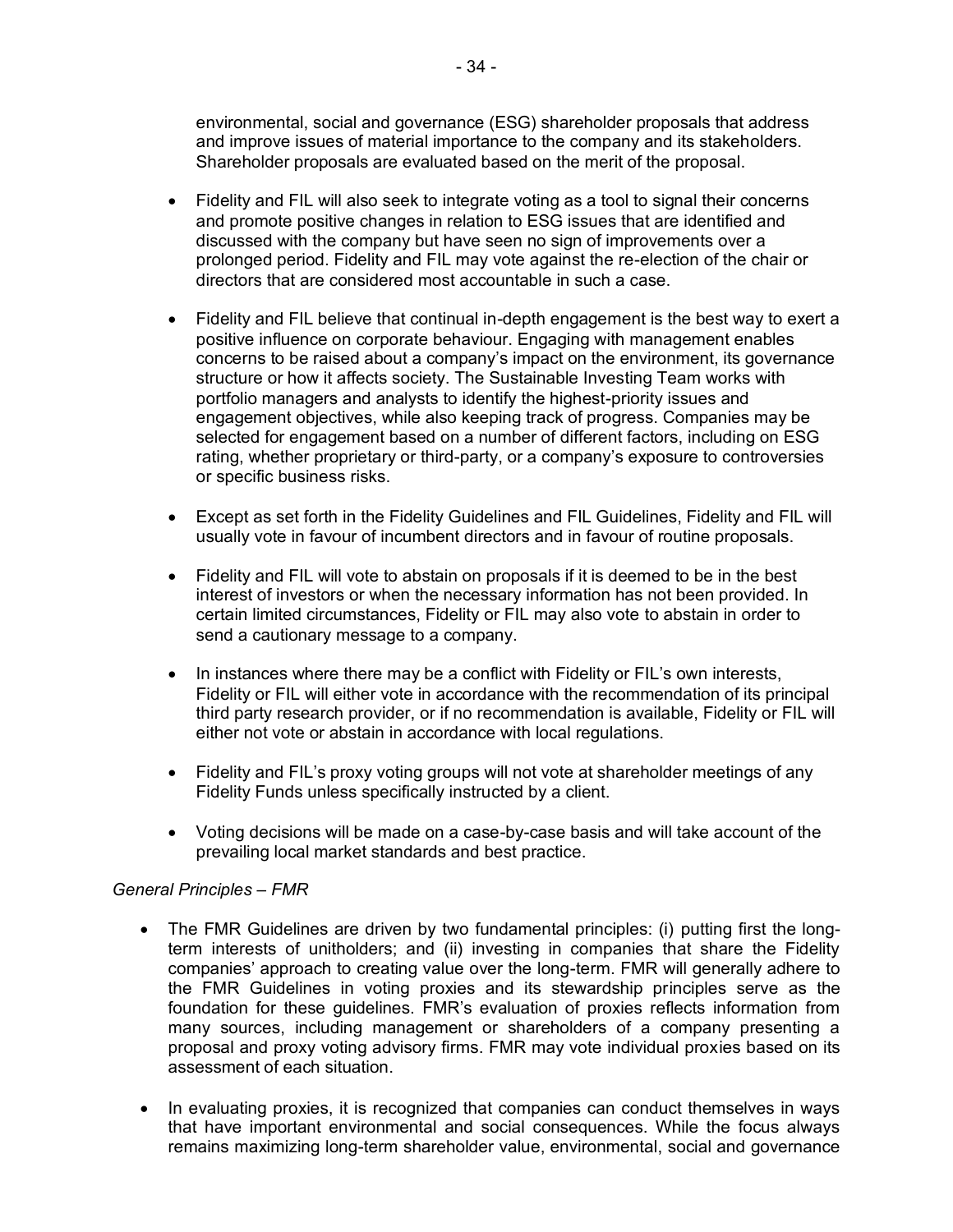(ESG) impacts are also considered.

- Proposals not specifically addressed by the FMR Guidelines will be voted based on an evaluation of a proposal's likelihood to enhance the long-term economic returns or profitability of the company or to maximize long-term shareholder value. Fidelity will not be influenced by business relationships or outside perspectives that may conflict with the interests of the Funds and their securityholders.
- Many Funds invest in voting securities issued by foreign companies that are domiciled outside North America and are not listed on a North American securities exchange. Corporate governance standards, legal or regulatory requirements and disclosure practices in foreign countries can differ from those reflected in the FMR Guidelines. When voting proxies relating to foreign securities, FMR will generally evaluate proposals in the context of the FMR Guidelines and where applicable and feasible, take into consideration differing laws, regulations and practices in the relevant foreign market in determining how to vote securities.
- In certain jurisdictions, shareholders voting securities of a portfolio company may be restricted from trading the securities for a period of time around the shareholder meeting date. Because such trading restrictions can hinder portfolio management and could result in a loss of liquidity for a Fund, FMR will generally not vote proxies in circumstances where such restrictions apply. In addition, certain jurisdictions require voting shareholders to disclose current security ownership on a fund-by-fund basis. When such disclosure requirements apply, FMR will generally not vote proxies in order to safeguard fund holdings information.

# *General Principles – Geode*

- All proxy votes shall be considered and made in a manner consistent with the best interests of Geode's clients (including shareholders of mutual fund clients) without regard to any other relationship, business or otherwise, between the portfolio company subject to the proxy vote and Geode or its affiliates.
- Geode seeks to maximize the value of investments of the Fidelity ETFs, which it believes will be furthered through (1) accountability of a company's management and directors to its shareholders, (2) alignment of the interests of management with those of shareholders (including through compensation, benefit and equity ownership programs), and (3) increased disclosure of a company's business and operations. Geode reserves the right to override any of its proxy voting policies with respect to a particular shareholder vote when such an override is, in Geode's best judgment, consistent with the overall principle of voting proxies in the best long-term economic interests of Geode's clients (including the Fidelity ETFs).
- As a general matter: (1) proxies will be voted FOR incumbent members of a board of directors and FOR routine management proposals, except as otherwise addressed under the Geode Guidelines; (2) shareholder and non-routine management proposals addressed by these policies will be voted as provided in the Geode Guidelines; and (3) shareholder and non-routine management proposals not addressed by the Geode Guidelines will be evaluated by Geode Proxy, Geode's proxy services group, based on fundamental analysis and/or research and recommendations provided by a third-party proxy advisory service and other third-party proxy advisory firms.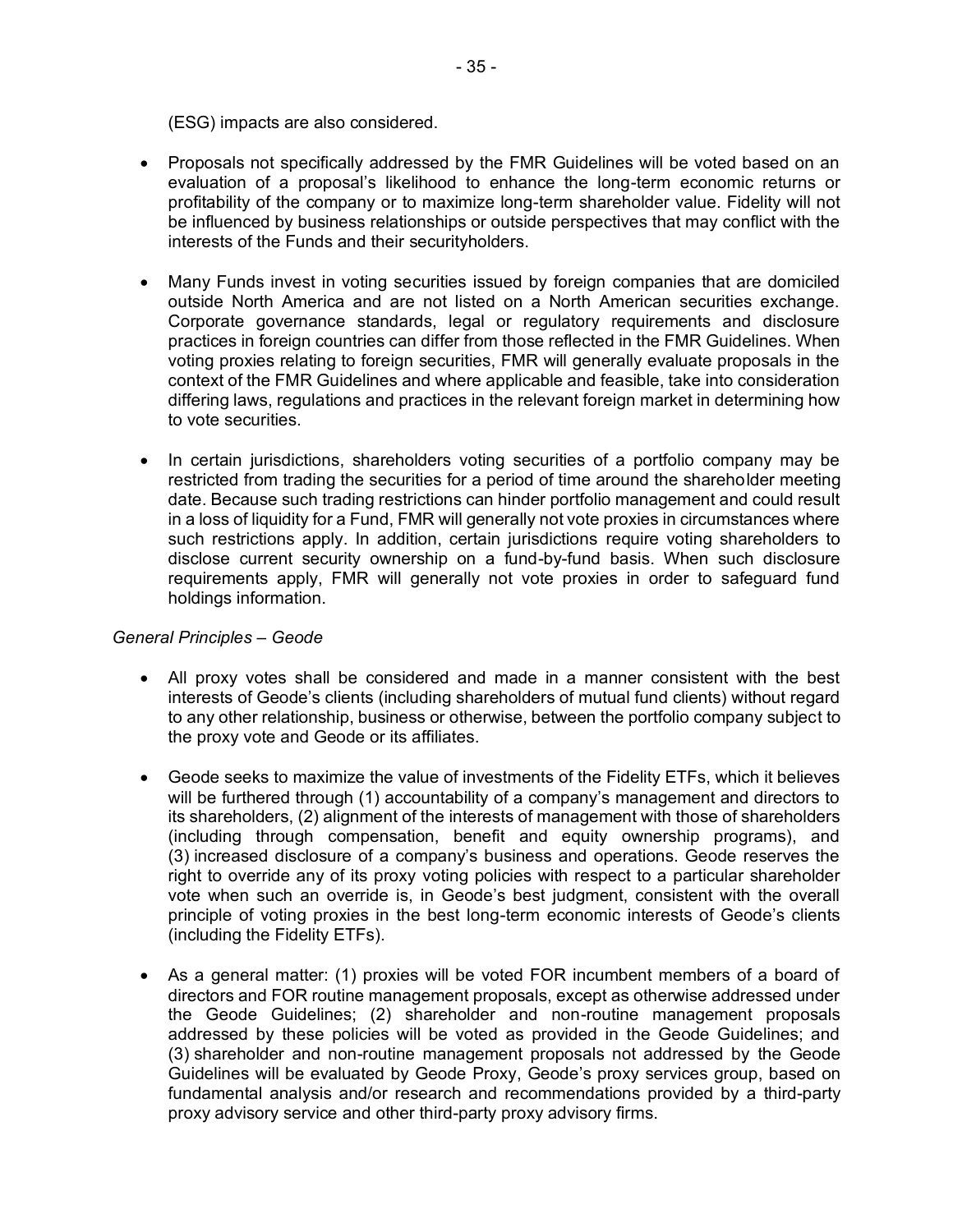• When voting the securities of non-U.S. issuers, Geode will evaluate proposals in accordance with the Geode Guidelines, but will also take local market standards and best practices into consideration. Geode may also limit or modify its voting at certain non-U.S. meetings (e.g., if shares are required to be blocked or reregistered in connection with voting).

The policies and procedures relating to proxy voting are available on request, at no cost, by calling us at 1-800-263-4077, by sending us an e-mail at [cs.english@fidelity.ca](mailto:cs.english@fidelity.ca) (for assistance in English) or [sc.francais@fidelity.ca](mailto:sc.francais@fidelity.ca) (for assistance in French) or on our website at [www.fidelity.ca.](http://www.fidelity.ca/) Each Fund's proxy voting record for the most recent period ended June 30 of each year is available free of charge to any securityholder of the Fund upon request at any time after August 31 of that year. It can also be viewed on our website at [www.fidelity.ca.](http://www.fidelity.ca/)

## <span id="page-37-0"></span>10. FEES AND EXPENSES

## Fee Reductions

Some investors in the Funds, such as large investors, group plans, charitable or not-forprofit organizations, and Fidelity employees, may be eligible for reduced fees. For investors in a Trust Fund, we reduce the fees we would otherwise charge the Fund and the Fund makes a special distribution equal to the amount of the reduction to the investor. We refer to this special distribution as a fee distribution. Fee distributions are paid first out of net income and net realized capital gains allocable to the applicable series of the Fund, and then out of the capital of the Fund. For investors in the Class Fund, we will provide a rebate for the fees that apply to their Securities from Fidelity. We refer to this special rebate as a fee rebate. Fee distributions and fee rebates are automatically reinvested in additional Securities of the relevant series of the Fund and are not paid to investors in cash. We may, in our sole discretion, increase, decrease, or cease to make any fee distributions or fee rebates to any investor at any time. The income tax consequences of fee distributions made by a Trust Fund and fee rebates made by the Class Fund generally will be borne by the securityholders receiving the fee distributions or fee rebates.

## *Fidelity Preferred Program (excluding the ETF Fund)*

All holders of Series B, S5, S8, F, F5 or F8 Securities are part of the Fidelity Preferred Program and pay declining combined management and advisory fees and administration fees (before sales tax) based on a tiered structure through the use of automatic fee distributions and fee rebates. The tier for which you are eligible is based on your total investments with us, as follows:

| <b>Tier</b>   | <b>Asset Class</b>        |  |
|---------------|---------------------------|--|
|               | \$250,000 - \$999,999     |  |
| $\mathcal{P}$ | $$1,000,000 - $2,499,999$ |  |
| 3             | $$2,500,000 - $4,999,999$ |  |
| 4             | \$5,000,000 - \$9,999,999 |  |
| 5             | $$10,000,000+$            |  |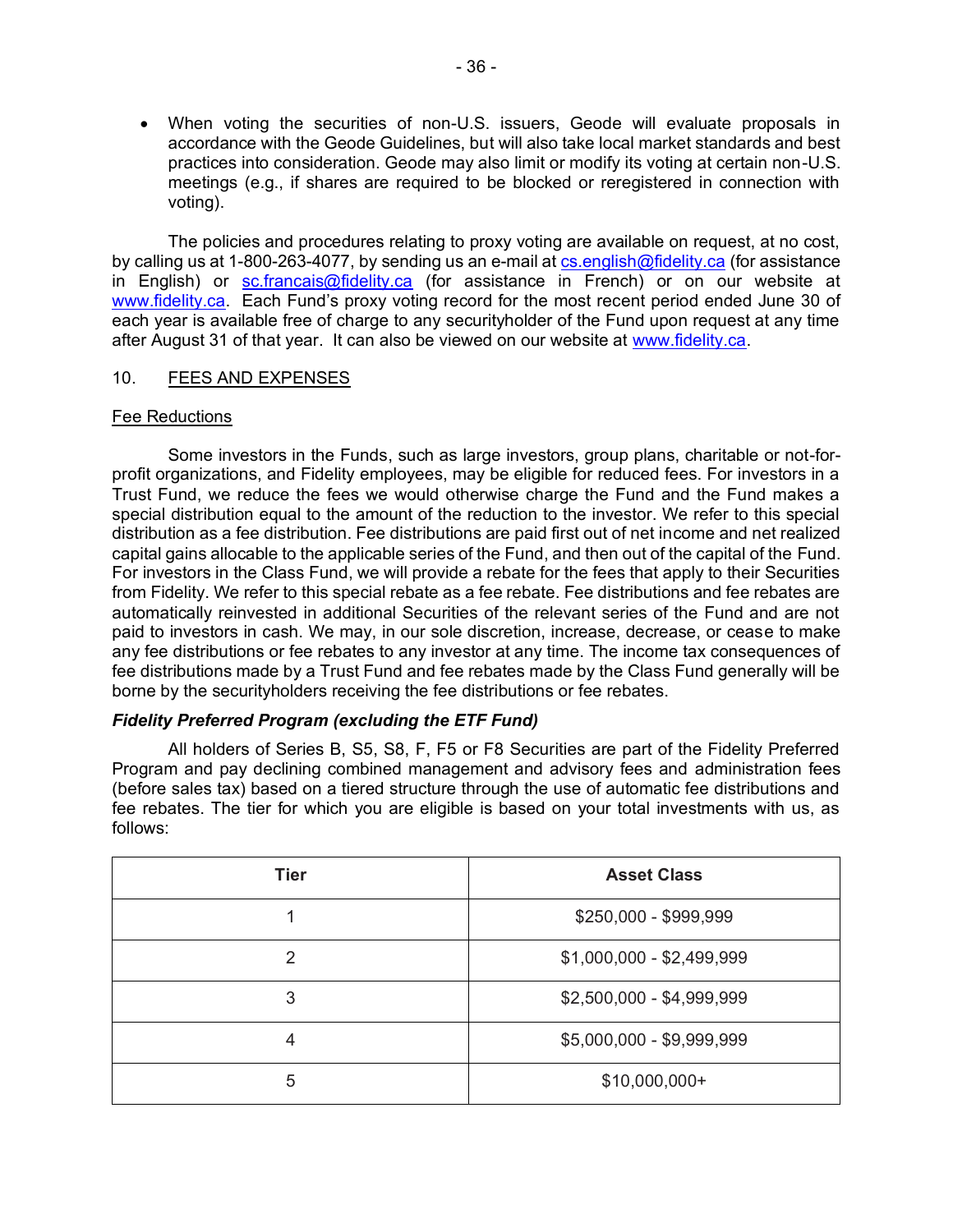The higher the tier, the lower the combined management and advisory fees and administration fees (before sales tax) associated with holding your Securities as a result of automatic fee distributions or fee rebates that you will receive directly from the Fund or Fidelity, respectively. Fee distributions and fee rebates are accrued daily based on the tier for which you qualify on the previous day and paid monthly as a reinvestment in the same series of Securities of the Fund that you own. The amount of a fee distribution or fee rebate increases with each tier. The amount of each fee distribution or fee rebate (before sales tax) for each tier is set out in each Fund's profile in the simplified prospectus, as applicable.

An investor only becomes eligible for a tier once the investor's holdings in the Funds and other Fidelity Funds reaches a minimum of \$250,000, for an individual, or \$500,000, for a Fidelity Preferred Program financial group, provided that the Fidelity Preferred Program financial group has a primary account holder who holds Fidelity Funds valued at a minimum of \$250,000.

Fidelity offers account-linking as part of the Fidelity Preferred Program to you if your dealer and your financial advisor choose to participate. The account-linking that is part of the Fidelity Preferred Program is optional for your dealer and your financial advisor. If your dealer and your financial advisor participate in this account-linking program, your financial advisor must complete a "Fidelity Preferred Program Account Linking Form". This form requires you to advise your financial advisor of the accounts that qualify to be part of the Fidelity Preferred Program financial group. You are responsible for ensuring that your financial advisor is aware of all of the accounts that should be linked or listed in the Account Linking Form.

If you hold your Securities through a discount brokerage platform and your discount broker has entered into the appropriate eligibility agreement, you may wish to participate in the accountlinking program as part of the Fidelity Preferred Program. If you choose to participate in this account-linking program, you must complete a "Fidelity Preferred Program Account Linking Form", which you can obtain by contacting Fidelity. You are responsible for advising Fidelity of the accounts that qualify to be part of the Fidelity Preferred Program financial group.

Once a Fidelity Preferred Program financial group is created, the primary account holder can leave that Fidelity Preferred Program financial group without consequence to the Fidelity Preferred Program financial group, as long as the Fidelity Preferred Program financial group maintains minimum total investments with us, as set out below.

In addition, in determining your eligibility for the Fidelity Preferred Program, we will automatically link accounts of the same individual, not including joint accounts or corporate accounts, for which the following information, as provided to us by you (if you hold your Securities through a discount brokerage platform) or your dealer, is identical: (i) your name; (ii) your address; and (iii) the dealer representative code. This means that, for example, if you have two or more accounts with the same dealer, provided your dealer maintains these accounts under the same dealer representative code and your name and address on these accounts is identical, they will be automatically linked by us.

A Fidelity Preferred Program financial group is all accounts held by the primary account holder, who must be an individual holding a minimum of \$250,000 in Fidelity Funds, and the following individuals and entities that are related to that investor:

- The primary account holder's spouse; at the primary account holder's election, former spouses may remain part of the Fidelity Preferred Program financial group.
- The primary account holder's children, grandchildren and great-grandchildren, in each case, including adoptive and step-children, and the spouses of these persons.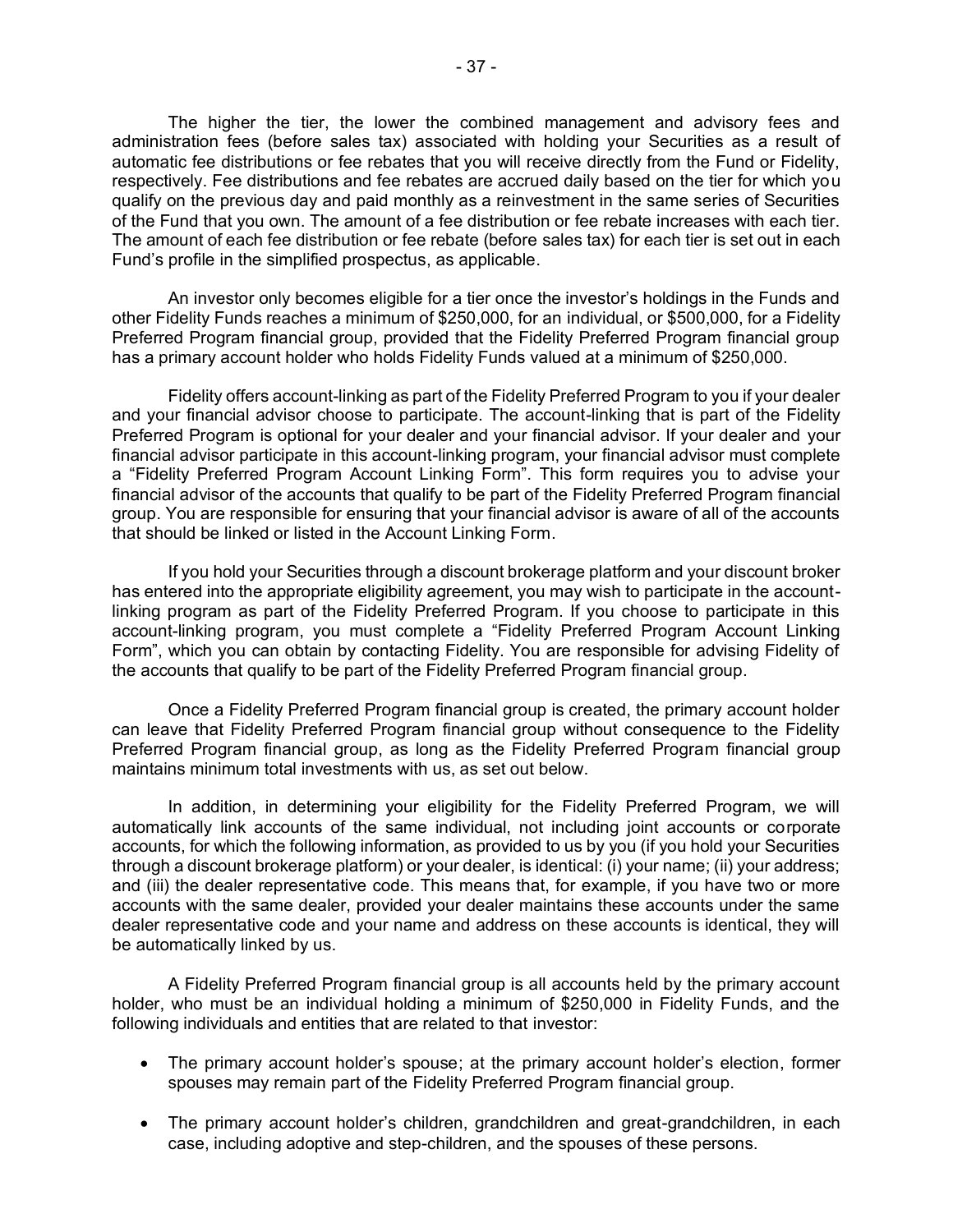• Accounts in the names of companies for which one or more members of the Fidelity Preferred Program financial group are beneficial owners of greater than 50% of the voting equity.

In all cases the accounts must be held with the same financial advisor and dealer. You should let your financial advisor know of any such relationship. To create a Fidelity Preferred Program financial group, you (if you hold your Securities through a discount brokerage platform) or your dealer must complete and submit an account linking form and disclose the accounts that are part of the Fidelity Preferred Program financial group. Once a Fidelity Preferred Program financial group is created, the primary account holder can leave that Fidelity Preferred Program financial group without consequence to the Fidelity Preferred Program financial group as long as the Fidelity Preferred Program financial group maintains a minimum total investment with us of \$250,000.

Unless an individual's total investments with us falls below \$150,000 or a Fidelity Preferred Program financial group's total holdings with us falls below \$250,000, we do not switch investors out of the first tier.

These minimums are intended to provide investors with flexibility in connection with major life events. We reserve the right to switch investors and Fidelity Preferred Program financial groups out of a tier if, in our view, the investor or the members of the Fidelity Preferred Program financial group are misusing this flexibility to fall below the applicable initial investment minimum.

Once you are invested in Series B, S5, S8, F, F5 or F8 Securities, the calculation of your total investments with us for the purposes of moving you between the tiers, and determining whether you remain eligible for a tier, is based on the following:

- Only redemptions decrease the amount of total investments with us for the purposes of the calculation.
- Market value declines in your or your Fidelity Preferred Program financial group's accounts do not result in decreases of the amount of total investments with us for the purposes of the calculation.
- In the case of Series F, F5 and F8 Securities, while Fidelity will, on your instructions, redeem Securities of your Funds and send the proceeds of redemption to your *dealer* in payment of advisor service fees (plus applicable taxes), these redemptions decrease the amount of total investments with us for the purposes of the calculation.
- Market value increases and/or any additional investment you make in your or your Fidelity Preferred Program financial group's accounts can move you to a higher tier. Market value increases and any additional investment you make create a "high water mark" and are the amount upon which we determine your tier, as applicable, and the amount from which we deduct any redemption, regardless of any market value declines that occur after the high water mark is set.

We may, in our sole discretion, make changes to the Fidelity Preferred Program, including changing, adding or eliminating tiers, the account minimum for individuals, the account minimum or composition rules for Fidelity Preferred Program financial groups, or ceasing to offer fee distributions and fee rebates altogether. We may also decrease the amount of a fee distribution or fee rebate if the Series B or F management and advisory fees and/or administration fees are reduced. In that case, the reduction in the fee distribution or fee rebate would be no more than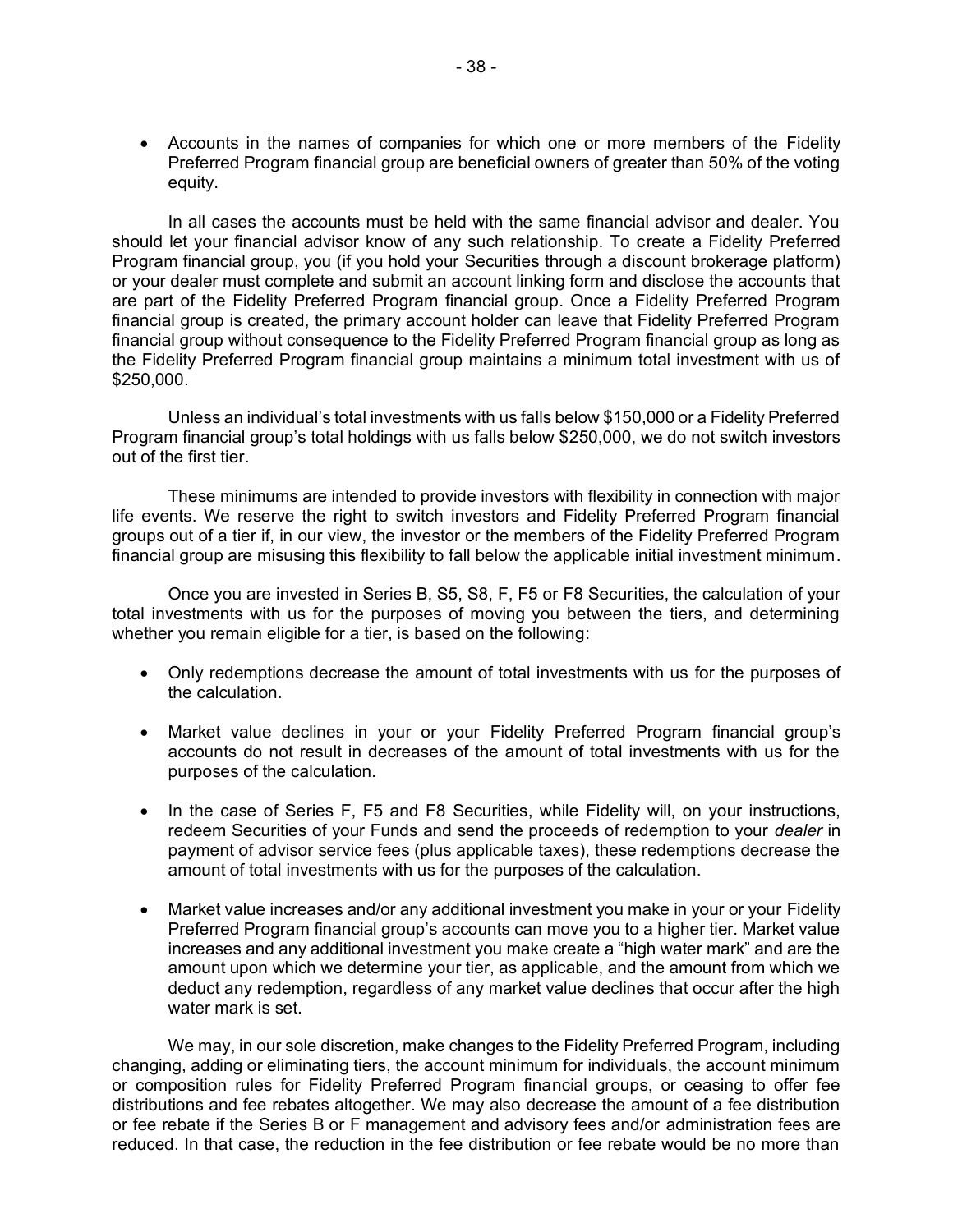the Series B or F fee reduction. Speak with your financial advisor for details about this program.

## *Large Account Program*

We also offer a program for large investors that we call our "**Large Account Program**" or "**LAP**". Under this program, our decision to reduce the typical fees depends on a number of factors, including the size of the investment and the investor's total investments with us. We currently only consider an investor a "large investor" for purposes of considering a fee reduction if the holdings with Fidelity are a minimum of \$250,000 individually, or \$500,000 for a LAP financial group. A LAP financial group is all accounts held by related persons living at the same address and includes accounts in the names of companies for which one or more members of the LAP financial group are beneficial owners of greater than 50% of the voting equity. You can obtain further details by contacting your financial advisor.

The Large Account Program is closed to new individuals who are not related to existing LAP participants. For existing participants in the LAP, Fidelity offers the fee reductions set out in the chart below, provided the conditions set out below are met. We may, at our discretion, offer different tiers and larger fee reductions to investors or LAP financial groups that invest greater than \$10 million in the Funds.

| <b>Fee Reductions</b><br>(basis points) |                                               |                                                                         |                              |
|-----------------------------------------|-----------------------------------------------|-------------------------------------------------------------------------|------------------------------|
|                                         | (Individual<br>Tier <sub>1</sub><br>Accounts) | Tier 2 (Individual   Tier 3 (Individual<br>and LAP Financial<br>Groups) | and LAP Financial<br>Groups) |
| <b>Fund Type</b>                        | \$250k-\$500k                                 | \$500k-\$5M                                                             |                              |
| <b>ETF Fund</b>                         |                                               | O                                                                       |                              |
| All other Funds                         | 10                                            | 15                                                                      | 20                           |

These reductions apply to each dollar invested with Fidelity that is part of the LAP. For example, if an investor has assets that fall within the Tier 2 category, each dollar invested as part of the LAP receives the applicable reduction. LAP is available in respect of all the Fidelity Funds in all series. As a condition of participation in the LAP, we require a reduction to the applicable trailing commission that we would otherwise pay to the dealer (except for Series F, F5, F8 and O Securities, where no trailing commission is typically paid), a portion of which would be received by the investor's financial advisor. The expected reduction is a minimum of 10 basis points for each of the Funds. The amount of this trailing commission reduction is payable to the investor in the same manner as the fee reductions described above. To determine the total reduction payable, you add the fee reduction from Fidelity to the trailing commission reduction from your dealer.

You cannot participate in both the LAP and the Fidelity Preferred Program. Existing LAP participants may choose to permanently move to the Fidelity Preferred Program, or you may continue to participate in the LAP.

We may, in our sole discretion, make any change to this program, including increasing or decreasing the reductions available, changing or eliminating the tiers, or ceasing to offer them altogether. Speak with your financial advisor for details about this program.

## Series O Securities

The Funds that offer Series O Securities are available to selected investors who have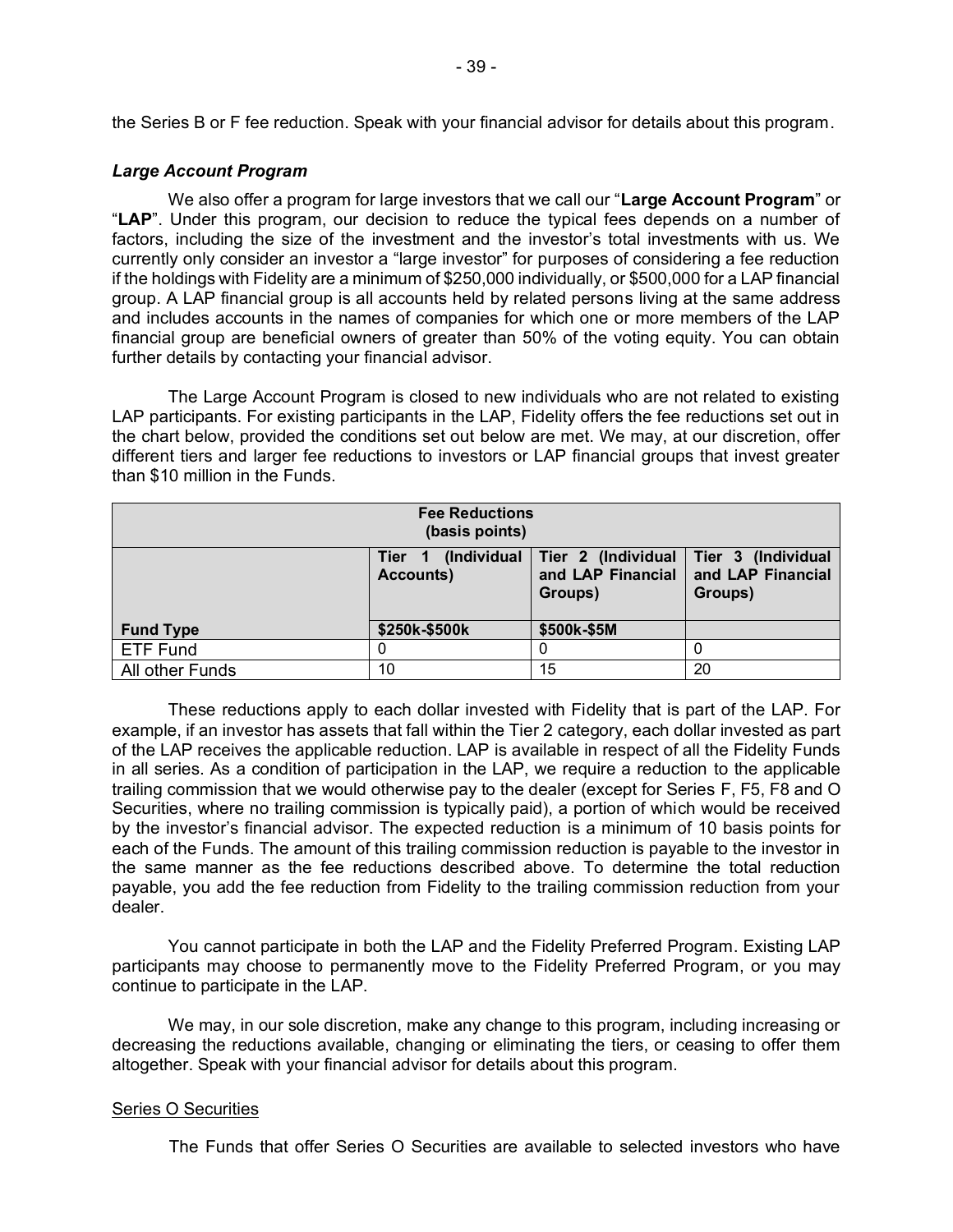been approved by us and have entered into a Series O Fund Purchase Agreement with us. These investors are typically financial services companies that will use Securities of the Funds to facilitate offering other products to investors. The criteria for approval as a Series O investor may include the size of the investment, the expected level of account activity and the investor's total investments with us. No management and advisory fees are charged to the Funds with respect to these Series O Securities, but investors will be charged a negotiated management fee by Fidelity. Consequently, investors in Series O Securities may pay, as a percentage of their investment, a management fee that is different from that payable by other investors in Series O Securities.

## <span id="page-41-0"></span>11. INCOME TAX CONSIDERATIONS

In the opinion of Borden Ladner Gervais LLP, legal counsel to the Corporation and the Trust Funds, the following is a fair summary of the principal income tax considerations under the Tax Act applicable to the Corporation and the Trust Funds and securityholders of the Funds who are individuals (other than trusts) resident in Canada and who hold Securities directly as capital property or in their registered plan. This summary is based on the current provisions of the Tax Act and the regulations thereunder, proposals for specific amendments thereto that have been publicly announced by the Minister of Finance (Canada) prior to the date hereof, and counsel's understanding of the current published administrative and assessing practices and policies of the CRA.

This summary assumes that the Corporation will qualify, at all material times, as a mutual fund corporation under the Tax Act.

This summary also assumes that each of the Trust Funds will be deemed to qualify as a mutual fund trust under the Tax Act effective from the date of the Fund's creation and that it will continue to so qualify at all material times in the future. Fidelity has advised counsel that each of the Trust Funds is expected to so qualify.

This summary is based on certain other information and advice provided to counsel by Fidelity regarding the intention of the Funds with respect to their declaration and payment of dividends and distributions. **This summary is not exhaustive of all possible federal income tax considerations and does not deal with provincial or territorial income tax considerations which may in the case of any particular province or territory differ from those under the Tax Act. Therefore, prospective investors are advised to consult with their own tax professionals about their individual circumstances.**

# The Class Fund

## *Taxation of the Corporation*

The Corporation is required to calculate its net income, including net taxable capital gains, for each taxation year according to the rules in the Tax Act. The Corporation is taxed as a single entity, even though its assets and liabilities are tracked and attributed separately to each Corporate Fund. Therefore, deductible expenses and net losses (including loss carryforwards) attributable to one Corporate Fund may be applied to reduce the income or net taxable capital gains attributable to another Corporate Fund.

The Corporation is generally required to include in the calculation of its income, interest as it accrues, dividends when they are received and capital gains and losses when they are realized. Foreign source income received by the Corporation (whether directly or indirectly from an underlying fund) will generally be net of any taxes withheld in the foreign jurisdiction. The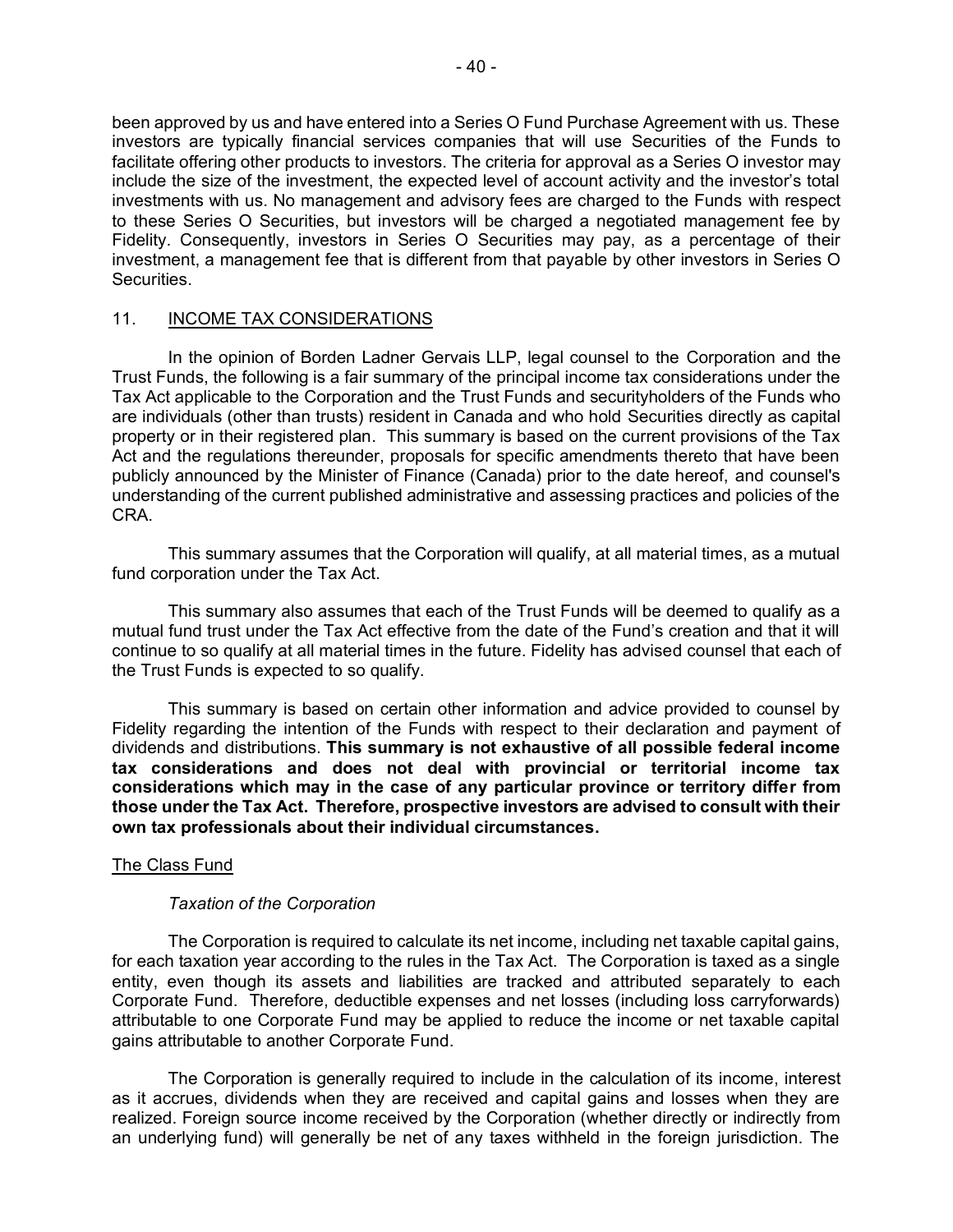foreign taxes so withheld will be included in the calculation of income, but may within certain limits be deducted in calculating the Corporation's income or used as tax credits against the Corporation's tax payable. Income and capital gains distributions paid to the Corporation by an underlying Fidelity Fund during a calendar year are generally included in the Corporation's income for the taxation year of the Corporation in which the calendar year ends. Distributions paid by an underlying Fidelity Fund to the Corporation may have the character of trust income, foreign source income, Canadian source taxable dividends, capital gains or return of capital. Generally, a gain or loss from a cash settled option, futures contract, forward contract, total return swap and other derivative instrument is treated on account of income rather than as a capital gain or loss unless the derivative is used by the Corporation as a hedge to limit its gain or loss on a specific capital asset or group of capital assets held by the Corporation. Where the Corporation uses derivatives to hedge exposure with respect to securities held on capital account and the derivatives are sufficiently linked to such securities, gains or losses realized on such derivatives will be treated as capital gains or losses.

Capital gains realized by the Corporation and capital gains distributions received from an underlying fund are reduced by capital losses realized during the year. In certain circumstances, a realized capital loss may be denied or suspended and, therefore, may not be available to offset capital gains. For example, a realized capital loss will be suspended if, during the period that begins 30 days before and ends 30 days after the date on which the capital loss was realized, the Corporation (or a person affiliated with the Corporation for the purposes of the Tax Act) acquires a property that is, or is identical to, the particular property on which the loss was realized and owns that property at the end of that period. The Corporation may realize capital gains and losses when it sells investments to reallocate the assets of one Corporate Fund to another Corporate Fund as a result of a shareholder switching shares between the Class Funds, including switches that occur under the ClearPlan® service or systematic exchange program.

The Corporation is liable for tax on its net income, excluding Canadian source taxable dividends but including net taxable capital gains, at full corporate rates without any general rate reduction. Taxes payable by the Corporation on its net taxable capital gains are refundable on a formula basis if shares of a Corporate Fund are redeemed or if capital gains dividends are paid out of the Corporation's capital gains dividend account, which is generally made up of undistributed net realized capital gains. Canadian source taxable dividends received by the Corporation will generally be subject to a 38 1/3% tax under Part IV of the Tax Act, which is refundable at a rate of \$1 for every \$2.61 of ordinary dividends paid on shares of the Corporate Funds.

The Corporation employs a methodology to calculate the income, capital gains, expenses, loss carryforwards, tax credits, tax refunds and tax liability of the Corporation in a tax-efficient manner and to allocate them among the Corporate Funds in a manner that, in Fidelity's view, is both consistent and fair to investors in accordance with an allocation policy that has been approved by the Board of Directors of the Corporation. The Board of Directors of the Corporation may approve for payment ordinary dividends and capital gains dividends on any Corporate Fund in order to reduce taxes payable by the Corporation as a whole.

## *Taxation of the securityholders (other than Registered Plans)*

Ordinary dividends and capital gains dividends received from the Corporation by a securityholder must be included in computing the securityholder's income whether received in cash or reinvested in additional Securities. Ordinary dividends are included in income subject to the gross-up and dividend tax credit rules applicable to taxable dividends paid by taxable Canadian corporations. An enhanced gross-up and dividend tax credit is available for eligible dividends paid by the Corporation.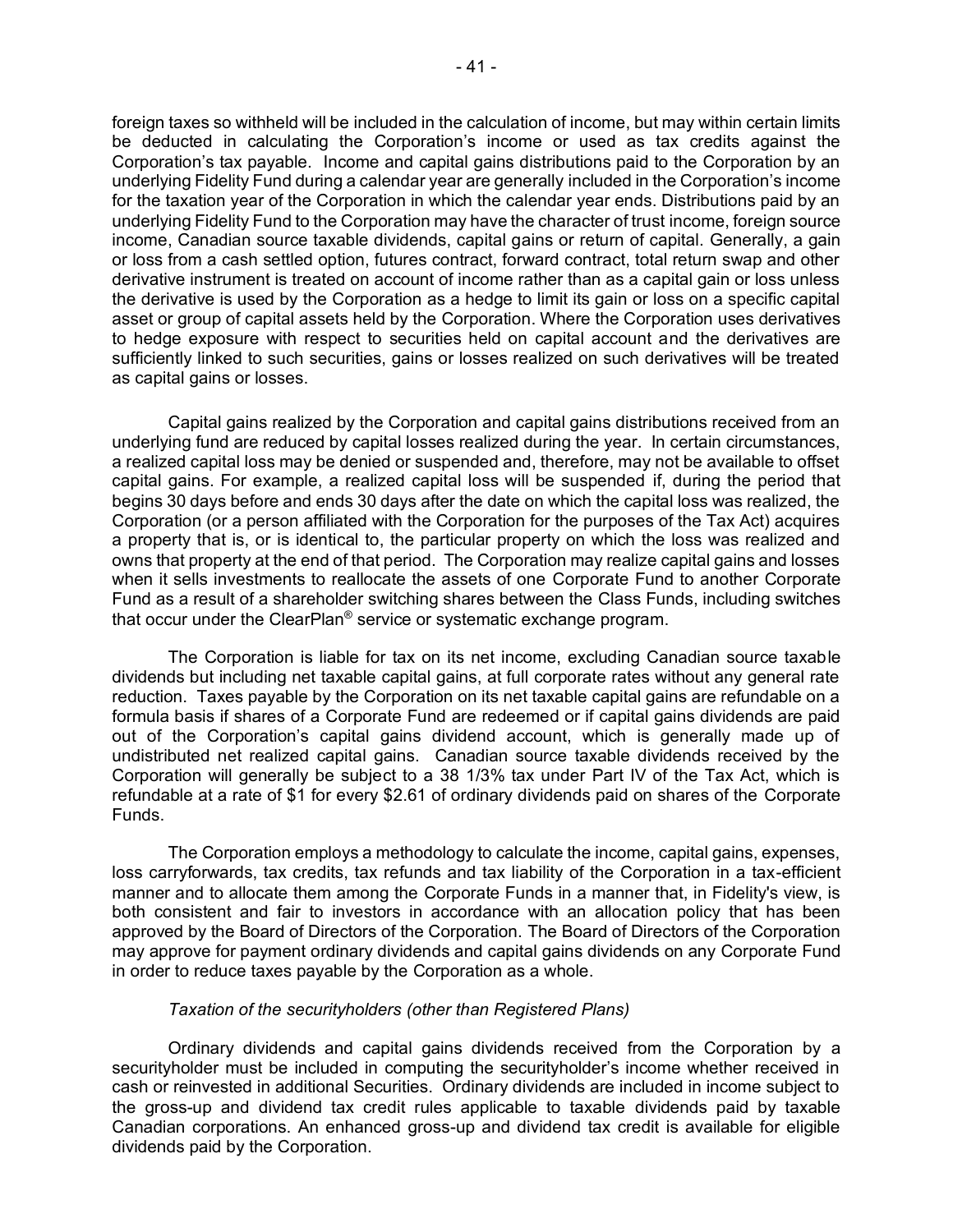Capital gains dividends may be paid by the Corporation on the shares of any Corporate Fund in order to obtain a refund or credit for tax paid or payable by the Corporation on its net realized capital gains, whether or not the capital gain was attributable to the Corporate Fund. Capital gains dividends will be treated as realized capital gains in the hands of the securityholders and one-half of such gain will be included in computing the securityholder's income. The price of a share of the Corporation may include net income and capital gains that the Corporation has earned or realized but not yet distributed. A securityholder will be taxable on ordinary dividends and capital gains dividends even if they were accrued to or realized by the Corporation before they acquired the Securities. This could be particularly significant if shares are purchased on or before the date on which a dividend will be paid.

Returns of capital are not included in income. Instead, a return of capital reduces the adjusted cost base of the securityholder's Security of the Class Fund. To the extent that the adjusted cost base of the Securities would otherwise be a negative amount, the securityholder will be deemed to have realized a capital gain equal to the negative amount and the adjusted cost base of the Securities will be increased to nil.

Fee rebates received by a securityholder from the Manager are generally required to be included in the securityholder's income for a particular year. However, in certain circumstances, a securityholder may instead elect to have the amount of the rebate reduce the cost of the related Securities.

Generally, fees paid by a securityholder to the securityholder's dealer in connection with Series F, F5 or F8 Securities should be deductible for income tax purposes from the income earned on the Class Fund to the extent that the fees are reasonable, the fees are paid for advice to the securityholder regarding the purchase or sale of specific securities (including Securities of the Class Funds) by the securityholder or for services provided by the dealer to the securityholder in respect of the administration or management of securities (including Securities of the Class Funds) owned by the securityholder, and the fees are paid by the securityholder to a dealer whose principal business is advising others regarding the purchase or sale of specific securities or includes the provision of administration or management services in respect of securities. Securityholders should consult with their own tax advisors regarding the deductibility of fees paid directly by them. Fees paid by a securityholder to Fidelity for services provided by Fidelity to the Class Fund (such as with respect to Series O Securities) will not be deductible. **Securityholders should consult with their own tax advisors regarding the deductibility of fees paid directly by them.**

On the redemption or other disposition of a Security, a securityholder will realize a capital gain (capital loss) to the extent that the proceeds of disposition net of any costs of disposition exceeds (or are less than) the securityholder's adjusted cost base of such Securities. A securityholder will realize a capital gain or capital loss when securities are redeemed to pay fees to the securityholder's dealer in connection with Series F, F5 and F8 Securities.

Where a securityholder has purchased or disposed of Securities in U.S. dollars, the securityholder's adjusted cost base and proceeds of disposition must be calculated in Canadian dollars at the time of acquisition or disposition, as applicable. Generally, one-half of a capital gain realized by a securityholder is included in computing the securityholder's income as a taxable capital gain and one-half of a capital loss may be deducted from taxable capital gains in accordance with the provisions of the Tax Act.

A switch between two Corporate Funds is a redemption of Securities followed by a purchase of Securities. A redemption is a disposition for tax purposes. The cost of the Securities acquired on the switch will be the net asset value of the Securities that were switched. A switch between series of the same Class Fund is a re-designation that does not result in a disposition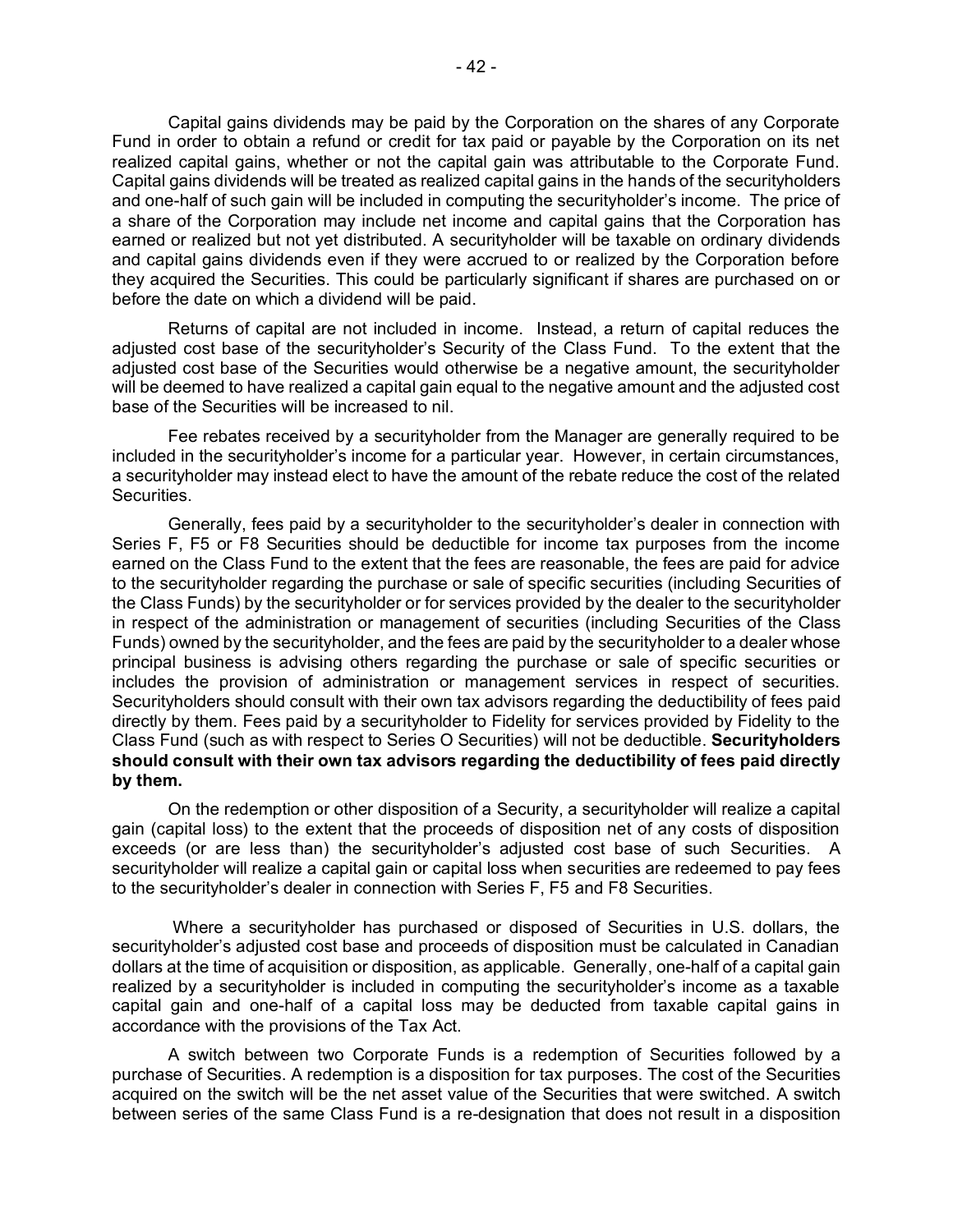for tax purposes, unless Securities are redeemed to satisfy negotiable switch fees payable by a securityholder.

 For the purpose of determining the adjusted cost base to a securityholder of Securities of the Corporation when a security of a particular series of a Class Fund is acquired, whether on the reinvestment of dividends or otherwise, the cost of the newly-acquired Security is averaged with the adjusted cost base to the securityholder of all other Securities of that series of that Class Fund held by the securityholder immediately before that time. Returns of capital and the reinvestment of dividends may cause the securityholder's adjusted cost base per Security to change.

The Corporation will issue a statement for tax purposes to securityholders when applicable identifying the securityholder's share, in Canadian dollars, of ordinary dividends, including eligible dividends, and capital gains dividends paid by the Corporation and, where applicable, distributions of capital.

#### The Trust Funds

#### *Taxation of the Trust Funds*

The Declaration governing the Trust Funds requires each Trust Fund to distribute to securityholders a sufficient amount of net income and net realized capital gains, if any, for each taxation year of the Trust Fund so that the Trust Fund will not be subject to ordinary income tax under Part I of the Tax Act, after taking into account applicable losses and any entitlement to a capital gains refund. A Trust Fund that does not qualify as a mutual fund trust throughout its taxation year may become subject to alternative minimum tax under Part I of the Tax Act and will not be entitled to capital gains refunds under the Tax Act.

Generally, a gain or loss from a cash settled option, futures contract, forward contract, total return swap and other derivative instrument is treated on account of income rather than as a capital gain or loss unless the derivative is used by a Trust Fund or underlying Fidelity Fund as a hedge to limit its gain or loss on a specific capital asset or group of capital assets held by the Trust Fund or underlying Fidelity Fund.

If appropriate designations are made by the underlying Fidelity Funds in which a Trust Fund invests, the nature of distributions from the underlying Fidelity Funds that are derived from "taxable dividends" and/or "eligible dividends" received from "taxable Canadian corporations" (all within the meaning of the Tax Act), foreign income, and taxable capital gains will be preserved in the hands of the Trust Funds for the purposes of computing income. A Trust Fund may also receive distributions of ordinary income from the underlying Fidelity Funds.

A Trust Fund may realize income or capital gains as a result of changes in the value of a foreign currency relative to the Canadian dollar. In certain circumstances, the "suspended loss" rules in the Tax Act may prevent a Trust Fund from immediately recognizing a capital loss realized by it on the disposition of units of an underlying fund, which may increase the amount of net realized capital gains of the Trust Fund that will be distributed to securityholders. There are other loss restriction rules that may prevent a Trust Fund from deducting losses and that may result in increased distributions to securityholders.

A Trust Fund will generally be subject to loss restriction rules at any time when a person or partnership becomes a "majority-interest beneficiary" or a group of persons become a "majority-interest group of beneficiaries", as defined in the Tax Act, of the Trust Fund. A securityholder will be a majority-interest beneficiary of a Trust Fund at any time when units held by that securityholder and all persons with whom that securityholder is affiliated represent more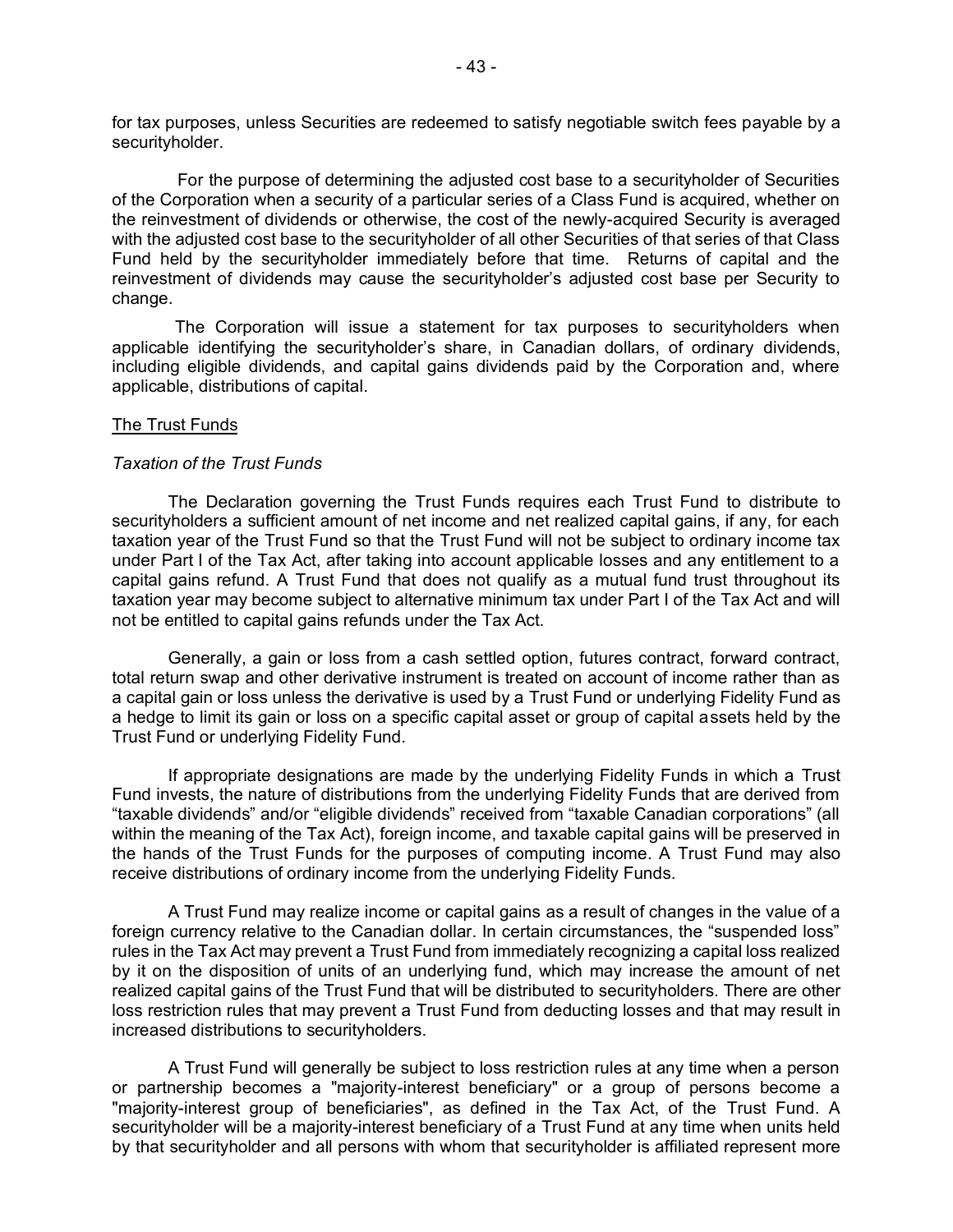than 50% of the fair market value of the Trust Fund and the Trust Fund does not satisfy certain investment diversification and other conditions. Each time the loss restriction rules apply, the taxation year of the Trust Fund will be deemed to end and the Trust Fund will be deemed to realize its capital losses. A Trust Fund may elect to realize capital gains in order to offset its capital losses and non-capital losses, including undeducted losses from prior years. Any undeducted capital losses will expire and may not be deducted by the Trust Fund in future years. The ability to deduct undeducted non-capital losses in future years will be restricted.

Each Trust Fund's deductible expenses, including expenses common to all series of the Trust Fund and management fees and other expenses specific to a particular series of the Trust Fund, will be taken into account in determining the income or loss of the Trust Fund as a whole.

If at any time in a year a Trust Fund that is not a mutual fund trust under the Tax Act has a securityholder who is a "designated beneficiary", the Trust Fund will be subject to a special tax at the rate of 40% under Part XII.2 of the Tax Act on its "designated income" within the meaning of the Tax Act. A "designated beneficiary" includes a non-resident, and "designated income" includes taxable capital gains from dispositions of "taxable Canadian property" and income from business carried on in Canada (which could include gains on certain derivatives). Where a Trust Fund is subject to tax under Part XII.2, the Trust Fund may make a designation which will result in securityholders that are not designated beneficiaries receiving a tax credit with respect to their share of the Part XII.2 tax paid by the Trust Fund. If a Trust Fund does not qualify as a mutual fund trust throughout its taxation year, it may also be subject to alternative minimum tax under the Tax Act and will not be entitled to claim the capital gains refund. In addition, capital gains distributions will not retain their character when distributed to non-residents, and, therefore, one half of any capital gains distributions will be subject to Part XIII withholding tax when distributed to non-residents subject to certain exceptions.

#### *Taxation of Unitholders (other than registered plans)*

The amount (in Canadian dollars) of any income and the taxable portion of any capital gains of a Trust Fund as is paid or payable to a securityholder (including by way of fee distributions) must be included in the securityholder's income even if it was reinvested in additional Securities. Monthly distributions on certain series of the Trust Funds (such as Series F5, F8, S5 or S8 Securities) are expected to include a return of capital. A return of capital is not included in income, but instead reduces the adjusted cost base of the securityholder's units of the Trust Fund. If the adjusted cost base would otherwise be a negative amount, the securityholder will be deemed to have realized a capital gain equal to the negative amount and the adjusted cost base of the units will be increased to nil.

Securityholders will be entitled to treat dividends from taxable Canadian companies and taxable capital gains of the Trust Funds designated in respect of them for the purpose of the Tax Act as if the securityholder had received such amounts directly. These dividends will be included in income, subject to the gross-up and dividend tax credit provisions of the Tax Act. An enhanced gross-up and dividend tax credit is available for certain eligible dividends. The taxable portion of capital gains is included in income. Securityholders who acquire Securities of a Trust Fund may be taxed on undistributed income and unrealized capital gains of the Trust Fund earned at a time before the Securities were acquired. Income of the Trust Funds derived from foreign sources may be subject to foreign withholding tax which may, within certain limits, be credited against Canadian income taxes payable by securityholders or taken as a deduction against the foreign income by the Trust Funds.

Generally, fees paid by a securityholder to the securityholder's dealer in connection with Series F, F5 or F8 units held outside a registered plan should be deductible for income tax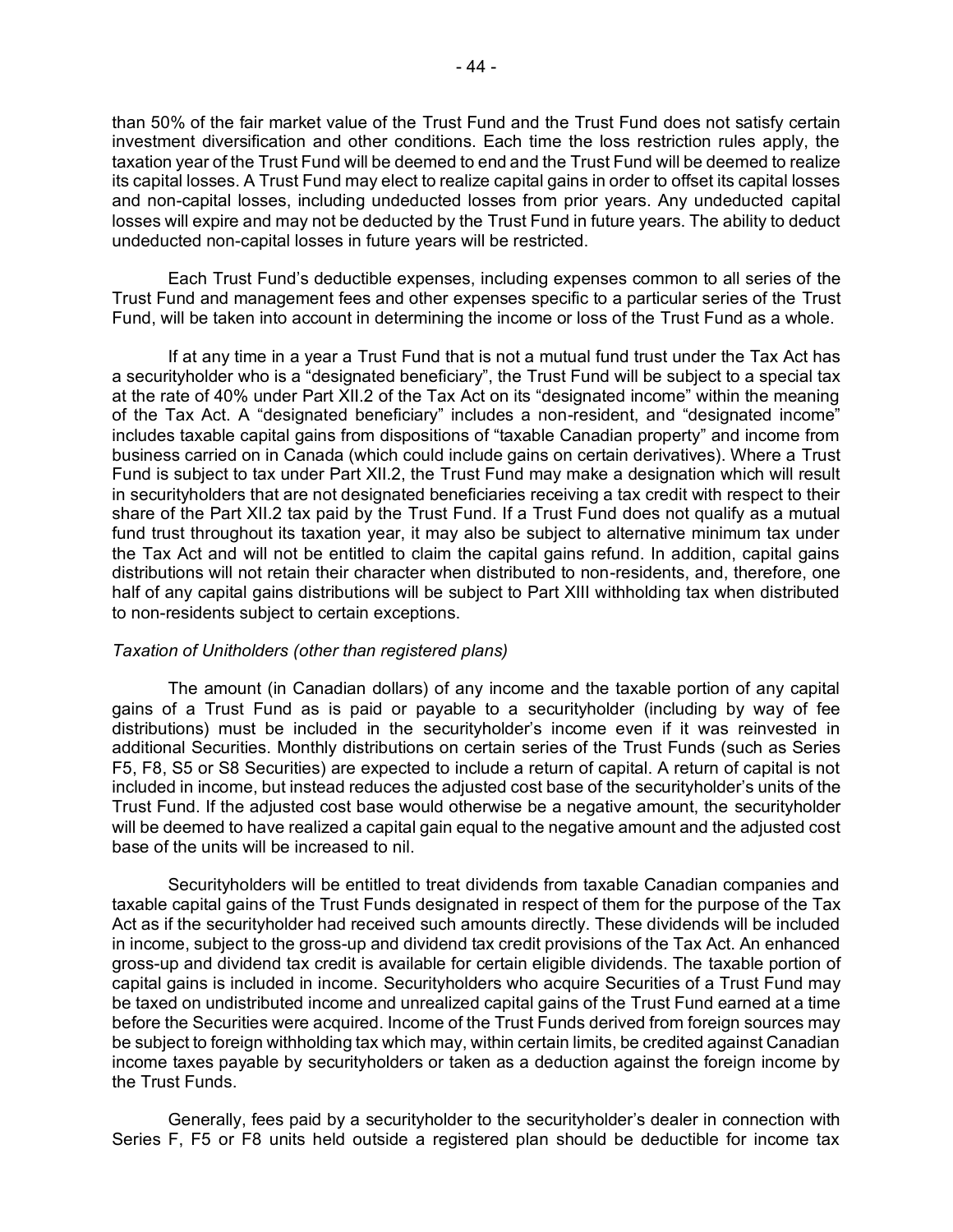purposes from the income earned on the Trust Funds to the extent that the fees are reasonable, the fees are paid for advice to the securityholder regarding the purchase or sale of specific securities owned by the securityholder (including units of the Trust Funds) or for services provided by the dealer to the securityholder in respect of the administration or management of securities owned by the securityholder (including units of the Trust Funds), and the fees are paid by the securityholder to a dealer whose principal business is advising others regarding the purchase or sale of specific securities or includes the provision of administration or management services in respect of securities. Fees paid by a securityholder to Fidelity for services provided by Fidelity to the Trust Funds (such as with respect to Series O units) will not be deductible. **Securityholders should consult with their own tax advisors regarding the deductibility of fees paid directly by them.**

On the redemption or other disposition of a Security, a securityholder will realize a capital gain (or capital loss) to the extent that the proceeds of disposition net of any costs of disposition exceed (or are less than) the securityholder's adjusted cost base of such Securities. Switches between series of the same Trust Fund can be made without triggering a capital gain or loss unless Securities are redeemed to satisfy negotiable switch fees payable by a securityholder. Other switches require a redemption of Securities being switched and a purchase of Securities acquired on the switch. Switches that require a redemption include those that occur under the Fidelity ClearPlan® service or the systematic exchange program.

In certain situations, where a securityholder redeems units of a Trust Fund, the Trust Fund may distribute realized capital gains of the Trust Fund to the securityholder as part of the redemption price of the Securities (the "**Redeemer's Gain**"). The taxable portion of the Redeemer's Gain must be included in the securityholder's income as described above but the full amount of the Redeemer's Gain will be deducted from the securityholder's proceeds of disposition of the Securities redeemed. Recent amendments to the Tax Act will restrict the ability of the Trust Funds to distribute realized capital gains as part of the redemption price of Securities to an amount not exceeding the securityholder's accrued gain on the Securities redeemed.

A securityholder will realize a capital gain or capital loss when Securities are redeemed or otherwise disposed of to pay fees to the securityholder's dealer in connection with Series F, F5, and F8 Securities. Where a securityholder has purchased or disposed of Securities in U.S. dollars, the securityholder's adjusted cost base and proceeds of disposition for those Securities must be calculated in Canadian dollars at the time of acquisition or disposition, as applicable.

Generally, one-half of any capital gain realized upon a disposition of Securities must be included in a securityholder's income for tax purposes as a taxable capital gain and one-half of a capital loss may be deducted against taxable capital gains, subject to the detailed provisions in the Tax Act. A capital loss realized by a securityholder on the disposition of Securities of a Trust Fund will be deemed to be nil under the superficial loss rules if the securityholder (or an affiliate) acquires identical Securities (including upon the reinvestment of distributions) during the period that begins 30 days before and ends 30 days after the day of the disposition and the securityholder (or an affiliate) owns the Securities the end of the period. The amount of the denied capital loss is added to the adjusted cost base of the Securities.

For the purpose of determining the adjusted cost base to a securityholder of Securities of the Trust Funds, when a Security of a particular series of the Trust Funds is acquired, whether on the reinvestment of distributions or otherwise, the cost of the newly acquired Security is averaged with the adjusted cost base of all other identical Securities of that series of the Trust Funds held immediately before that time.

The Trust Funds are required to issue a statement for tax purposes to securityholders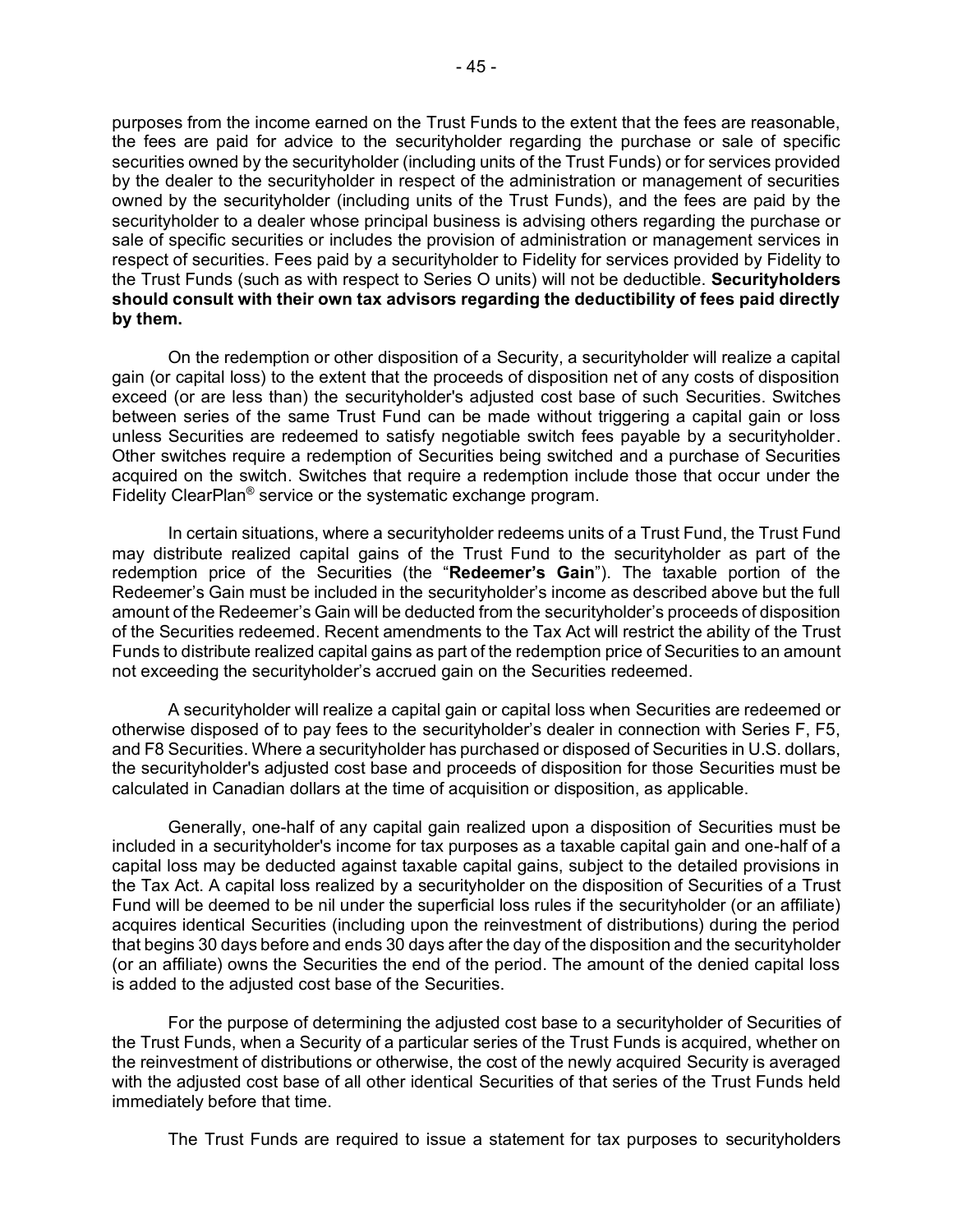within 90 days after the end of each taxation year of the Trust Funds identifying the securityholder's share, in Canadian dollars, of the Fund's income for the previous taxation year (including dividends from taxable Canadian corporations, net realized capital gains, foreign source income and other income), returns of capital, allowable tax credits and foreign tax paid.

## Taxation of Registered Plans

A registered plan that holds Securities of a Fund and the planholder of that registered plan will generally not be subject to tax under the Tax Act on the value of the Securities, on dividends or distributions from the Fund or on a gain realized on the disposition of Securities provided the Securities are a qualified investment under the Tax Act for the registered plan and not a prohibited investment under the Tax Act for the registered plan. However, most withdrawals from registered plans (other than a withdrawal from a TFSA and certain permitted withdrawals from RESPs and RDSPs) are generally taxable. See "Registered Plans" in this annual information form for further information about the eligibility for investment and prohibited investment status under the Tax Act.

**Investors should consult their own tax advisor for advice regarding the implications of acquiring, holding or disposing of any Securities of a Fund in their registered plan, including whether or not Securities of a Fund are at risk of being or becoming a prohibited investment under the Tax Act for their registered plans.**

# <span id="page-47-0"></span>12. REMUNERATION OF DIRECTORS, OFFICERS AND TRUSTEE

No payment or reimbursement has been made by a Fund to the directors and officers of Fidelity up to the date of this annual information form.

Individual IRC Members are compensated by way of an annual retainer fee and a per meeting attendance fee, as well as being reimbursed for expenses associated with IRC duties. These costs are allocated amongst the individual Fidelity Funds proportionately by assets. As the Funds are new, none of the costs of the IRC have been allocated to them as of the date of this annual information form.

The Class Fund has a financial year end of November 30, Fidelity Total Metaverse Index ETF Fund has a financial year end of March 31 and Fidelity Global Equity Portfolio has a financial year end of June 30.

## 13. MATERIAL CONTRACTS

Contracts which have been entered into by each Fund as at the date of this annual information form which are considered material to investors purchasing Securities are as follows:

- <span id="page-47-1"></span>1. the Declaration described under "The Fidelity Funds;
- 2. the Articles described under "The Fidelity Funds";
- 3. the Management Agreements described under "Management of the Funds"; and
- 4. the Custodian Agreement described under "Custodian".

Copies of the foregoing contracts may be inspected by existing and prospective securityholders during regular business hours at the principal place of business of Fidelity at 483 Bay Street, Suite 300, Toronto, Ontario, M5G 2N7.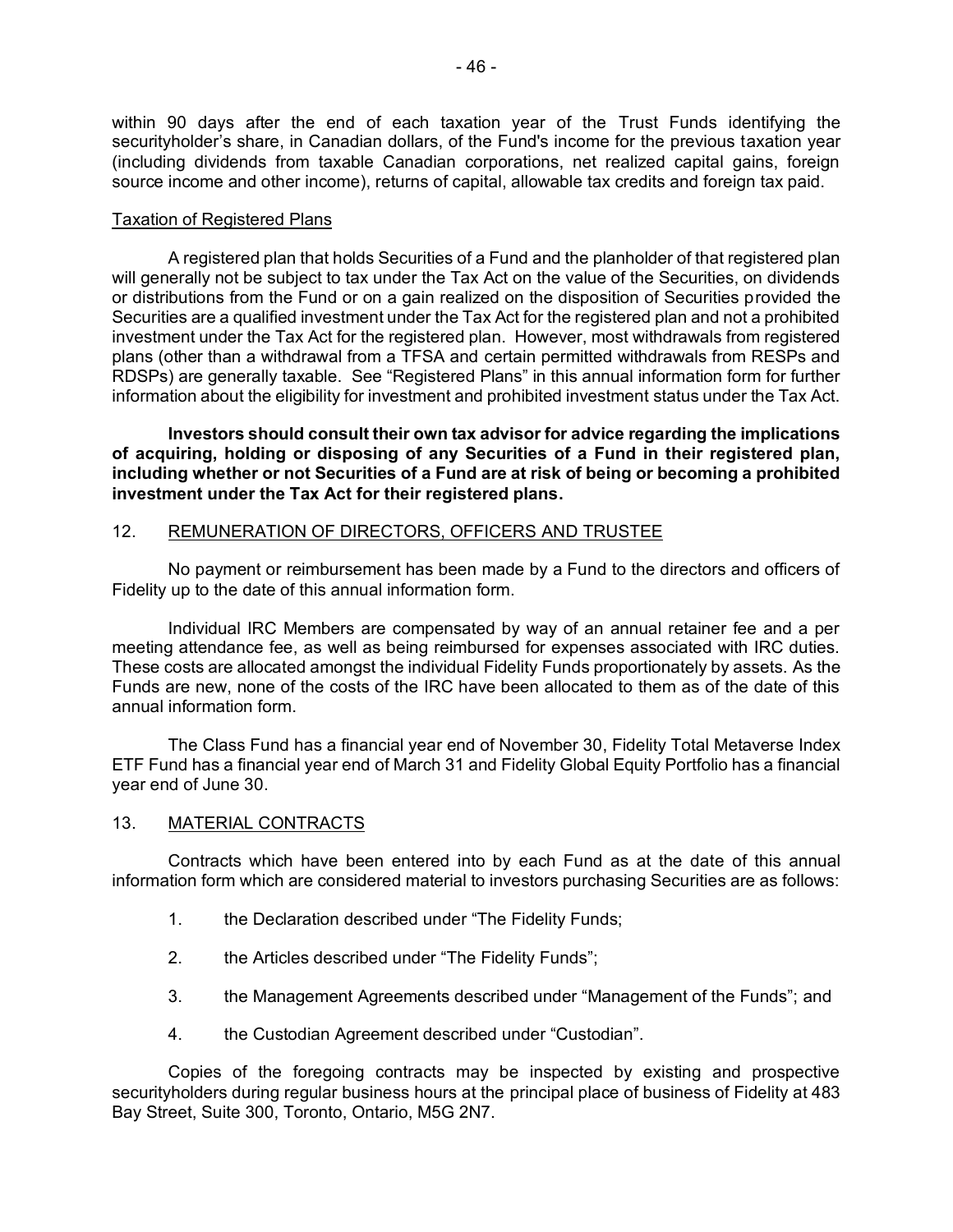## <span id="page-48-0"></span>**CERTIFICATE OF THE TRUSTEE, MANAGER AND PROMOTER OF THE TRUST FUNDS**

## DATED: April 20, 2022

This annual information form, together with the simplified prospectus and the documents incorporated by reference into the simplified prospectus, constitute full, true and plain disclosure of all material facts relating to the securities offered by the simplified prospectus as required by the securities legislation of all of the provinces and territories of Canada, and do not contain any misrepresentations.

*"Robert Lloyd Strickland" "Philip McDowell"*

ROBERT LLOYD STRICKLAND Chief Executive Officer Fidelity Investments Canada ULC

PHILIP McDOWELL Chief Financial Officer Fidelity Investments Canada ULC

ON BEHALF OF THE BOARD OF DIRECTORS OF FIDELITY INVESTMENTS CANADA ULC AS TRUSTEE, MANAGER, AND PROMOTER OF THE TRUST FUNDS

BARRY MYERS **Director** 

*"Barry Myers" "Cameron Murray"*

CAMERON MURRAY **Director**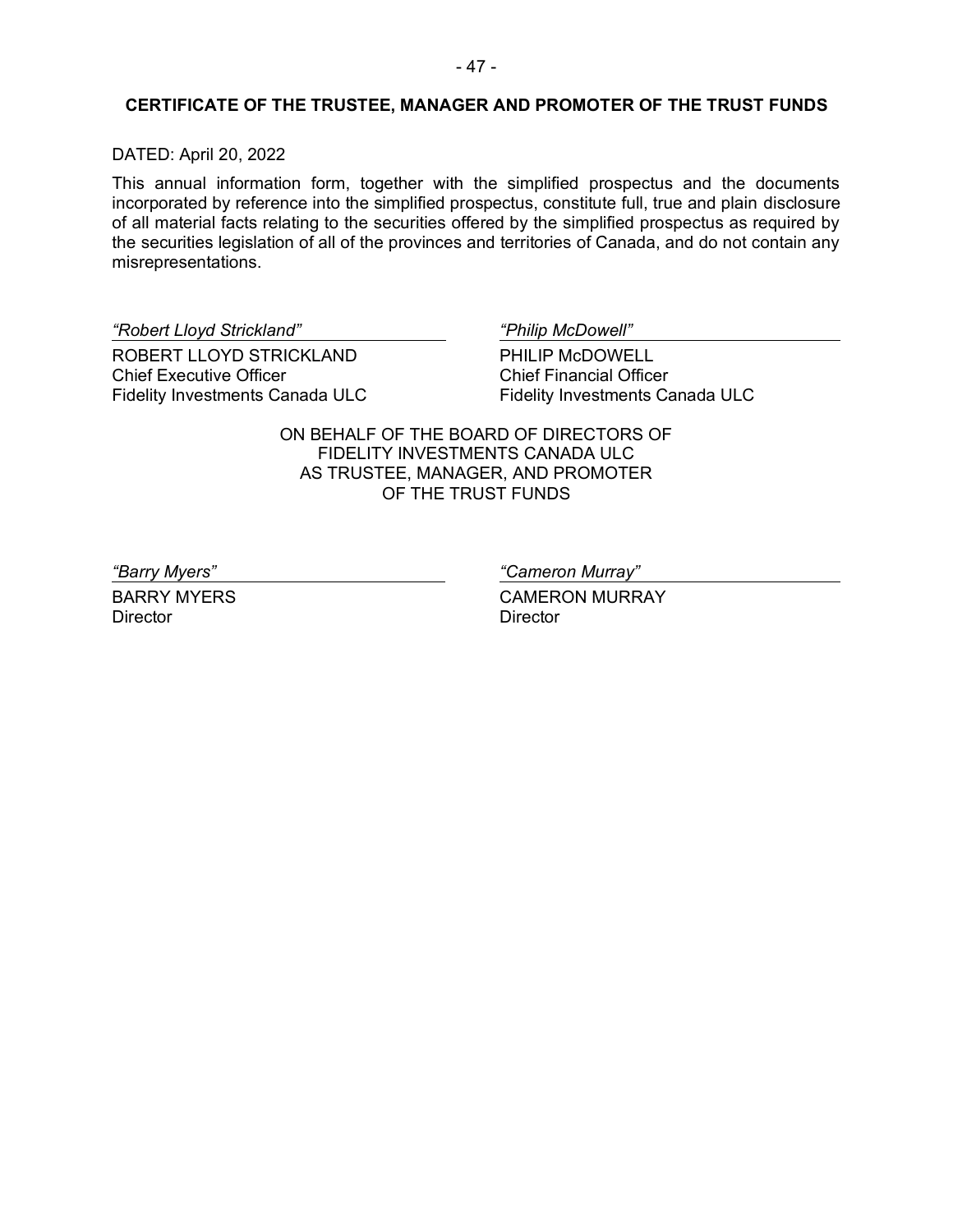Dated: April 20, 2022

This annual information form, together with the simplified prospectus and the documents incorporated by reference into the simplified prospectus, constitute full, true and plain disclosure of all material facts relating to the securities offered by the simplified prospectus as required by the securities legislation of all of the provinces and territories of Canada, and do not contain any misrepresentations.

*"Gordon Thomson" "Kathryn Black"*

GORDON THOMSON Chief Executive Officer Fidelity Capital Structure Corp.

<span id="page-49-0"></span>

KATHRYN BLACK Chief Financial Officer Fidelity Capital Structure Corp.

ON BEHALF OF THE BOARD OF DIRECTORS OF FIDELITY CAPITAL STRUCTURE CORP.

*"Roderick J. McKay" "Karl Ewoniak"*

RODERICK J McKAY **Director** 

KARL EWONIAK **Director**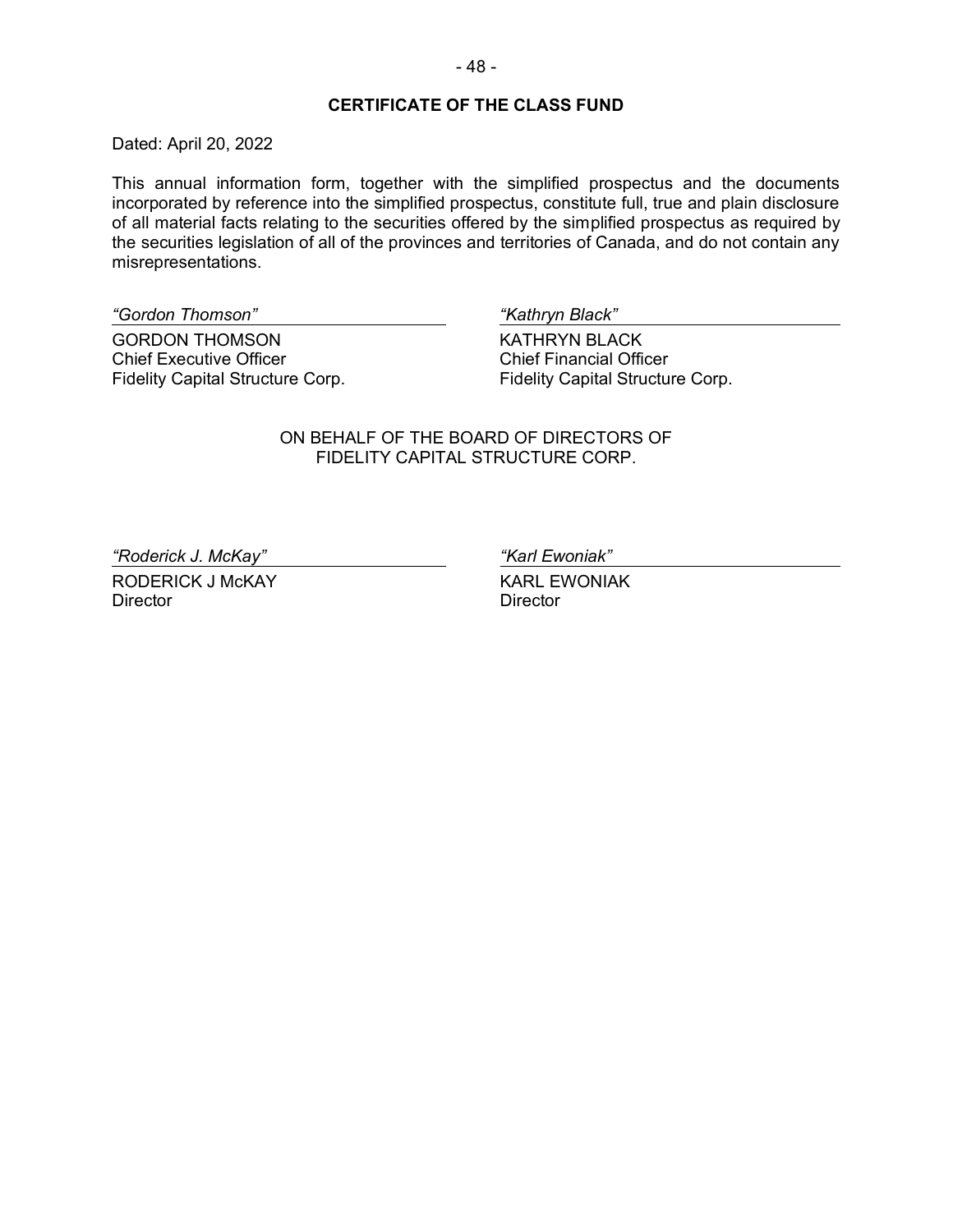## **CERTIFICATE OF THE MANAGER AND PROMOTER OF THE CLASS FUND**

Dated: April 20, 2022

This annual information form, together with the simplified prospectus and the documents incorporated by reference into the simplified prospectus, constitute full, true and plain disclosure of all material facts relating to the securities offered by the simplified prospectus as required by the securities legislation of all of the provinces and territories of Canada, and do not contain any misrepresentations.

*"Robert Lloyd Strickland" "Philip McDowell"*

ROBERT LLOYD STRICKLAND Chief Executive Officer Fidelity Investments Canada ULC

<span id="page-50-0"></span>

PHILIP McDOWELL Chief Financial Officer Fidelity Investments Canada ULC

ON BEHALF OF THE BOARD OF DIRECTORS OF FIDELITY INVESTMENTS CANADA ULC AS MANAGER AND PROMOTER OF THE CLASS FUND

BARRY MYERS **Director** 

*"Barry Myers" "Cameron Murray"*

CAMERON MURRAY **Director**